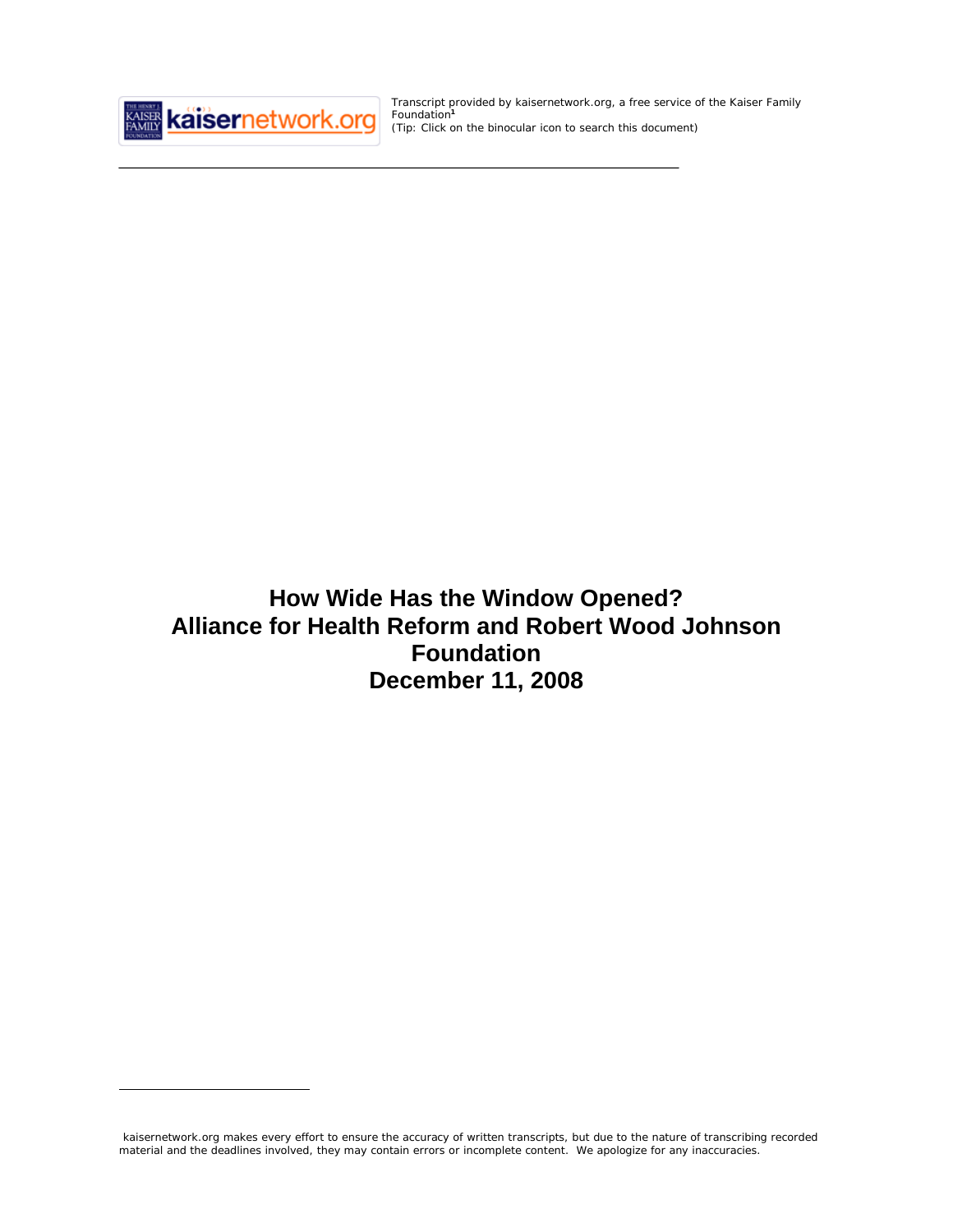[START RECORDING]

**ED HOWARD, J.D.:** I want to welcome you. My name is Ed Howard. I'm with the Alliance for Health Reform and on behalf of Senator Jay Rockefeller and Senator Susan Collins and our board of directors, thanks for coming to this briefing that will try to give you some insight into the prospects next year for major legislation to reform our healthcare system.

There seems to be, I think, a general agreement that there are major shortcomings in the healthcare system, unsustainable cost increases, uneven quality, more than 45 million people who are uninsured, and tens of millions more who are underinsured but the question is can Congress and our incoming President agree on a plan to fix any of these problems.

We know there's a preoccupation right now with stimulating our lagging economy but there's also been an uncommon amount of attention to gearing up for health system change. President-elect Obama had a reform plan. Leaders in Congress from both parties particularly in the Senate, have signaled their intention to take up healthcare legislation early on.

There's a healthcare zealot, you may have heard this morning, poised to take over as Secretary of Health and Human Services and Head of the White House Health Reform Office. So it is prudent, I think, and timely to bring together as we have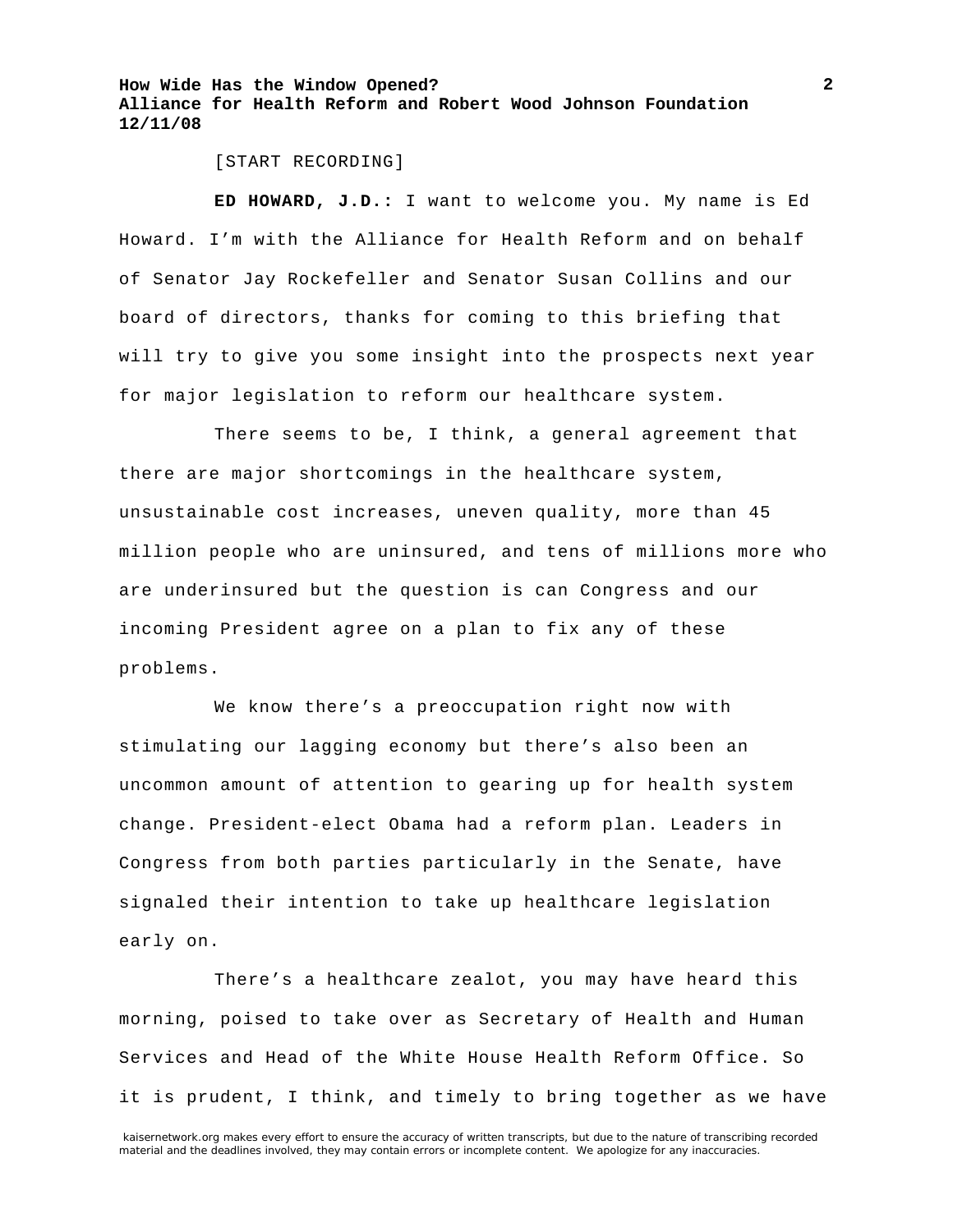some of the most knowledgeable people around to offer their insight into what's going on and what they are trying to accomplish and what they think might happen.

Our partner today is the Robert Wood Johnson Foundation, America's largest philanthropy devoted to health and healthcare. They've supported research and analysis in all of the important areas that health policy encompasses, access, cost and quality, and most notably coverage, they are the sponsors that cover the uninsured many of you may know.

We're very pleased to have with us today Dr. Risa Lavizzo-Mourey who's the President and CEO of Robert Wood Johnson. She's a geriatrician by profession, which is always a comfort for an older person and she came to RWJ in 2001 to run the healthcare side of the foundation. So today's subject is something she knows and cares a great deal about and we're very happy to have her with us today. Risa?

**RISA LAVIZZO-MOUREY:** Ed, thank you very much. It has been a real pleasure to be a longtime supporter of the Alliance and it's my real pleasure to be here today and be able to take a few moments to set the stage.

I think it's without doubt that healthcare is as much an economic issue as it is a social issue. We certainly can't fix the economy without fixing healthcare. As Ed has already mentioned, we spend an enormously amount, over two trillion dollars, on healthcare. That's nearly 17-percent of our economy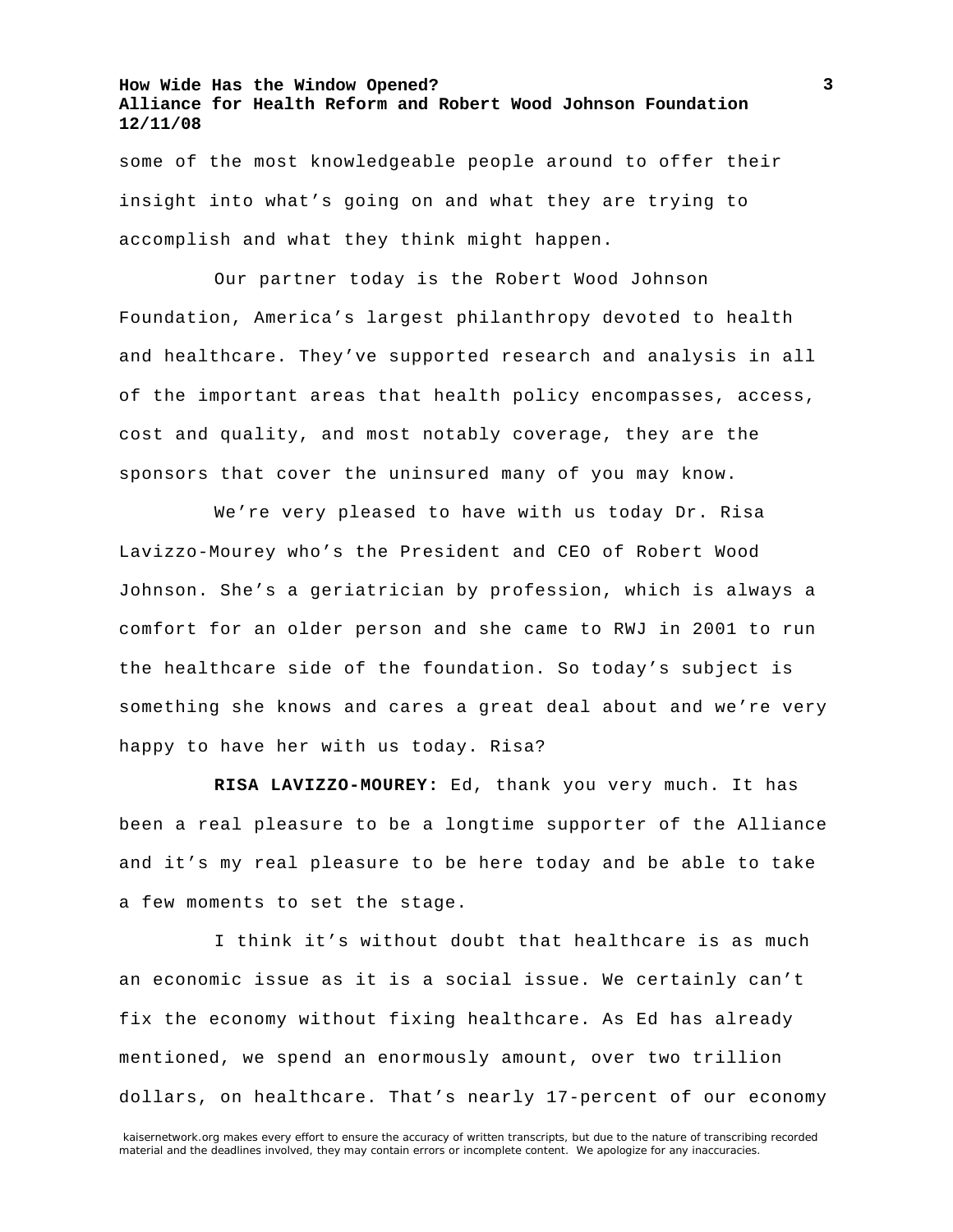and almost \$8,000 per person per year. Still, we have 15 percent of Americans uninsured, 46 million people. That is more than is the population of 24 states and the District of Columbia.

As a physician, I can tell you the human toll is awful. The IOM has reported that three people die per hour because they were uninsured and unable to get the healthcare they need. Economically, of course, we know it has a tremendous toll. The Kaiser Commission's recent study that shows that for every onepercent increase in unemployment, 1.1 million people become uninsured.

Since our unemployment rate has doubled, that means that we have maybe more than three million people who are potentially uninsured. Now we've heard a lot about the importance of this problem in Detroit and on Wall Street but I hope we won't forget about the importance of it to small businesses.

If you think about the amount their insurance premiums have increased over the last eight years, 129-percent, and that means that over half of our smallest businesses are not able to offer any benefits at all. Yet we all know that businesses feel it's important to have a healthy workforce in order to be competitive.

So coverage is the gateway to reform and at the foundation when we talk about coverage, we're talking about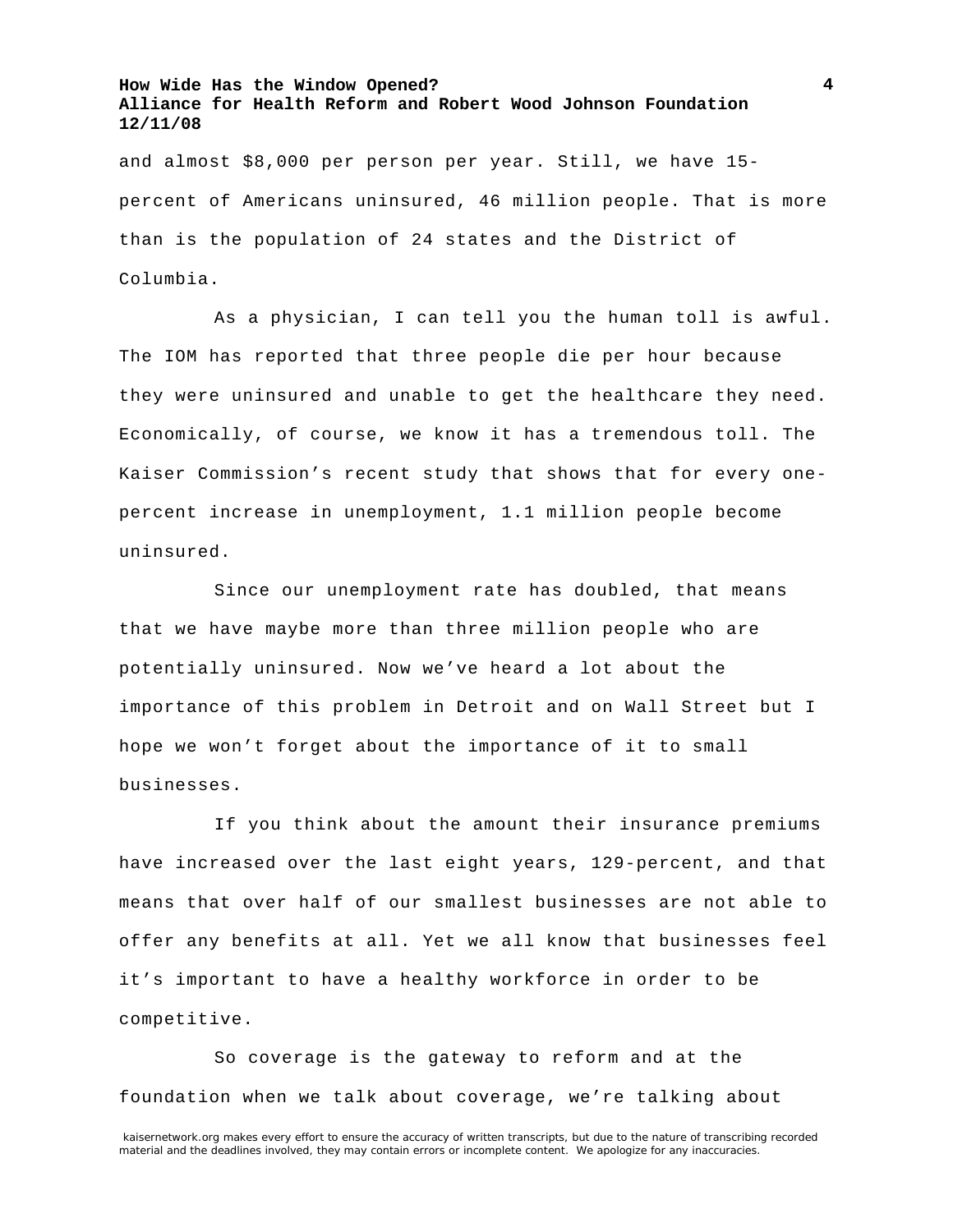affordable coverage that's open and fair for everyone where the care is appropriate and high quality and cost effective and where the coverage is continuous and portable.

Now certainly individuals should contribute to the cost of their care but they shouldn't have to choose between healthcare and the other necessities of life. We believe that the oversight and management and financing is an important shared responsibility between government, the private sector, and individuals.

Covering the uninsured alone will not solve the ailing healthcare system. We believe strongly and we urge our leaders to look at a wider prescription that will address the full continuum of interconnected factors that determine both health and healthcare.

So in the upcoming debate, my hope is that our decision makers will keep common ground in mind and will think of that common ground as having an overarching tent that has six poles. Coverage is certainly the first one but it has five others as well.

Improving the quality and value and the equality of care, it's not good medical care, not good fiscal policy, not good public policy to increase coverage without guaranteeing that that quality of care is going to be safe, fair, and provided by professionals in institutions that are publicly accountable for both the performance and the cost.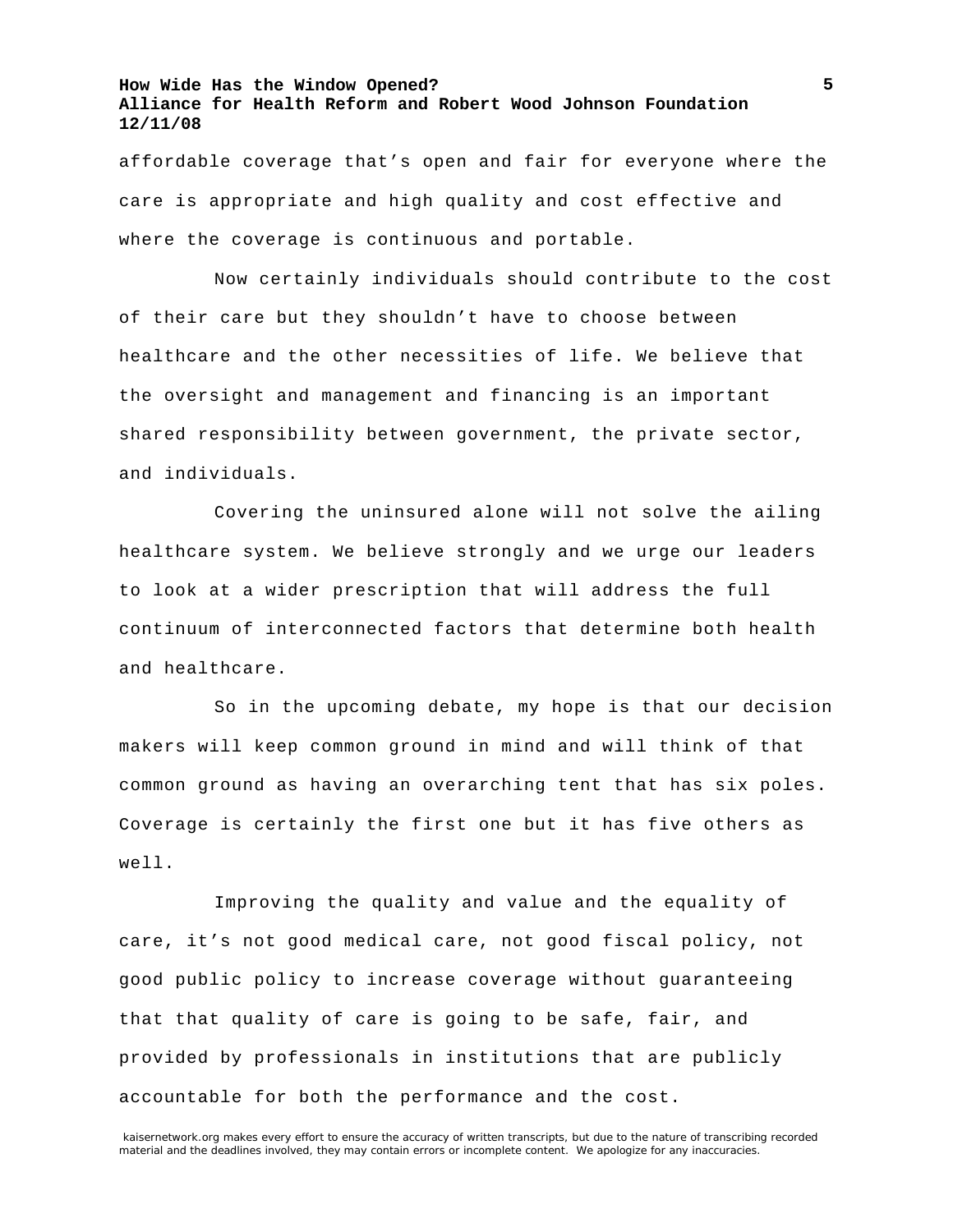The third pole rather is to focus on prevention. We spend 95-percent of our healthcare dollar on people who are sick and barely two-percent on preventing them from getting sick in the first place. Clearly rebalancing that equation is essential.

The third is to bring down spending. We have to ask not only what we spend but not only what we spend things on but how much it costs and then how to increase the value. In the short term, I think that means focusing on not just the reimbursement of individual services and procedures but thinking about how to provide value added coordination and other kinds of services. Longer term, it means reducing the demand.

We have to help people live healthier lives and might start with reversing the epidemic of obesity. Reforming public health is a central pole covering this tent. Public health has been underresourced for years and yet it is our first line of defense against disaster and disease.

Finally, I think we have to face up to the social determinants of health, improving those nonclinical services and forces that affect health for all Americans. Things like housing, education, transportation, and how we structure our workplace, this may be our biggest challenge of all but one that we certainly cannot omit.

I believe that the window of opportunity for healthcare reform is wide open as it's ever been and that we can reform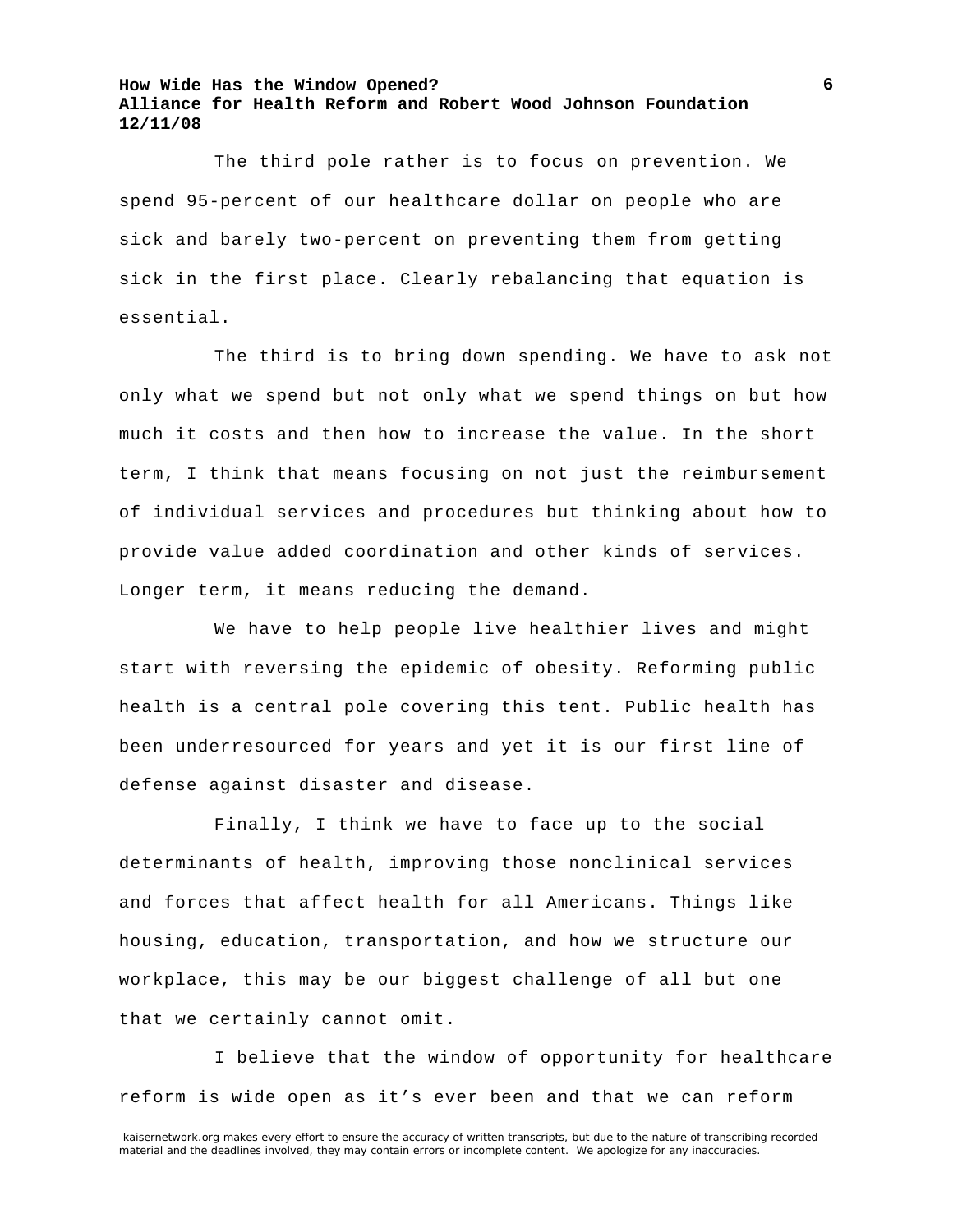the healthcare system. We can do it and we can do it well if we are able to sustain a nonpartisan will to act and if we cultivate and informed public that encourage us all to collaborate in an all-inclusive way so that we can move towards action.

In our field, as philanthropists, it's not our job to tell lawmakers what to do. We do try to encourage people to the common ground. So with that, let's begin the discussion.

**ED HOWARD, J.D.:** Terrific. Thanks very much Risa. Let me just do a couple of logistical duties. All of the written materials that are given to you will be available after the briefing on our website, allhealth.org. In a few days, there will be a transcript if you're not on an immediate deadline so you can quote exactly the exact words that you'll hear over the next few moments.

I want to make sure that you know that Bill Irwin, our communications director, who did most of the heavy lifting putting this together, is available for any assistance you might need and Bill will kill me if I do not mention that there is a flyer out on the registration desk. If you didn't see it, you might want to pick it up.

If you're not already involved in it, we have a Find an Expert service that's aimed directly at you as reporters. You get exclusive access to a list of folks who have volunteered to be sources for health policy stories. You can sort by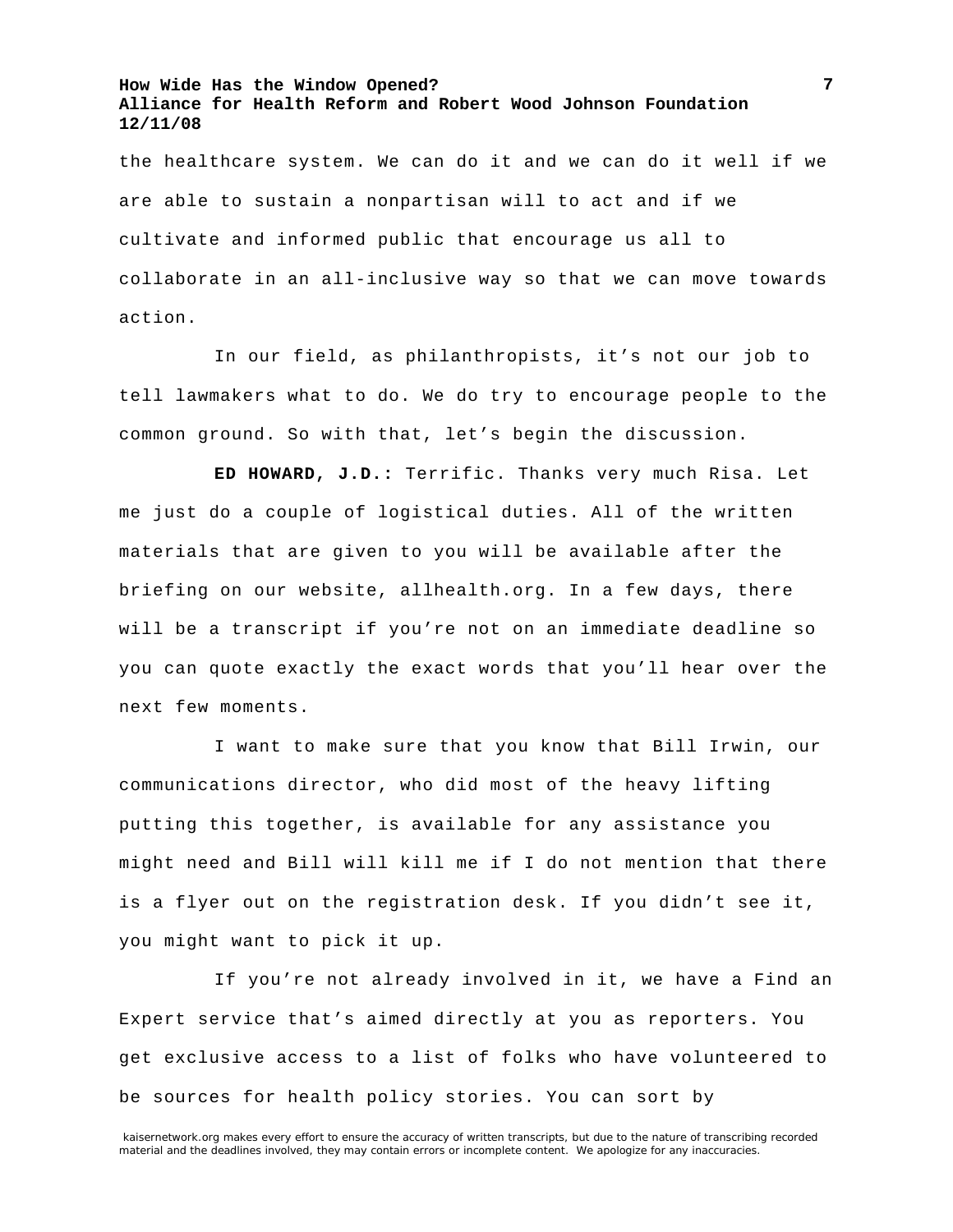geography, by language capability, by availability of B roll, all sorts of good things. If you're interested, it's actually, they always say it's easy to register, just go online but it is easy to register. So take advantage of it if you haven't done it already.

We have a very impressive lineup of speakers today to help us grapple with these questions. I'll introduce them very briefly altogether upfront so as not to slow the continuity of the conversation. They will make some brief introductory remarks and then we'll open it to your questions.

You'll notice, by the way, that all of the Congressional staff panelists that we have today come from Senate offices. Now that's just frankly a function of who's been doing the most tangible work so far to sort out the issues and identify what the both parties can agree on and where they might disagree. We may very well find that a similar program with your House colleagues might be appropriate some time in the near future. We'll keep you posted.

In fact, with support from the Robert Wood Johnson Foundation, we at the Alliance have been holding some small seminars almost every week since Labor Day with the senior staff on both sides, both parties trying to help them get up to speed on various reform issues.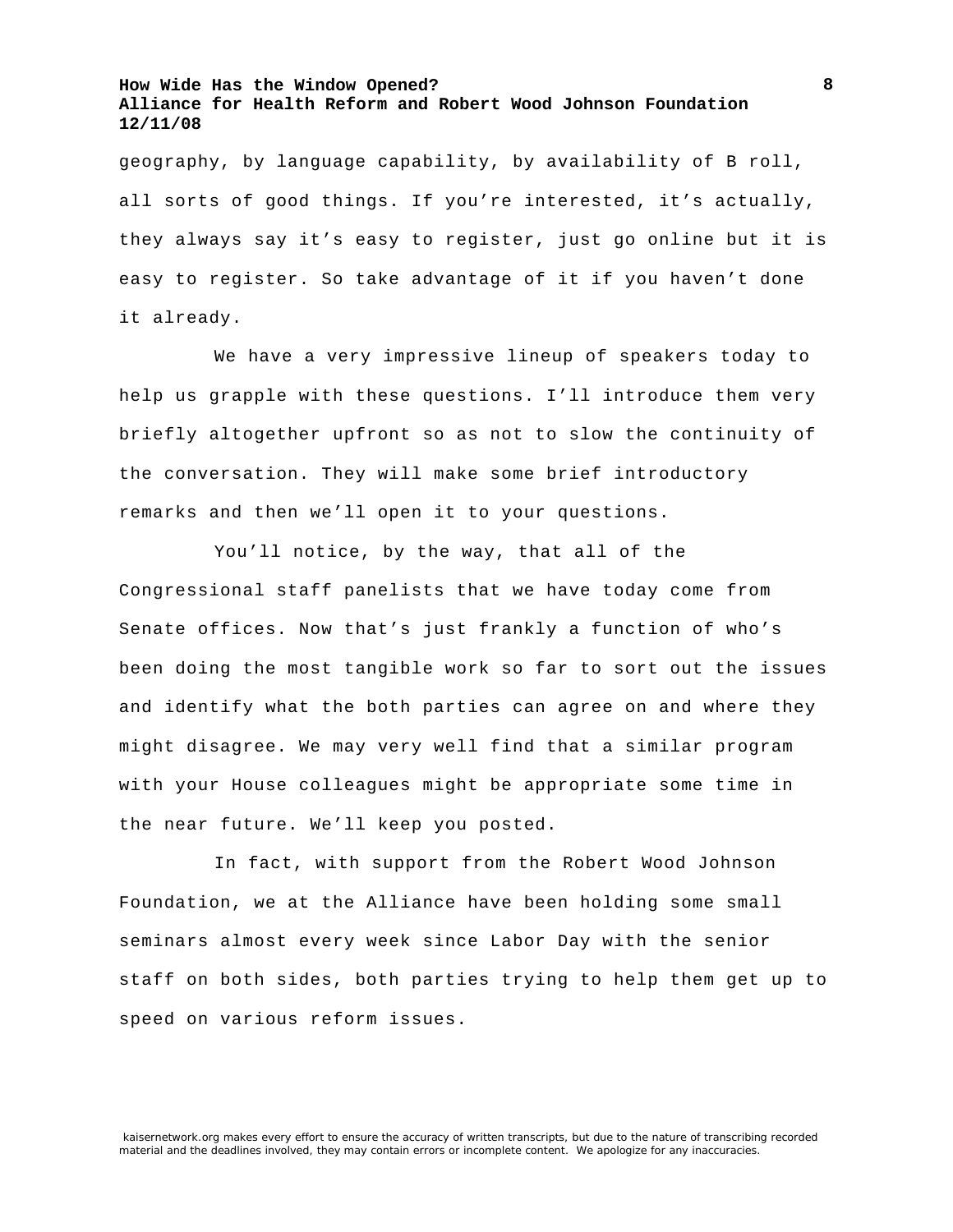So without taking out any more overhead time, let me get to our very distinguished panel. There is a good deal of biographical information in your packets.

First, we're going to shift around a little bit to accommodate some speakers' schedules. So first we're going to hear from Jocelyn Moore who handles health policy issues for Senator Jay Rockefeller, who is the Honorary Chairman for the Alliance for Health Reform and probably more important in this context, the Chairman of the HELP Subcommittee at the Senate Finance Committee. Before joining Senator Rockefeller, Jocelyn handled health issues for Senator Bob Graham of Florida.

Then we'll hear from Mark Hayes, who's the Republican Health Policy Advisor for the Finance Committee. He's worked for several other Republican Senators for the HELP Committee. So he can probably single-handedly smooth over any jurisdictional problems that might arise in the Senate. He's both a pharmacist and an attorney. So he can give you a headache and he can take it away [laughter].

John McDonough will be next. He's the Health Reform Leader on Senator Ted Kennedy's staff at the Health Education, Labor, and Pension HELP Committee. John came direct from Massachusetts to the Committee where he's been a legislator, an advocate, an academic. He knows much about the Massachusetts reform plan as anybody around, a real contributor.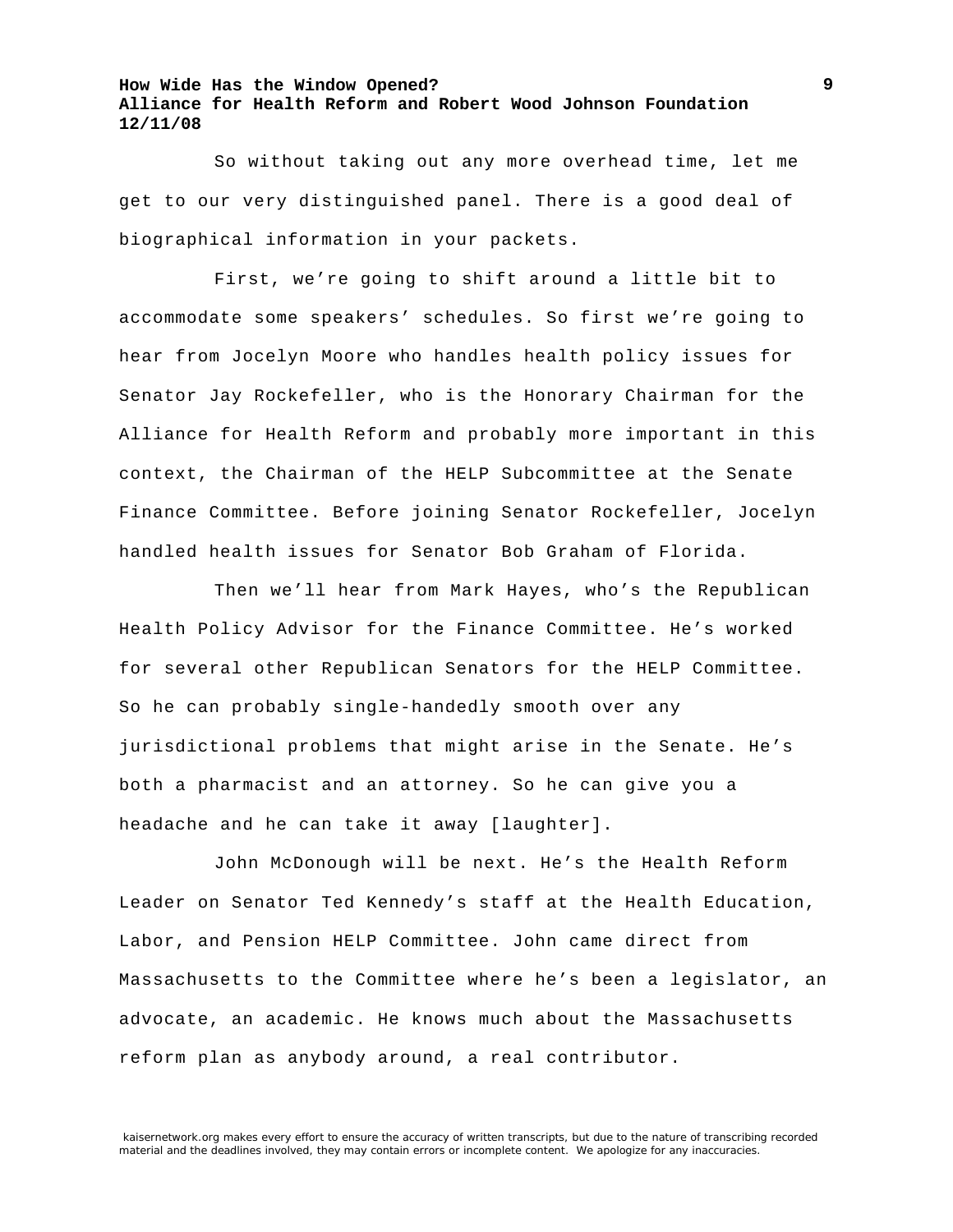Then it'll be Chip Chuck Clapton who's the Health Policy Director for Republican members on the HELP Committee, which makes Mike Enzi of Wyoming his boss. He held similar positions for Republicans on the House Ways and Means Committee and the Energy and Commerce Committee for then speaker Dennis Hastert. So I guess we designate Chuck as the primary House spokesman today.

Then batting clean up or whatever number five would be is Julie Rovner, the Health Policy Correspondent for NPR and a contributing editor of National Journal's Congress Daily. Those of you who don't know it, the third edition of her book, which we just happen to have a copy of, Healthcare Politics and Policy A to Z, was just released in September by CQ Press. If you haven't discovered it, that book is a great resource. At least we find it so.

We're happy to have all of you and we'd like to hear briefly from each of you in the order that I just introduced you, to set the scene for further discussion. Jocelyn, thanks for being with us.

**JOCELYN MOORE:** Thank you Ed for that wonderful introduction and I'd like to thank the Alliance for Health Reform as well as the Robert Wood Johnson Health Policy Foundation for the invitation to be here this morning.

I also want to commend you on your impeccable timing of having President-elect Obama essentially be our lead-in for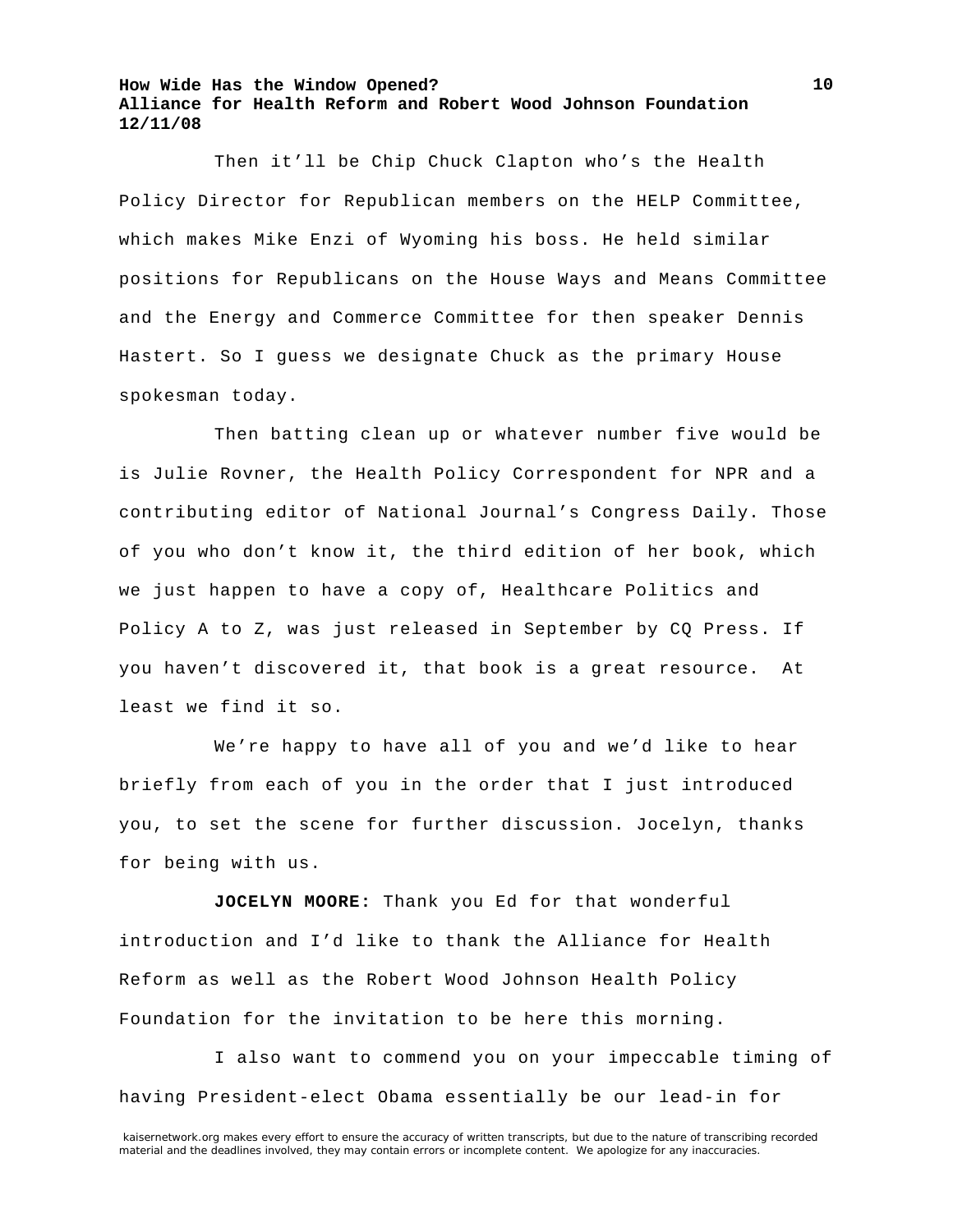this very discussion. I think that's quite exciting but in all seriousness, I also think that the nomination of Senator Daschle sends a very clear signal of President-elect Obama's unyielding commitment to healthcare reform. So we are very excited about that.

I was speaking a little bit with John from Kaiser and he likened it to a starting gun going off. Certainly we have all heard that starting gun and we are ready to move forward with comprehensive health reform.

For Senator Rockefeller's part, I can say that he stands ready to work with President-elect Obama, Senator Daschle, leadership in Congress, and all of the members who are represented here to ensure that we actually do achieve the goal of comprehensive reform.

So how wide is the window open on reform? I think my boss would certainly agree with Risa in saying that the window is open extremely wide and all options are on the table. In keeping with Ed's timetable, I will keep my remarks very brief but I do want to say a few things about what's going on in Congress at this moment.

Our current healthcare system, as each of you know, simply does not work and it is time for major overhaul. The problems that we tried to tackle during the '93 and '94 debate have grown exponentially worse in the years since that debate. The threat of another 15 years of costly inefficient and very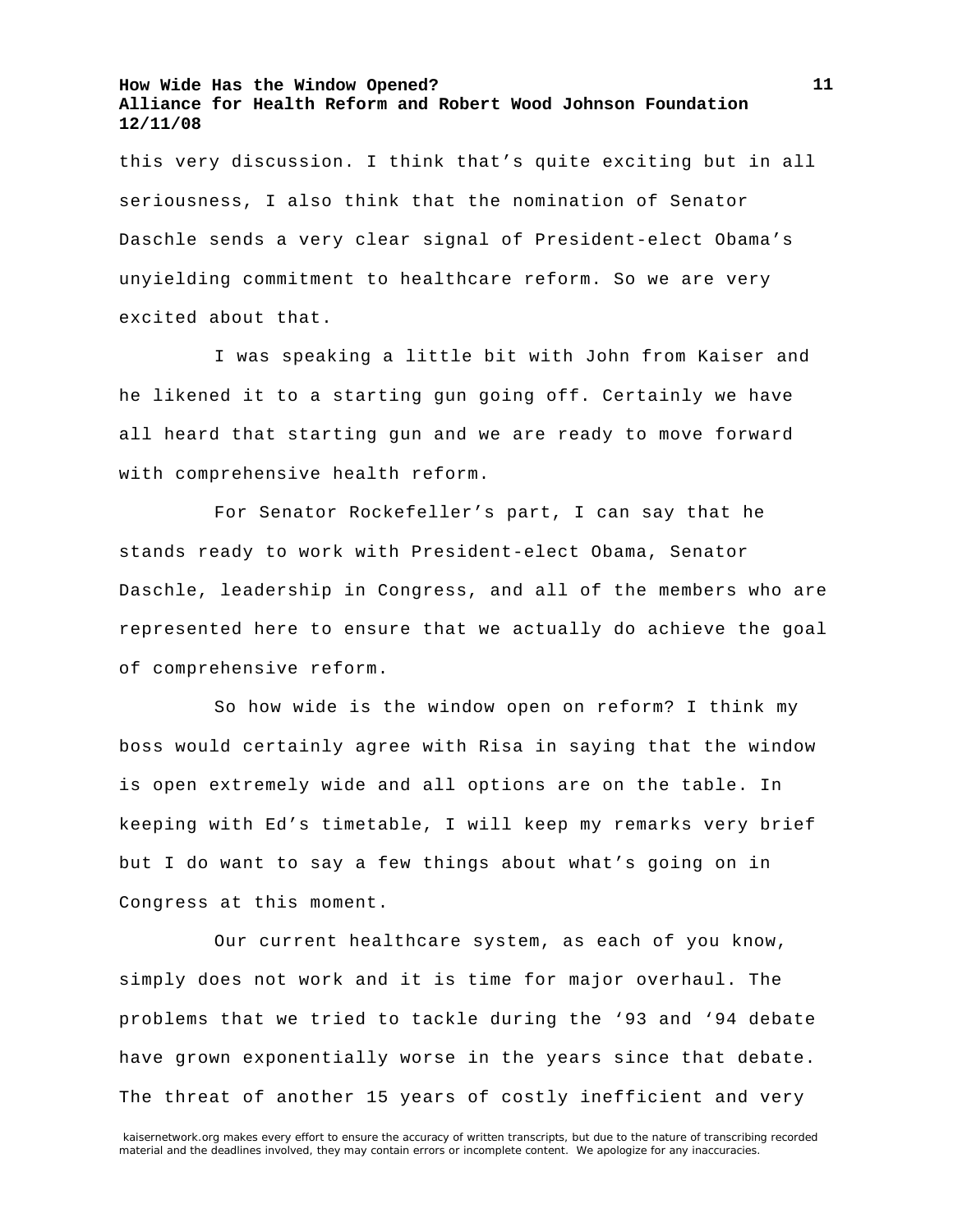limited healthcare system ahs brought the business, labor, and advocacy communities together in a way that we have not seen previously.

The current economic crisis is also a crisis of healthcare. Stabilizing our healthcare system is a critical component of putting our economy back on track. it is why we cannot afford to let the window on reform close even a little bit.

There is an undeniable link between healthcare and our economy. Healthcare has become the economic engine of the  $21^{st}$ century and it is a way to quickly infuse the job market and make sure that we are putting people back to work.

A federal investment and comprehensive healthcare reform now can go a long way towards stabilizing our economy. We must increase coverage and affordability, improve quality, and eliminate unnecessary healthcare spending.

While each of these goals must be undertaken in earnest, the foundation of comprehensive reform is coverage for the 46 million Americans, including nine million children and two million veterans, who remain uninsured.

Universal coverage is the key to true cost containment and efficiency. Coverage for everyone eliminates cost shifting. It means that we can do more effective prevention. It also means that we can do broad based insurance market reform.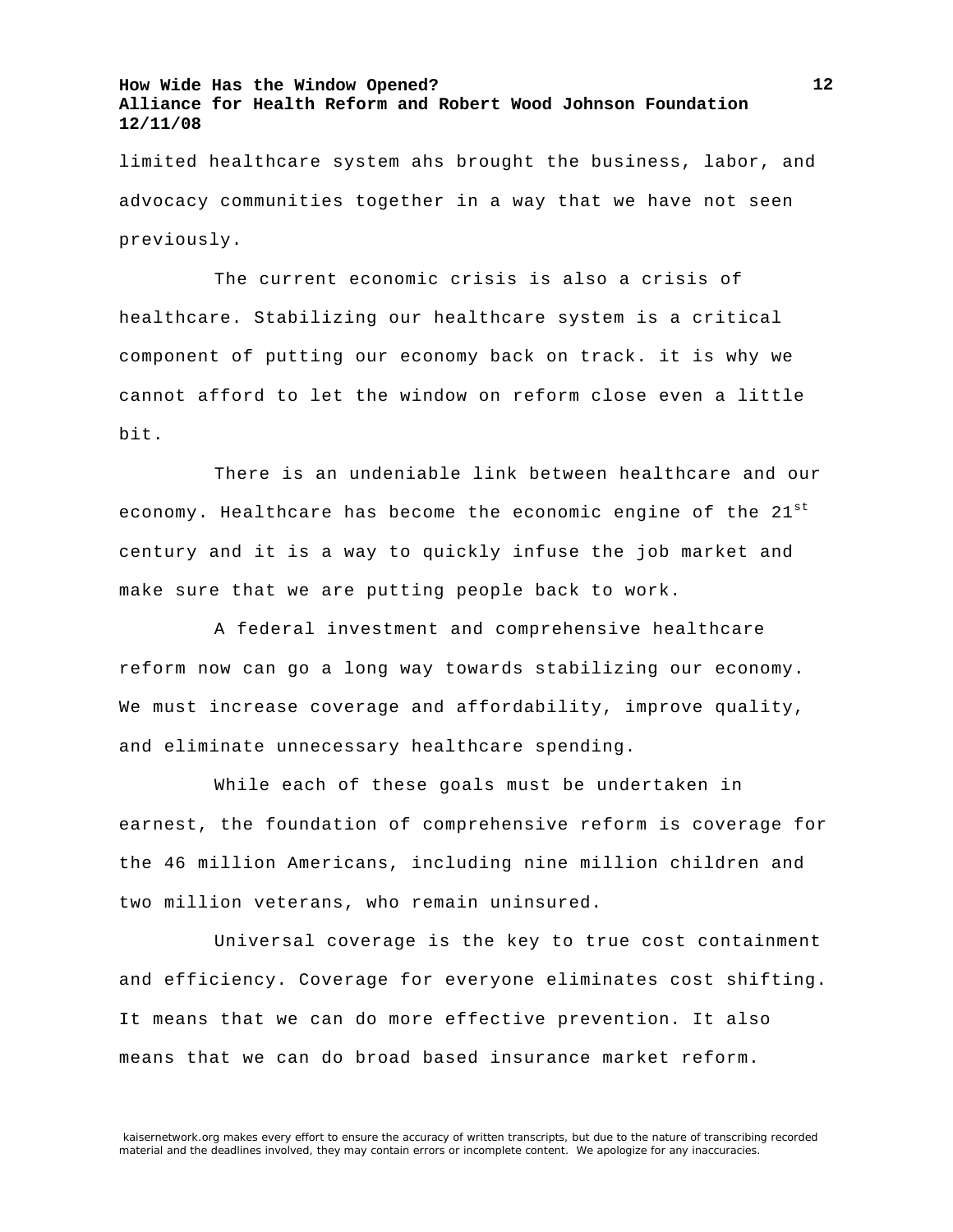Our bosses have come together in a commitment to work with President-elect Obama and the leadership in Congress in order to move the ball forward on comprehensive health reform. I don't think anyone here on this panel will tell you that this process will be easy.

Of course the details do matter but the important point is that we are starting and our bosses are willing to consistently get in a room together and try, which I think speaks volumes about the prospects for comprehensive reform happening.

My boss plans to be the workhorse that he was during the 1993 and '94 debate. He will be a consensus builder like he was during Congress' CHIP reauthorization discussions. He will work in earnest to bring about comprehensive healthcare reform. Thank you.

**ED HOWARD, J.D.:** Good. Thank you Jocelyn. Mark, how about that for an offer?

**MARK HAYES:** I think that's a great offer. Thank you very much for the opportunity to be here. I think we have a great opportunity this year to get healthcare reform done if everyone is willing to work together on it. Everyone seems to be willing to work together on it. So that means it's all very busy right now, which is all a good thing.

We have some enormous challenges that are ahead of us and they are sobering when you look at them all at once. It is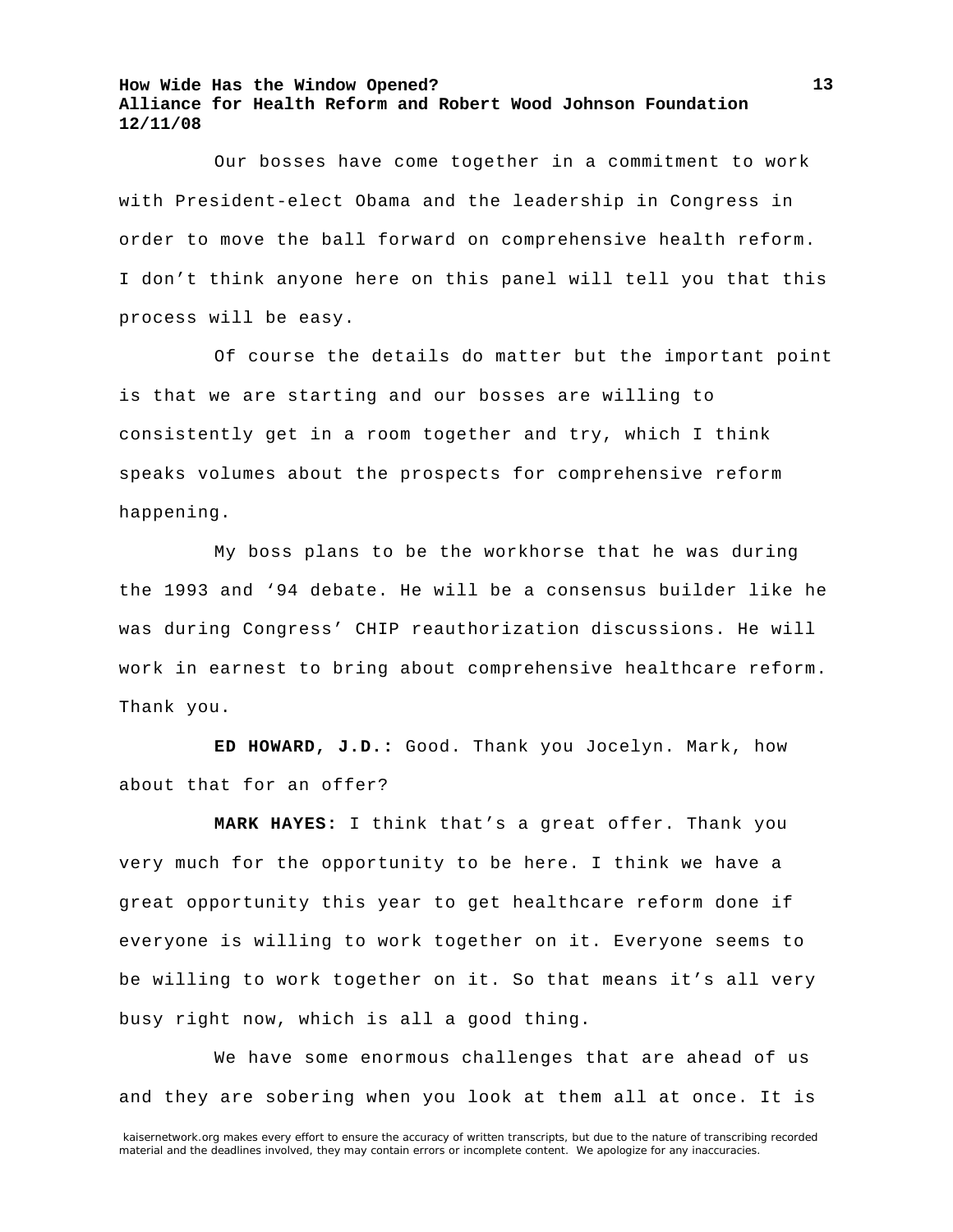clear that the cost of not acting also for another 15 years would be a high cost to pay.

Federal health spending growth is unsustainable. The projected growth in spending in Medicare and Medicaid through even just 2018 will double spending on those two programs compared to what they are today.

The Medicare spending as just a percentage of the economy is projected to grow from about three-percent today to ten-percent by 2080 over the long-term. That, in part, is the connection to the economic situation, of course. It's not just the federal government that is facing an unsustainable situation when it comes to healthcare.

States also face unfunded liabilities when it comes to healthcare costs and of course, most states operate underneath a balanced budget requirement, which requires states on a yearto-year basis to offset increased healthcare costs by reducing spending in other areas such as roads and schools and infrastructure. That's also critical to our economic wellbeing as well as the future when it comes to education and so many other things.

We also have the fact that healthcare costs are growing faster than not only the economy but people's wages. That means that people oftentimes have the decision about healthcare versus other necessities taken out of their hands before their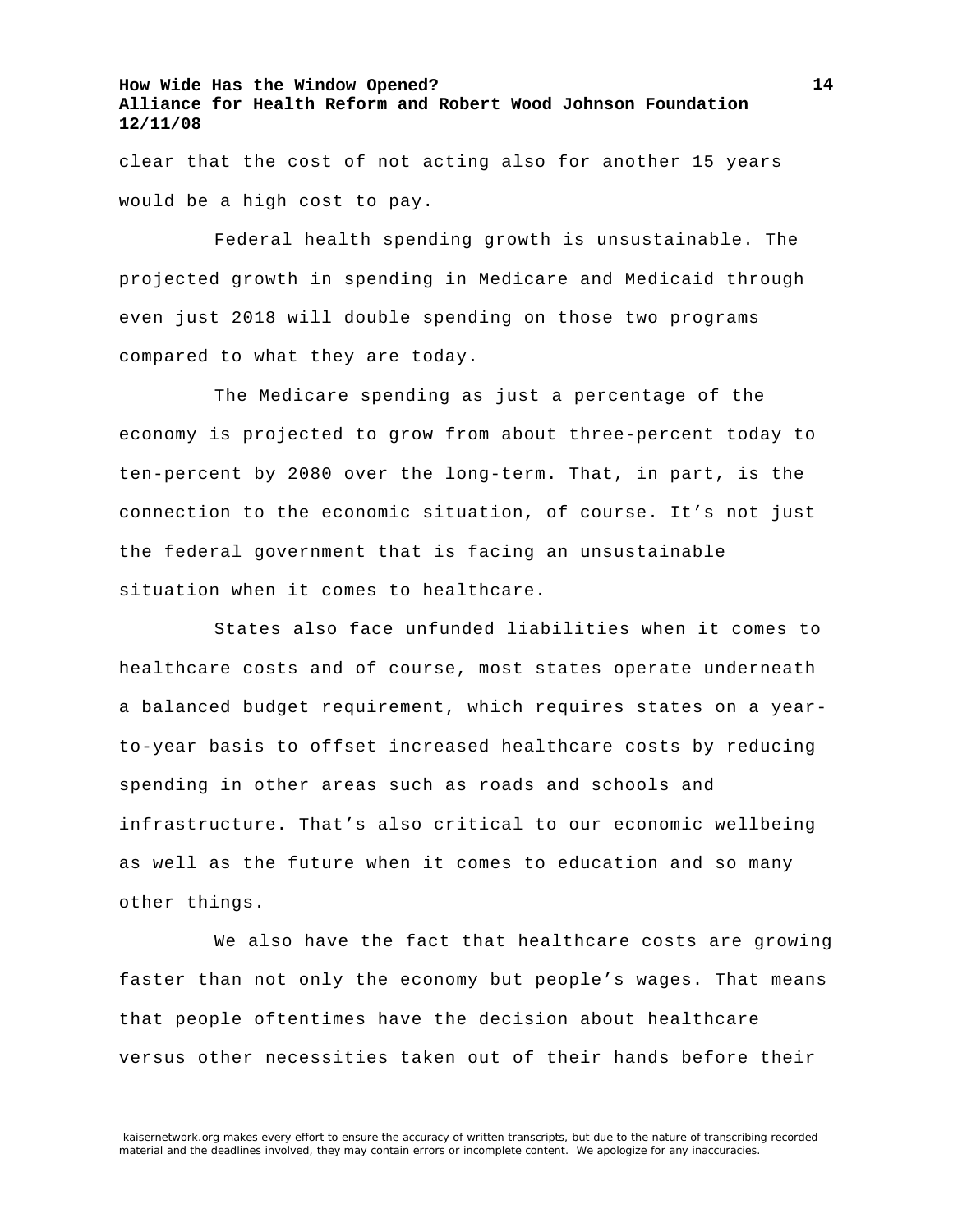paycheck even gets to them because their paycheck has already increasingly been consumed by rising healthcare costs.

Much of that is obscured by the way our tax system and healthcare coverage delivery system works because it insulates so many of us from the actual true costs of health coverage that we're all paying.

We also have a really complex situation when it comes to just understanding who the uninsured are when we talk about coverage and it's important to realize the challenge that we have here that each of the segments of the uninsured present their own individual challenges for how to address this problem.

About 11 million of the uninsured are eligible for Medicaid or SCHIP but are not enrolled. We need to understand better why that is the case and what is driving that.

Almost ten to 12 million people, depending on who you ask of the uninsured, are not citizens of the United States yet they incur costs in the United States that are passed on to others that are costs incurred in emergency rooms and those costs are accounted for in this system but yet that population will require for its own unique situation as well. About 4.7 million are college and university students.

Some are probably the young and healthy individuals who believe that they're invulnerable and don't need health coverage and in that sense, they're self-insuring. Some of them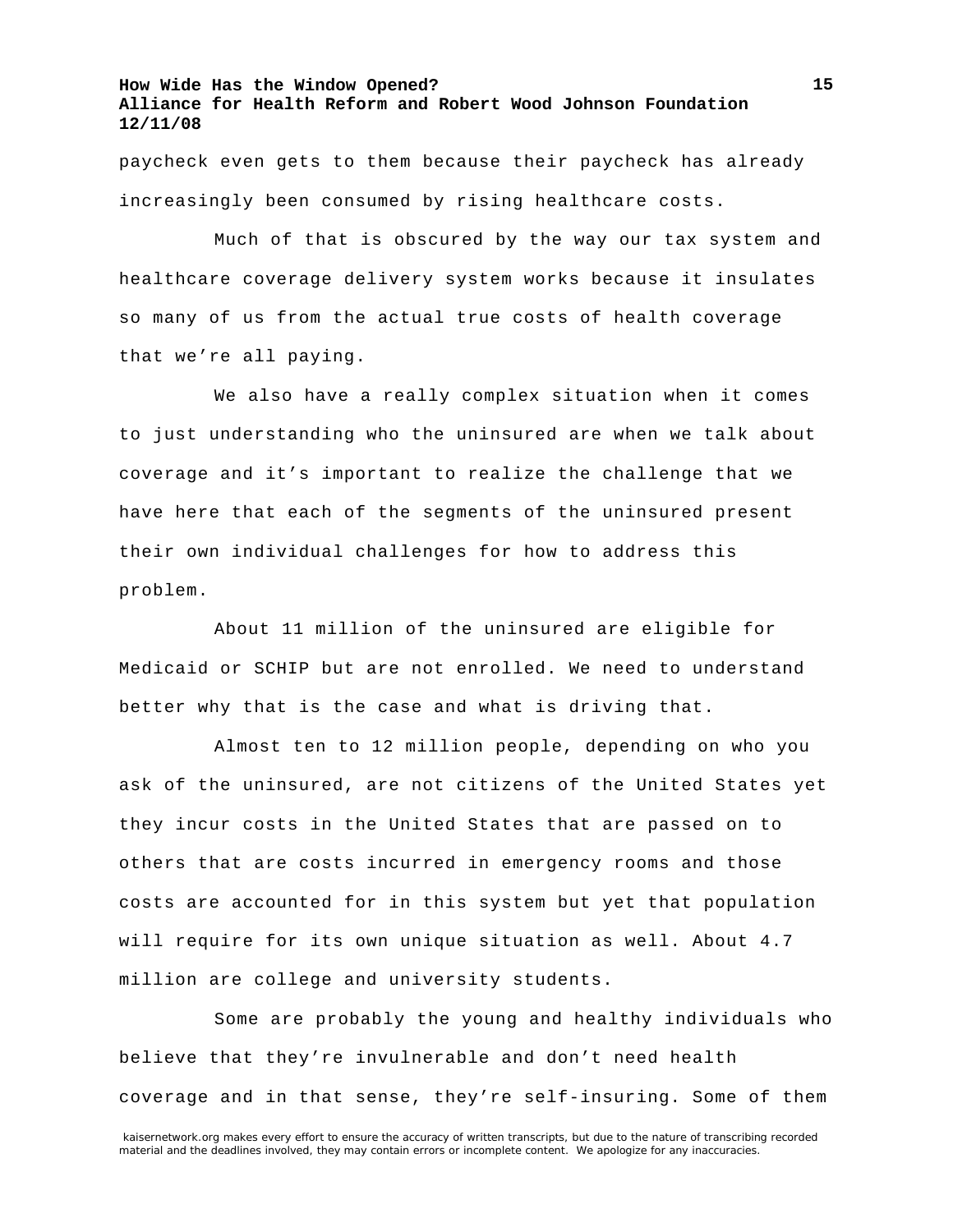though are people that, even at a young age, have a chronic condition and are unable to get coverage in the individual market today.

About nine million have incomes above \$75,000 a year. Some of those individuals are going to be people who have been in the workforce for a while and perhaps they have a chronic condition and are unable to access coverage but when it comes to the question of affordability, it may be a question more of whether the individual market is working or not and whether there's coverage available to them at all, not necessarily whether it can be made affordable to them because they have an income certainly above the median income in the country.

That leaves about 13 or 16 million. There's some double counting in all these numbers, which makes it a challenge to sort through. That leaves about 13 to 16 million who, I guess, are best described as the people who have incomes below \$75,000 who aren't college university students, are citizens and aren't eligible for Medicaid and SCHIP.

We also have a system though that even when people get care, about half the time patients aren't getting the recommended treatment. That is a startling revelation for all of us who believe we have the best healthcare system in the world. It means that we have some serious things to examine when it comes to how our delivery system actually delivers healthcare.

kaisernetwork.org makes every effort to ensure the accuracy of written transcripts, but due to the nature of transcribing recorded material and the deadlines involved, they may contain errors or incomplete content. We apologize for any inaccuracies.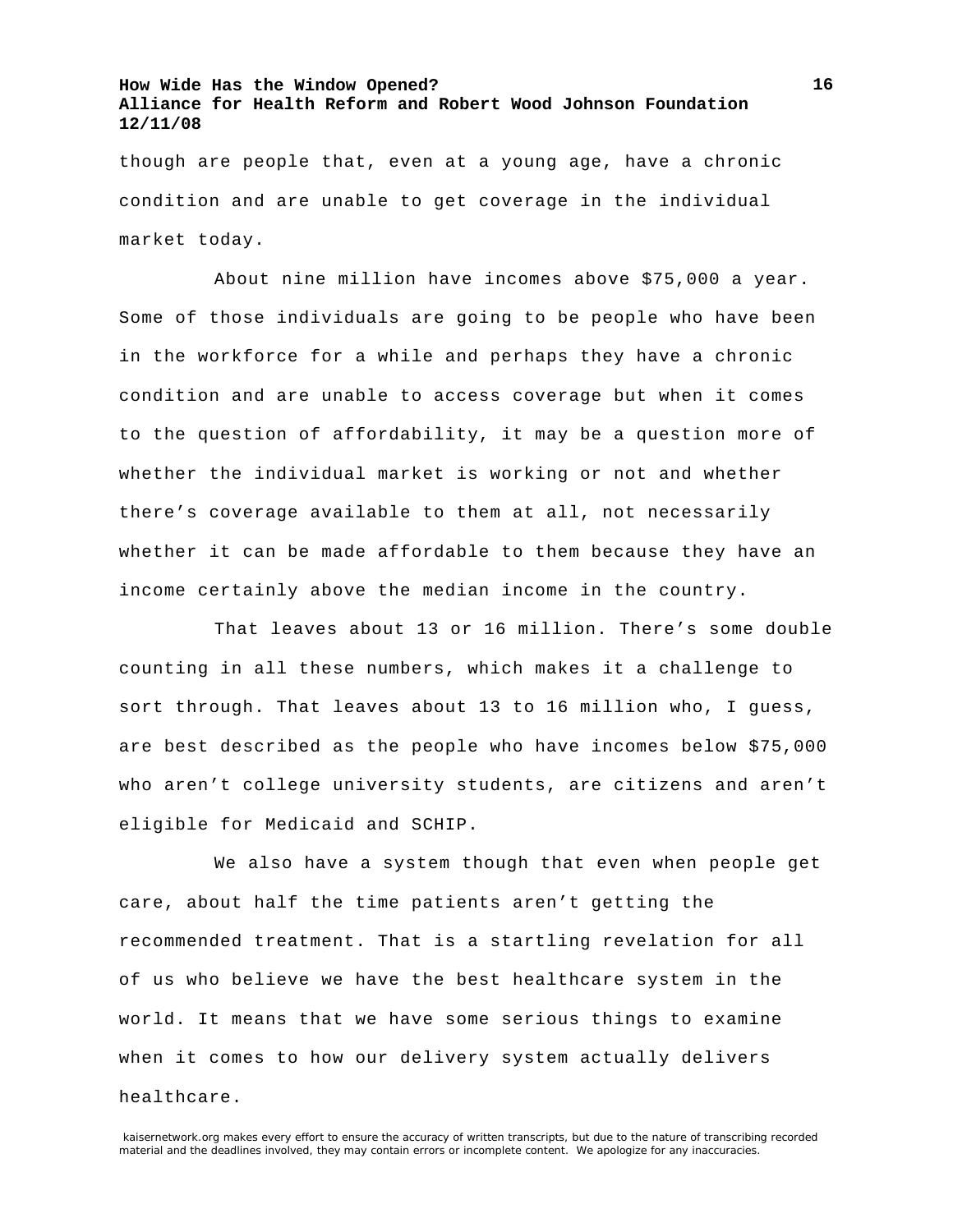We have a system in which costs vary considerably across the United States. People living in high spending areas get about 60-percent more in services than those in low spending areas. Then average cost ranges from \$5,200 to \$14,000 depending on what part of the country you're in even though there's not a difference in the quality or satisfaction and even evidence that the quality is worst in the areas where the spending is higher.

So that's just a sampling of the challenges that we face but I'll reiterate what I said at the beginning that I think the opportunity is there where people are all willing to work together and we are looking forward to working on this on a bipartisan basis and getting it done. Thank you.

**ED HOWARD, J.D.:** Thank you Mark. Let's turn to the HELP Committee starting with the distinguished Dr. McDonough.

**JOHN MCDONOUGH:** Thank you. Welcome everybody. Thanks to the Alliance and the Robert Wood Johnson Foundation for hosting this. I'm here on behalf of Senator Edward Kennedy who is committed to achieving comprehensive universal health reform in this coming Congress.

This is a legacy piece for Senator Kennedy. This is his life mission. He has been working on this issue since he entered the United States Senate way back in 1963. I don't think Senator Kennedy has ever been more confident of our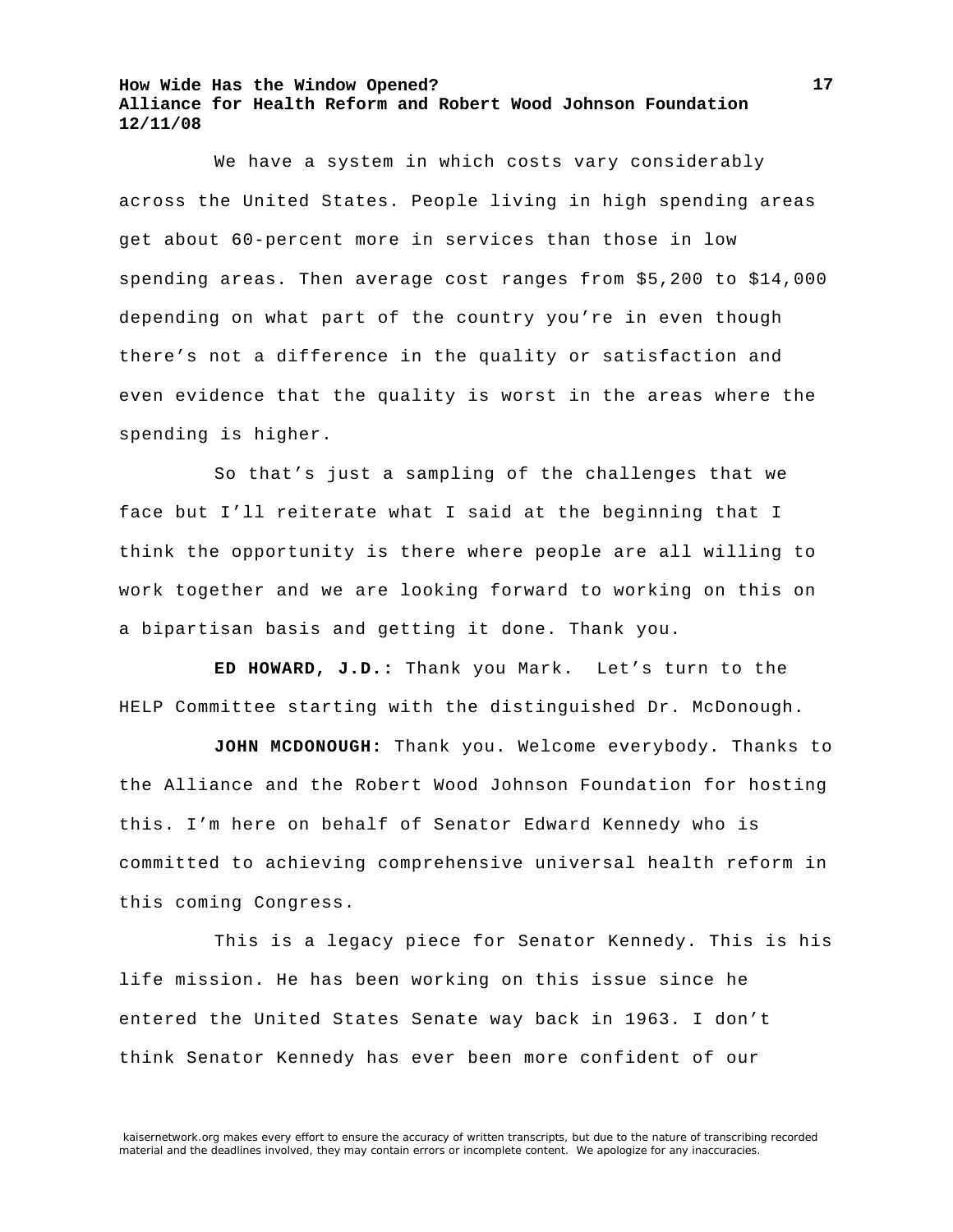ability to actually deliver on the promise of national health reform than we are right now.

We have an imperative to fundamentally reform our system. We have to provide a system that provides affordable quality coverage for all Americans and that's not enough. We can't do that without reforming the delivery system and our public health prevention and wellness systems.

At the same, we have a fundamental obligation to reform those systems and we can't do that if we don't address the coverage needs.

Senator Kennedy is being aided in his work at chairing the HELP Committee by a fantastic set of other Democratic members who have all stepped forward to play particular significant roles in this process especially Senators Dodd, Senator McCulsky, Senator Harkins, Senator Clinton.

We very much look forward to pursuing this as a bipartisan effort. We have, starting last spring, been hosting a series of round tables for various stakeholder groups on a bipartisan basis. There have been many efforts, through the finance committee, through the health committee and other ways to address this in a bipartisan way.

We also agree the signs have never been better. There has been fantastic leadership right now already exhibited in the United States Senate particularly Senator Kennedy and Senator Baucus from Senate Finance Committee> His white paper

kaisernetwork.org makes every effort to ensure the accuracy of written transcripts, but due to the nature of transcribing recorded material and the deadlines involved, they may contain errors or incomplete content. We apologize for any inaccuracies.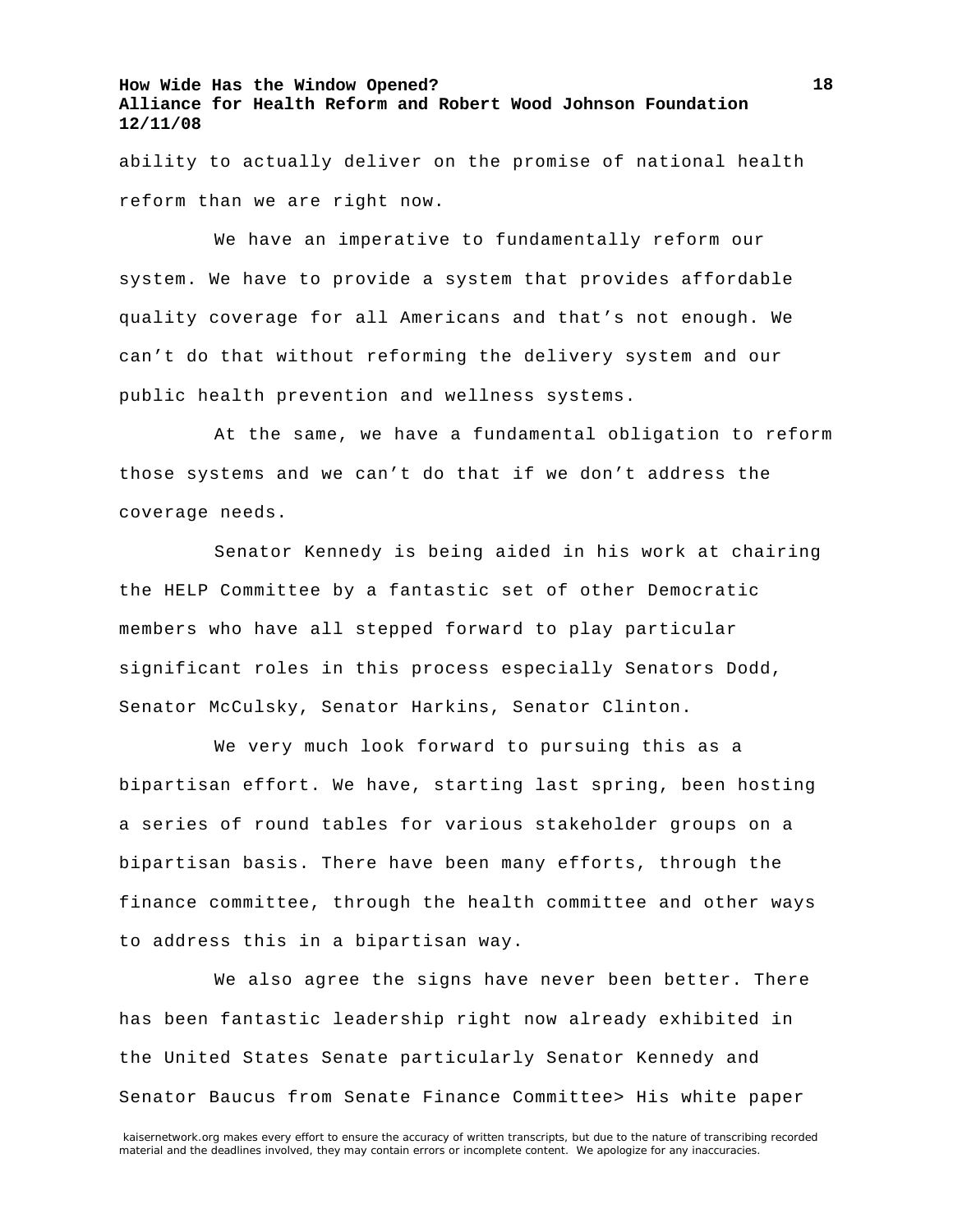issued last month really helped to lay down some critically important markers for the coming conversation.

We see a strong rising commitment on the part of the House of Representatives to address this issue. We are thrilled with the leadership exhibited by President-elect Obama and by his Secretary Designate Tom Daschle.

One of the things that strikes us that we can't help ignoring and that hangs over kind of this whole effort is the legacy of 1993-94 and the failure of the prior reform efforts. Before I came down here, I re-read that fantastic book by a couple of your colleagues, The System by David Broder and Haynes Johnson. It should be essential reading for everybody. I'm not getting royalty fees for that but it's just kind of essential reading.

I recall back in 1992 back when I was a member of the Massachusetts legislature looking forward to health reform. There was an entire issue of the Journal of the American Medical Association devoted to health reform. There was a lead editorial written by their editor at the time, George Lunberg, and the title of the editorial kind of says it all.

The title said "An aura of inevitability now surrounds national health reform." The message of the editorial was it's not a question of if it will happen. It's only a question of how soon and what the details will look like.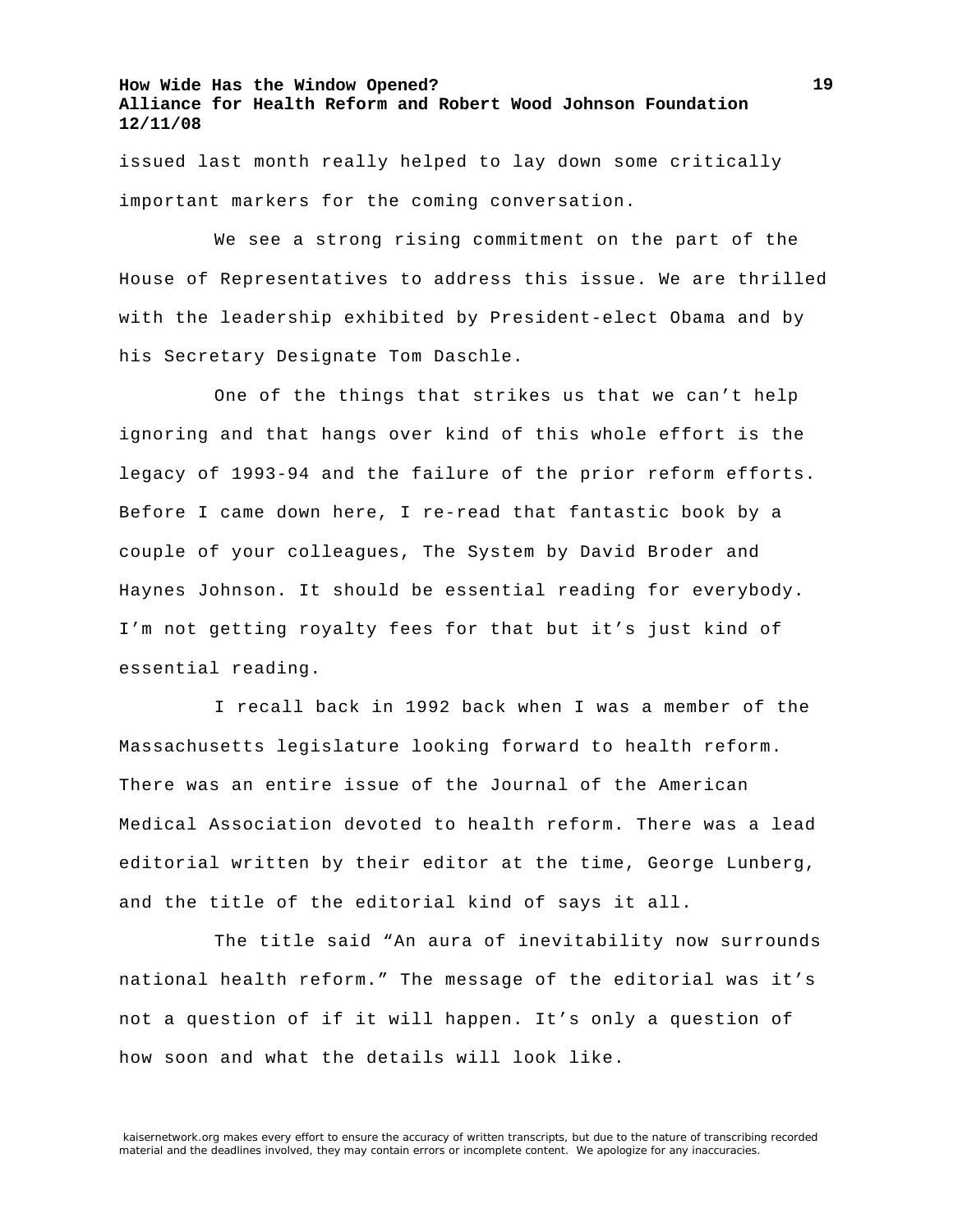I think because of that, a lot of folks took on that hubris and moving forward into health reform in that prior period and assumed an aura of inevitability. So focused on kind of micro-details of this piece or that piece and really neglected the need to summon the nation's political will to achieve the objective of health reform for everybody.

I think it's fair to say no one is coming into this period assuming an aura of inevitability except perhaps folks who are assuming an aura of inevitability of failure. I haven't been in this town that long, only about six months but I got to tell you, you have a lot of cynics in this town [applause]. I kind of run into them on every street corner and they all give the same message. You're wasting your time, you're wasting time.

I was involved in three major reform episodes in Massachusetts. Each one of them led to a successful enactment and every one of them we had cynics saying you're wasting your time, you're wasting your time.

We don't assume that there's a historical inevitability that this will happen but we assume and we believe very much, all of us, on both sides of the aisle, in the new administration that we are really internalizing and learning important lessons.

You saw one of those lessons today with the appointment of Former Majority Leader Daschle as Secretary Designate and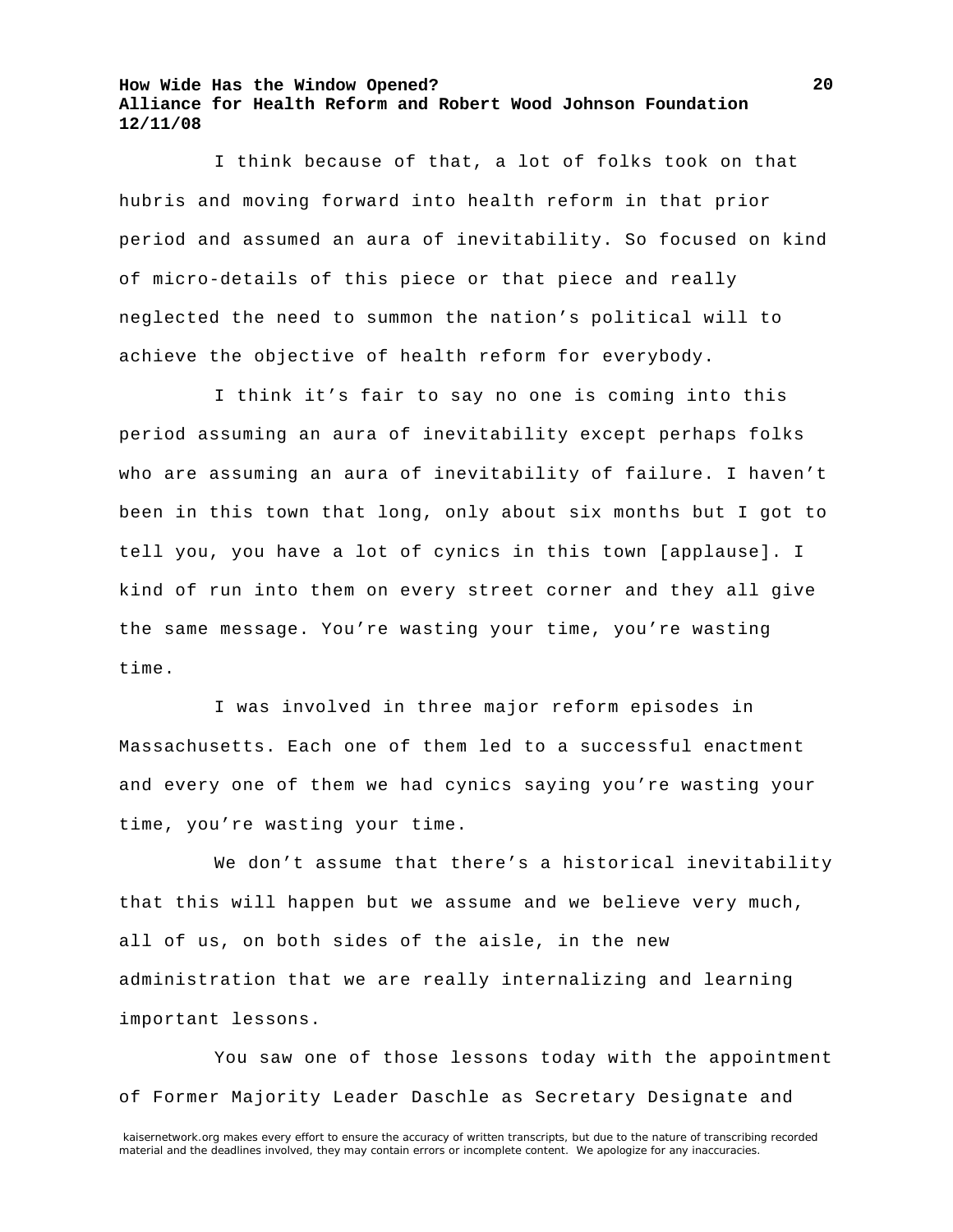also as head of the White House Health Policy Office. That reflects a lesson from 93-94 where you had a real critical disjuncture between the folks at Health and Human Services in the Clinton Administration, the Health Reform Administration in the White House.

We know that's not going to happen. We can see many, many other differences and changes from that period to this that give us a lot of confidence that we're learning, we're internalizing those lessons and that we have a really terrific opportunity here.

So we are looking forward to this. We are looking forward very much to pursuing this on a bipartisan basis. We think fundamentally that the American people want is they want to see a bipartisan solution that reflects the concerns of both sides of the aisle. Senator Kennedy has fundamentally committed to doing this in the right way and a smart way and in getting the job done. We're very much looking forward to this process.

**ED HOWARD, J.D.:** Okay. We turn to Chuck Clapton now.

**CHUCK CLAPTON:** Thanks Ed and thanks to Bill Irwin, the Alliance and all the staff at RWJ as well. I'm just going to start with a disclaimer if I can. As Ed noted, unlike all of my esteemed Senate colleagues here, I'm just a former simple House staffer who is still trying to find his way in the United States Senate [laughter]. In furtherance of that and in the interest of trying to preserve my own job, if possible, I'd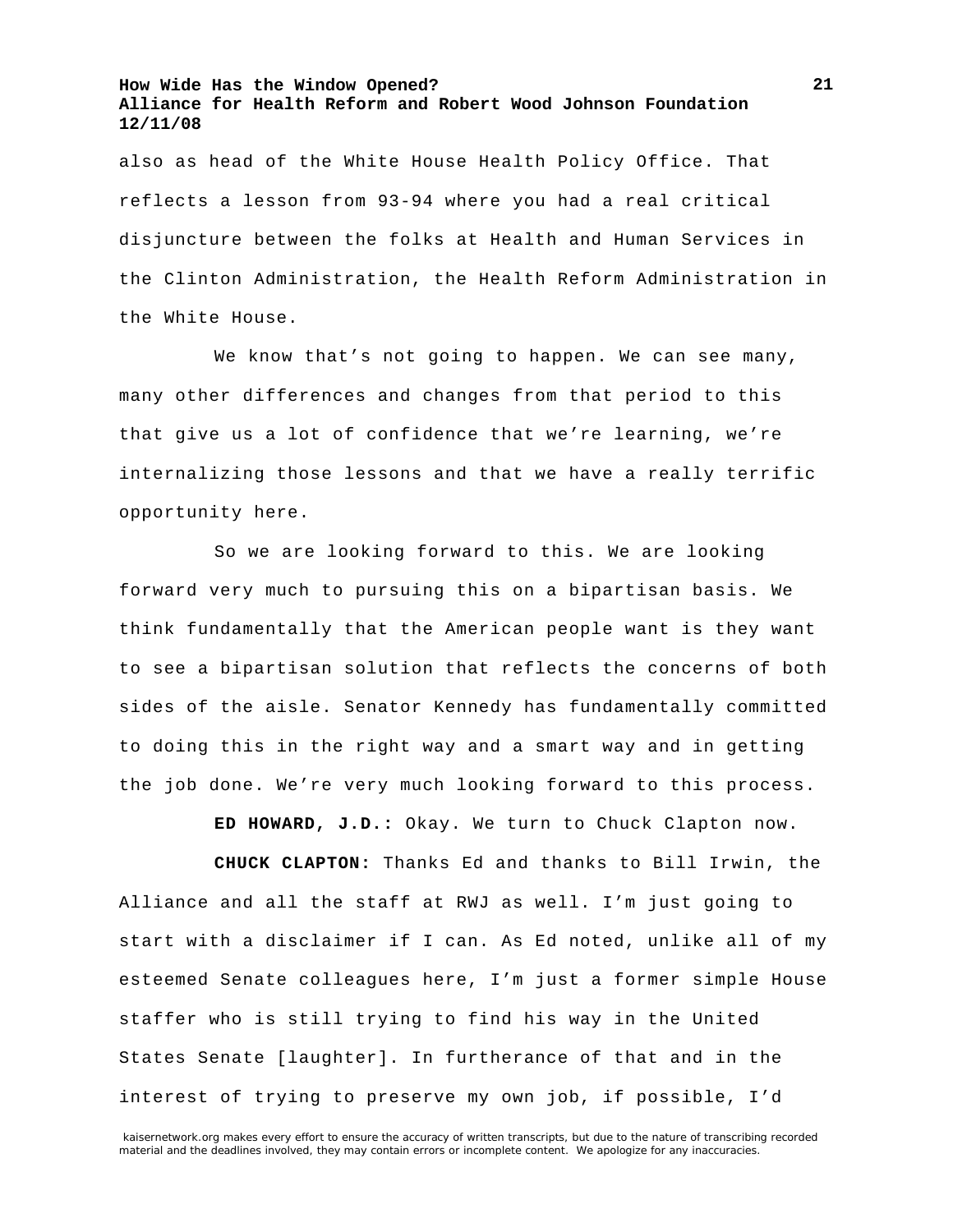like to have my remarks speaking solely for myself and not for the Senate HELP Committee or Senator Enzi but happy to work with anyone if I do slip up and say anything actually newsworthy, happy to work with folks afterwards if you want to for your attribution [misspelled?].

Having said that, I'm going to echo Mark to start off, that I think there is very strong support amongst Republicans who want to do healthcare reform next year. I think everyone recognizes the issues of coverage and cost need to be addressed and really do hope to work with the new administration and majorities in the House and the Senate to do health reform if we can do healthcare reform right.

Having said that, I just want to quickly identify a couple of challenges that I think we're going to have to do deal with and you may want to think about it in terms of moving forward. I know everyone has a very aggressive schedule and you're seeing timelines of having bills ready to go early in the year.

It seems to me, as I look at the calendar, we're going to face a number of different competing priorities, all of which I think are going to have as much or more emphasis as healthcare reform is going to be. It's going to include things like the stimulus. It's going to include potentially some type of financial reform or overhaul, all of the appropriations to bills we didn't do this year, then all of the bills for next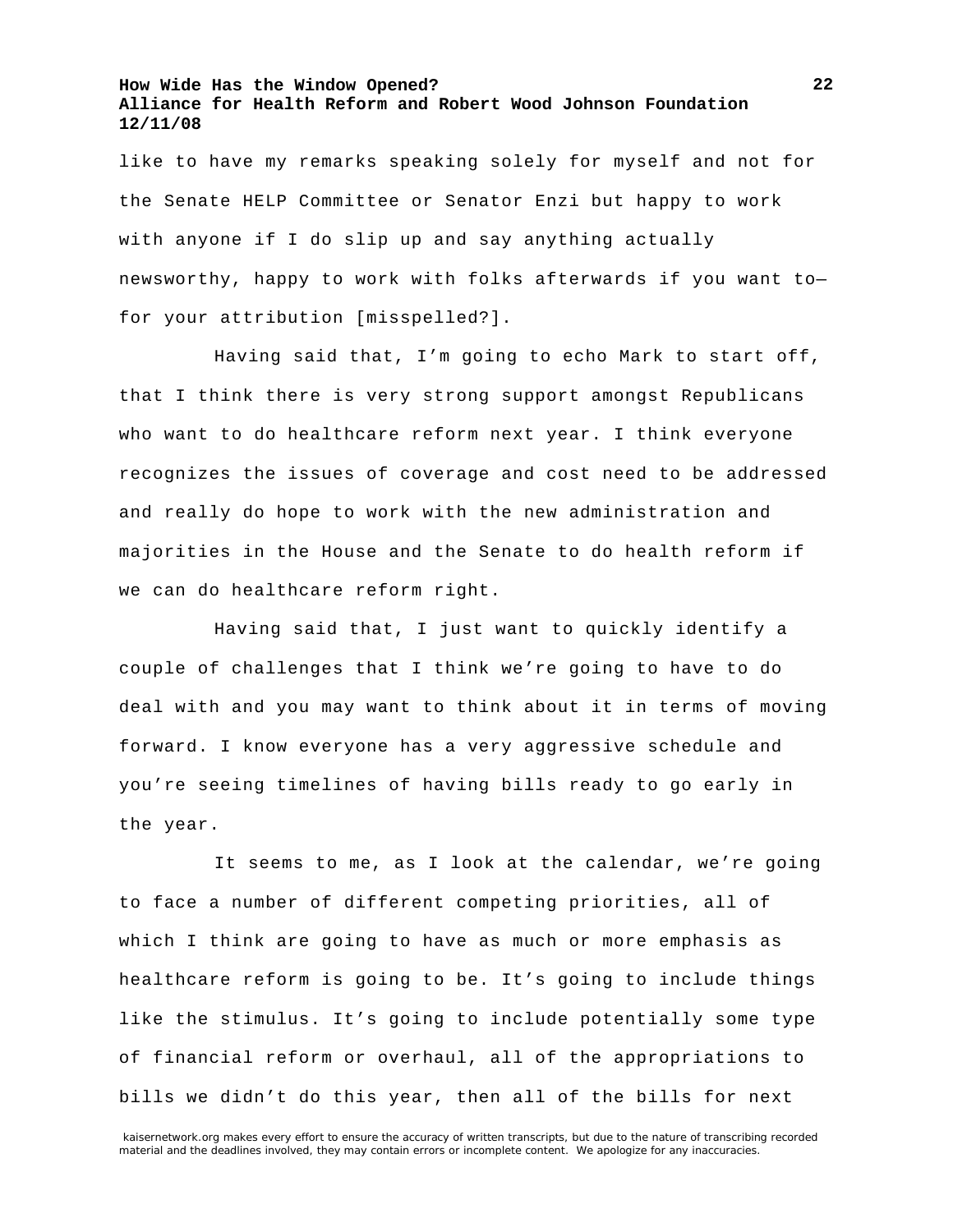year, tax policy. We're going to need to do an AMT patch. We're going to need to do tax extenders.

As I look at that list, that's in any year a fairly comprehensive and if we were to get all those things done, I would call that a very successful Congressional year. So we're just going to have to deal with the reality of calendar.

Then the second is the overarching issue of the economy that unfortunately predictions now are saying that the deficit could actually exceed a trillion dollars next year, which, certainly in my ten years in Washington, we've never even seen numbers that have looked close to that. That by definition is going to be a constrain on the resources that folks might otherwise want to invest in healthcare reform.

Having said those as the practical challenges, let me just talk briefly about some of the issues that I think we're going to have to address especially if folks truly want to do a bipartisan health reform bill.

First, at least from a Republican perspective, members are committed that they really want to have a market-based delivery system that Senator Baucus and others have talked about. They want to stay away from single payer and have taken that off the table but at the same time, we really have to have an agreement that emphasizes that we want private plans delivering this benefit that my boss and others, I know certainly believe that private plans hold the best opportunity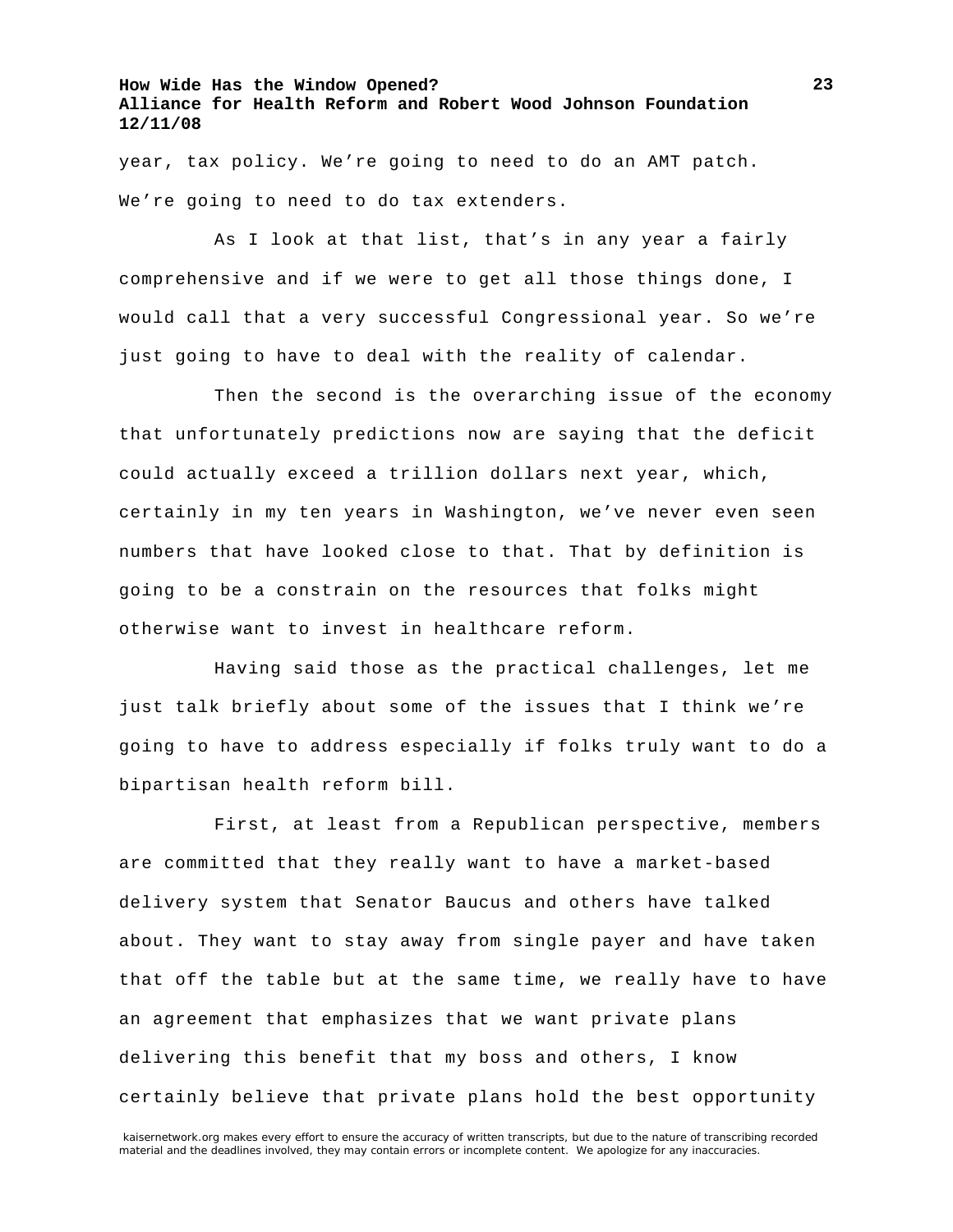to drives innovation, to promote value, and also to preserve people's choices.

It will be very interesting as we see this debate progress to see how that relates to the idea of public plan expansions especially this idea of having public plans competing head-to-head with private plans.

As I look at public plans like Medicaid with their ability to impose price controls and to shift costs on to purchasers, I have a difficult time envisioning a system where you could actually have true market-based competition if you're forcing market-based plans to compete with private plans. Inherently it's an uneven playing field.

Mark talked already about the challenge that public plans already face in terms of where Medicare and Medicaid are going. We know that they're unsustainable. Medicare Part A Trust Fund will be insolvent in 2019. We're already hearing from state governors that Medicaid spending is unsustainable. That's part of the reason folks are seeking a bridge aftermath [misspelled?] increase of between \$20 and \$40 billion.

So I would hope that as we're talking about how to get coverage for the uninsured, we at least take an honest look at where public programs are and the fact that they are already unsustainable. I would argue it doesn't make a great deal of sense to then layer more obligations on those same plans.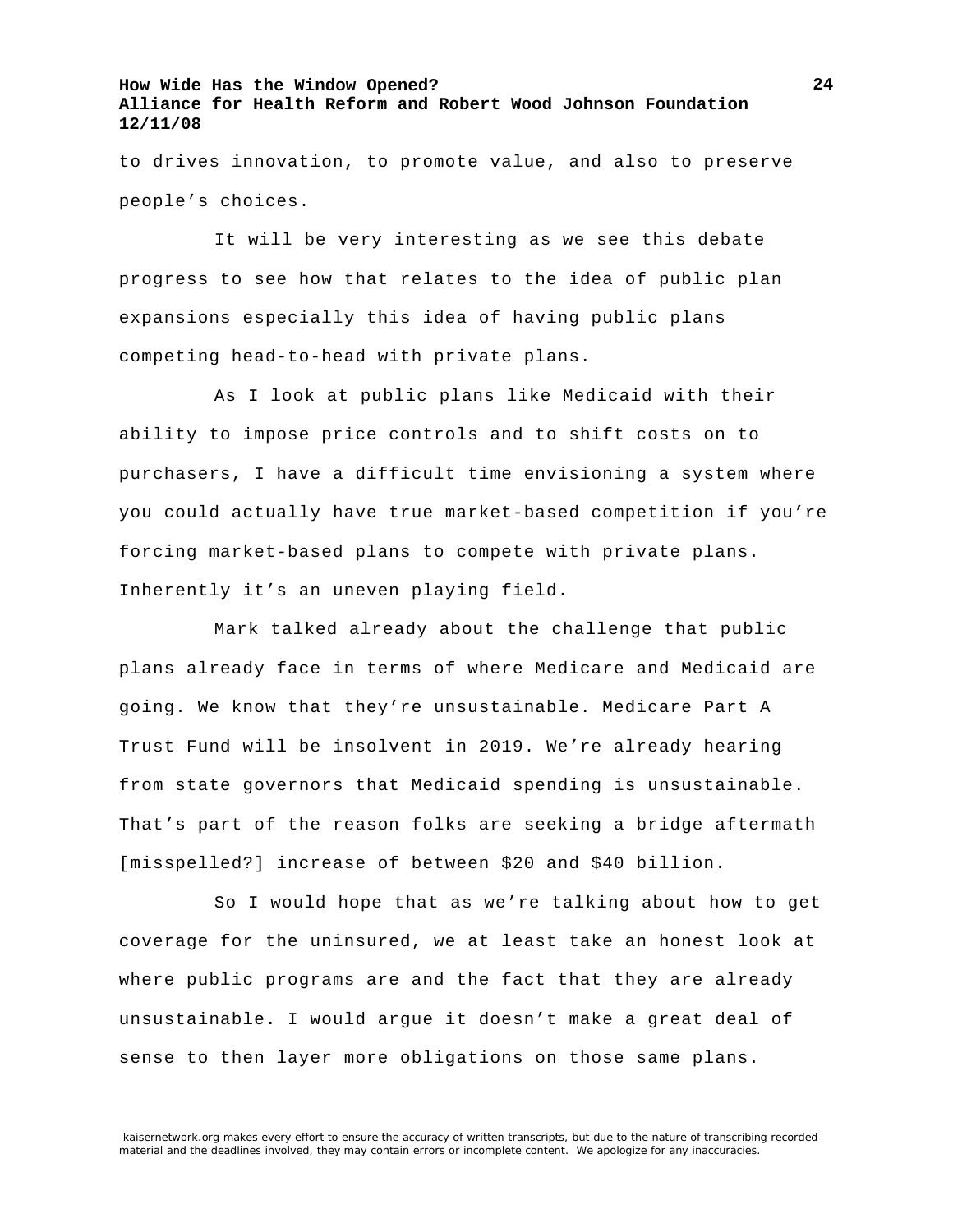One other difficult issue that I think we're going to have to have extensive discussion around is the issue of financing. How are we going to actually pay for healthcare reform? Some folks have suggested that we could let the Bush tax cuts expire. I hate to break it to folks but if you talk to the Congressional Budget Office and the Joint Committee on Tax, that's the baseline already. That doesn't get you another single dollar of savings.

So where else are people going to be able to go to find the revenue that you're going to need. For sake of argument, ballpark it's probably about \$100 billion a year to be able to get some form of coverage for the uninsured.

Now my boss and others have talked, in the past, about doing something on a tax treatment of employer-based health insurance. A question I have and I don't know the answer is given how effective some of the campaign rhetoric has been over the past three months, I don't know if there are any elected officials, Democrat or Republican, who frankly want to get near that with a ten-foot pole.

I think everyone agrees or many people, at least on the Republican side, agree it's the right policy. Our current system doesn't make any sense. It provides the greatest rewards to people who need the least amount of assistance actually penalizes those who have the fewest amount of resources but I don't know to what extent people feel that they're going to be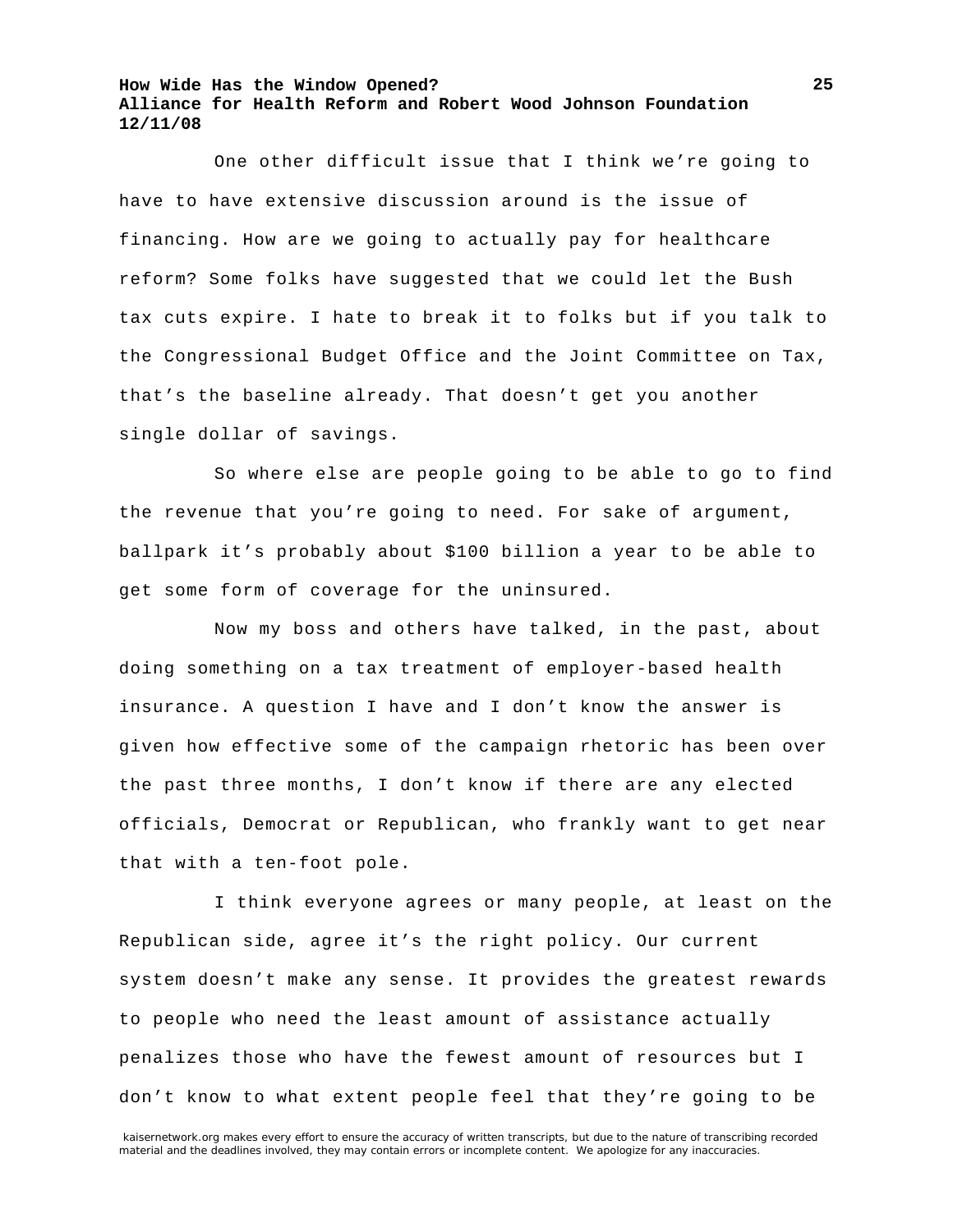able to go towards that as a financing mechanism. If you don't do that, how we're going to be serious about paying for healthcare reform.

I guess the one other messaging point that people need to talk about. I think both President-elect Obama and Senator Clinton were very effective talking about how healthcare reform was going to mean that people who had coverage weren't going to lose it.

If you look at the recent analysis by the Lewin Group, they calculated that under Senator Obama's plan, up to 48 million Americans could actually lose their existing coverage because the public plan expansions and some of the other things that were going on in the market place.

I think we need to have a frank discussion around those topics of what does it mean because at least based on my experience, most people who have coverage actually like the coverage they have but I'll conclude by echoing the comment I started with.

At the end of the day, we publicly do want to do healthcare reform but we really want to make sure if we're going to do it, we do it right.

**ED HOWARD, J.D.:** Okay. Julie Rovner.

**JULIE ROVNER:** Thank you very much. I guess I'm the only non-staffer here. I was asked to be here I think because of my status as someone who actually was here during the last round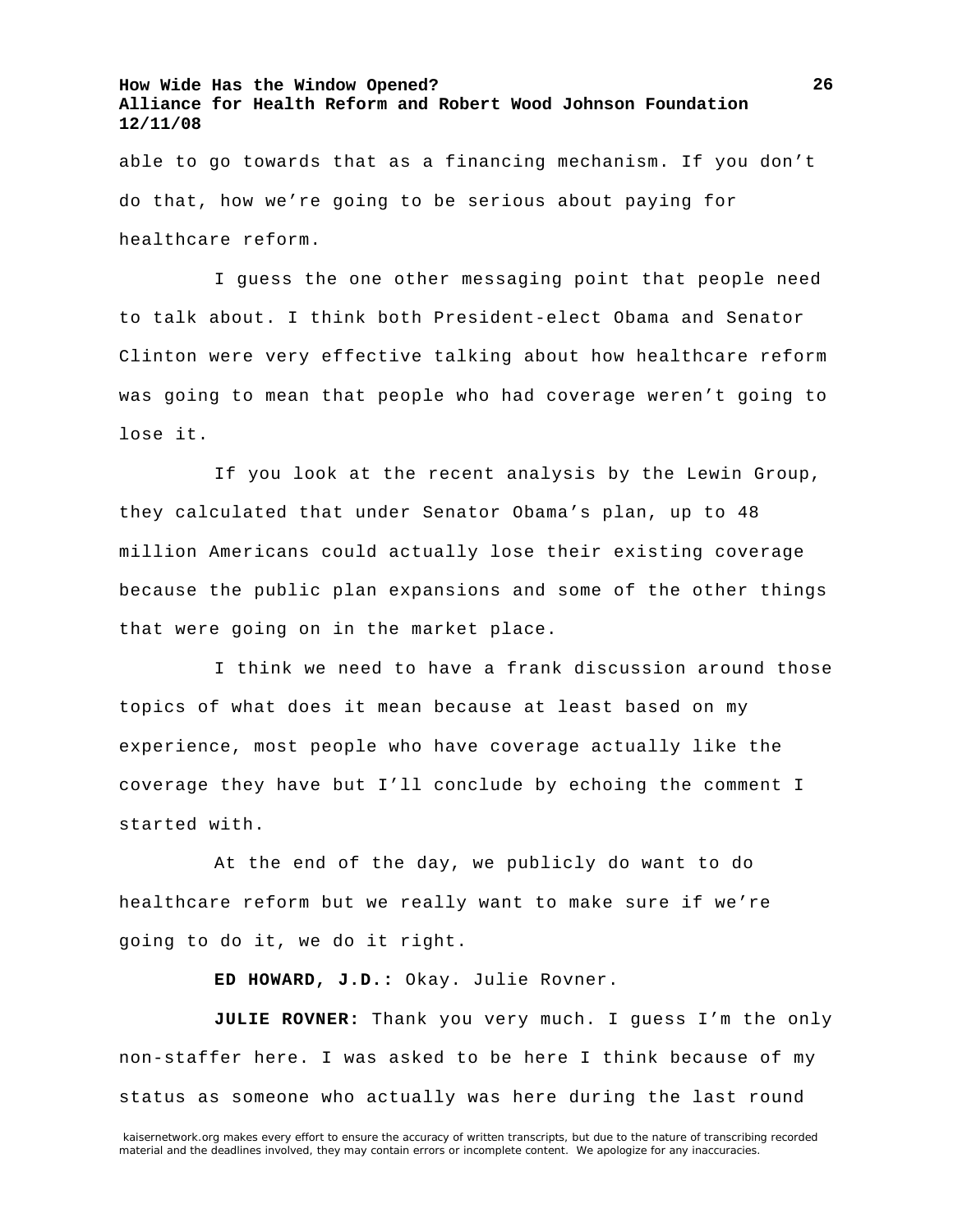of health reform. In fact, I think I'm one of only perhaps three or four people in the room who not only covered the last round of health reform but who covered the life and death of the ill-fated Medicare Catastrophic Coverage Act in 1988. So I come by my cynicism honestly [laughter].

In Massachusetts, you may have a good track record at getting these things through but here in Washington, even when we get them through, sometimes we then take them back. So I think my main role is to give some advice to the journalists here who were not around in 1993 and 1994 as to perhaps some of the best ways to try and get your arms around what is an enormous story and start to pick away at helping your readers, viewers, listeners understand and comprehend and get involved in what's really going to be if things are successful, a restructuring of one-seventh, there is at now one-sixth of the nation's economy.

Of course, I'm tempted to say at the top, buy my book, which probably won't hurt and use the resources provided by the Alliance for Health Reform, which was founded as a result of some of the failures of Congress and of the media I would say in helping the public understand some of these very, very complicated healthcare debates.

My first bit of advice would be to use this interregnum and I understand now it's not much of an interregnum since the Obama administration is encouraging people to get together and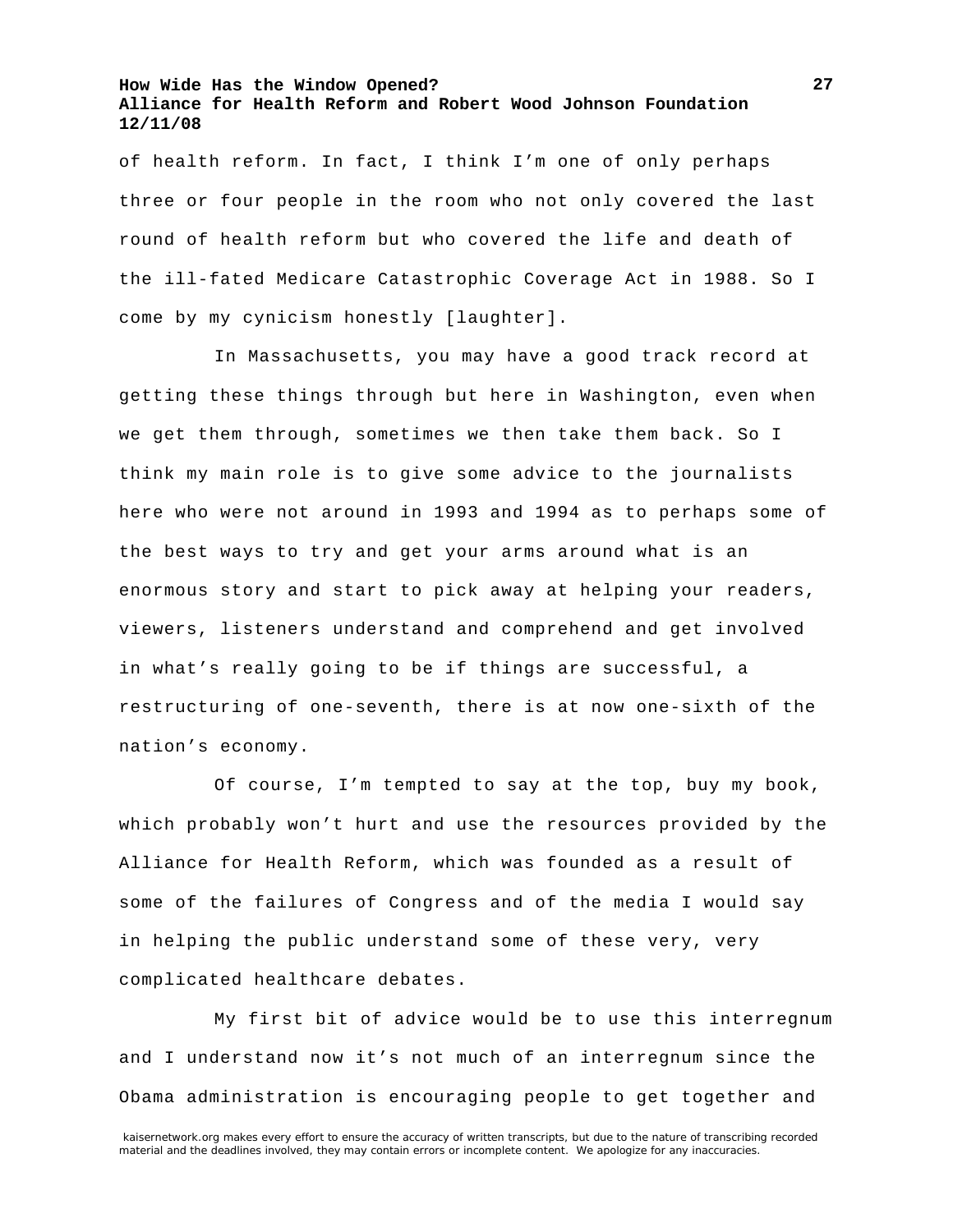have healthcare discussions and submit their recommendations to the transition team but whatever.

I think we will have something of an interregnum while our esteemed health policy, health staffers get together and try to decide what their members want to do. we can use this interregnum, as the media, to try and have a teachable moment for letting the country know what the baseline is.

I think poll after poll has shown rather conclusively the public doesn't have a clue how the current healthcare system works. Most people who are in managed care plans don't know that. They don't know how their own healthcare plan works. They don't know how the system works. Most people don't know that Medicare is a government-run plan.

We really do have an enormous gap in not just health literacy in terms of the medical system but health literacy in terms of the healthcare system at large. I think that it is incumbent upon health reporters to really start to do something about that.

There's no way that the public can understand the healthcare debate if they don't know what the baseline is that we're beginning from.

So I think only after you do that can you start to explain what the options for change are. I think that would be the next likely candidate for perhaps a series of stories in January and February as people are starting to talk about what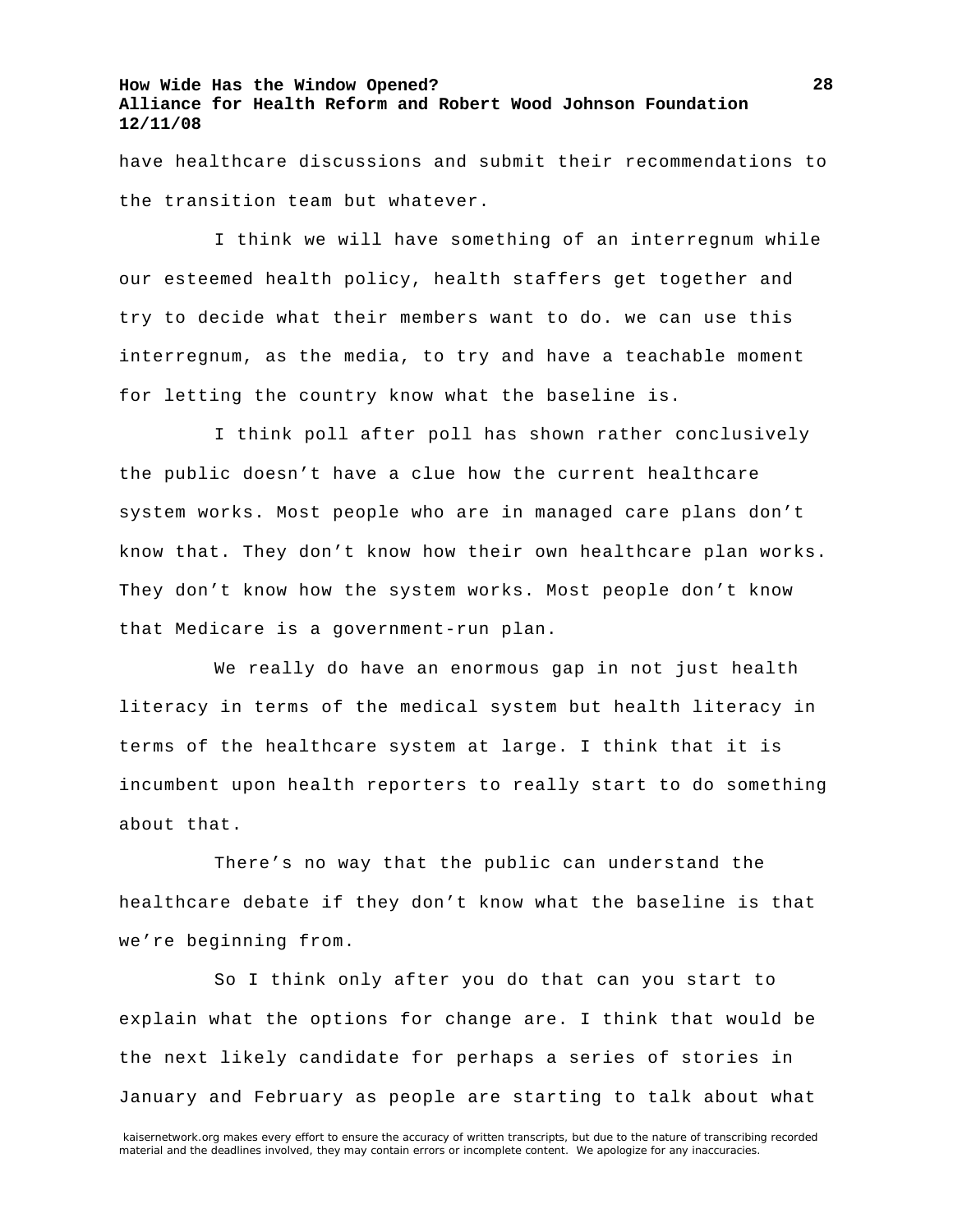kinds of changes that could be made, can talk about single payer would work, how the Massachusetts system works, how a consumer-driven system would work, what kind of options are really on the table.

I would advise and I know this is dangerous inside the Belt Way, don't get too caught up in a horse race, who's up and who's down, which committee chairman is winning, which one is losing, who's getting squeezed out. It's so tempting. It's so easy. The political reporters love to do it because they don't want to get into the substance because they're afraid of the substance because they don't understand the substance.

That's what always happens and those are the stories particularly that end up on cable TV because that's what the TV reporters can do because they don't want to go into substance because it's too confusing but I think we, as health reporters, can do better than that frankly.

On the other hand, while you're busy not getting too caught up in the horse race, don't miss the ideas of winners and losers. Every single change that we make in the health system is going to mean more income for somebody and less income for someone else. Remember we're talking about two trill dollars and everybody who stands to become a loser is probably going to hire a lobbyist.

It's the oldest dictum of Washington reporting, follow the money. so even while you may or may not be worried about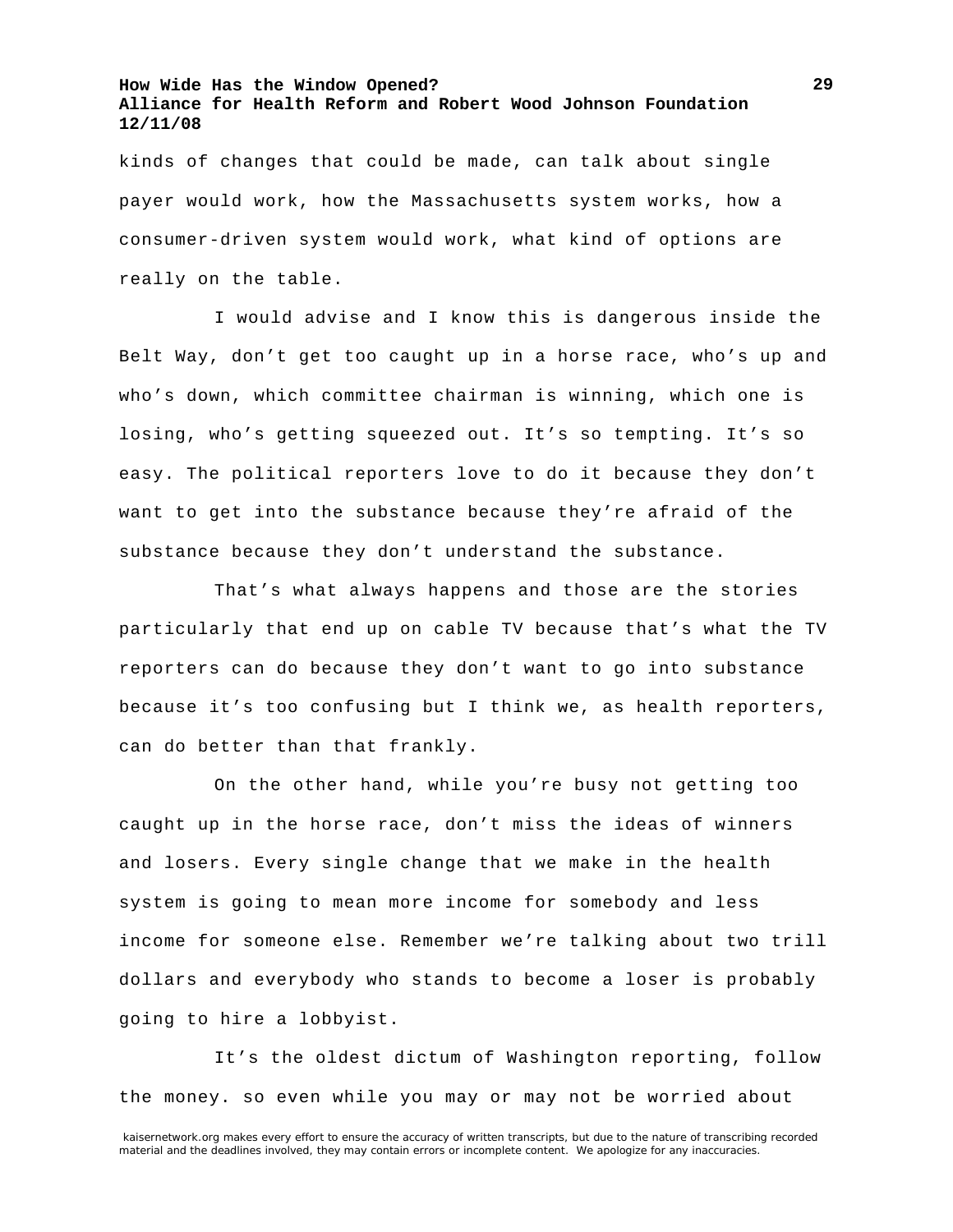the horse race, you've got to be worried about where the money is going because that's where the resistance is going to come. That's why health reform has always failed in the past. That's why people, I think, forgive us, if not cynical, skeptical about the success of this enterprise. It's always going to be hard. If it wasn't, we would have done it long since.

Although I will say that one of the things that I think is very different from 1993 and 1994 is the attitude of the people going into it. I think I was one of those people who really did have that aura of inevitability. I, after all, was 16 years younger but I think right now the line I've been using is if they could, people would be wearing tee-shirts that say and this is the G-rated version, let's not mess it up this time.

I see that sort of Democrats, Republicans, staffers, their members, members of the incoming Obama administration, there seems to be this sort of unifying message that yes, we know this is hard. Yes, we know that nobody succeeded at it before. Yes, we don't know that there's any guarantee that we're going to succeed this time but darn it we're going to try. I think that's perhaps maybe the way that you go into it and succeed. I don't know. We'll find out.

Back to reporting trends. Don't be afraid to try and break this story down into single serving bites. In fact, I think that's about the only way you're going to get people to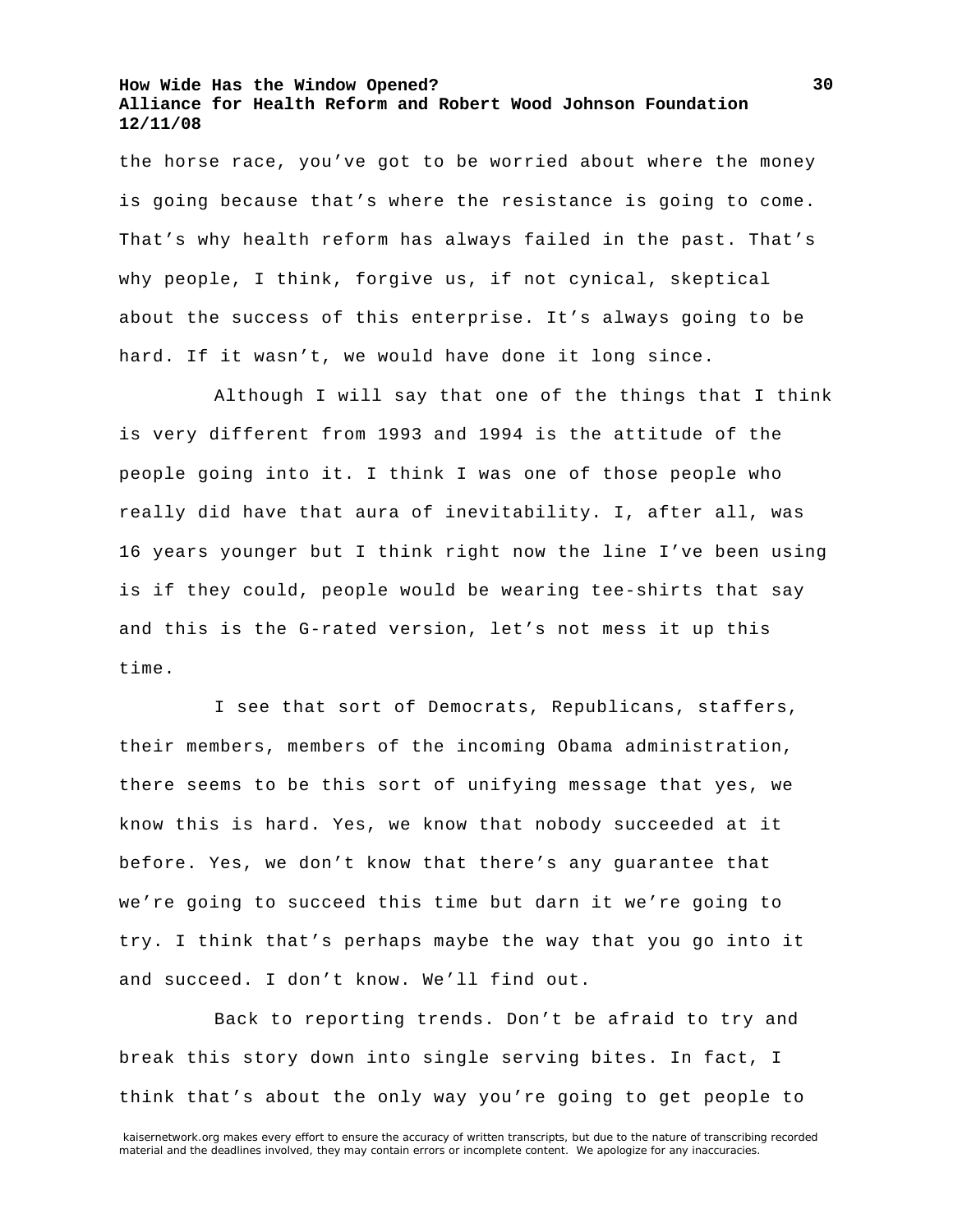understand it. the more you try to bite off at a time, the less you can actually cover. Don't be afraid to do a story on the shortage of primary care providers, for instance, or safety net healthcare or how we're going to fund teaching hospitals.

I know a lot of these things have been done before but it never hurts to do them again as we go into a big debate, they're all going to be a piece of reform. Always remember the bottom line is how will this affect patients. remember, in the end, that's what's going to determine what happens and what doesn't. With all the money floating around, it's going to be the effect on people that makes the difference. Thank you.

**ED HOWARD, J.D.:** Great. Wow, there is a panaplea of opinion and fact and insight for you to build on. It's now obviously time for you to ask questions. I would ask that you raise your hand and let somebody get to you with a mic. We are being taped for C-SPAN so you can watch yourself at 3:00 tomorrow morning in all likelihood [laughter]. So you want to look good and be heard. So if you would identify yourself, I believe you had your hand up first, in the blue shirt appropriately for C-SPAN.

**DREW ARMSTRONG:** Hi, Drew Armstrong with CQ. I'm very interested in getting some reaction from the Republican staffers on what their take is on Jean Lambreau that Obama announced today, I guess, to be Deputy Director of the White House Office Health Reform.

kaisernetwork.org makes every effort to ensure the accuracy of written transcripts, but due to the nature of transcribing recorded material and the deadlines involved, they may contain errors or incomplete content. We apologize for any inaccuracies.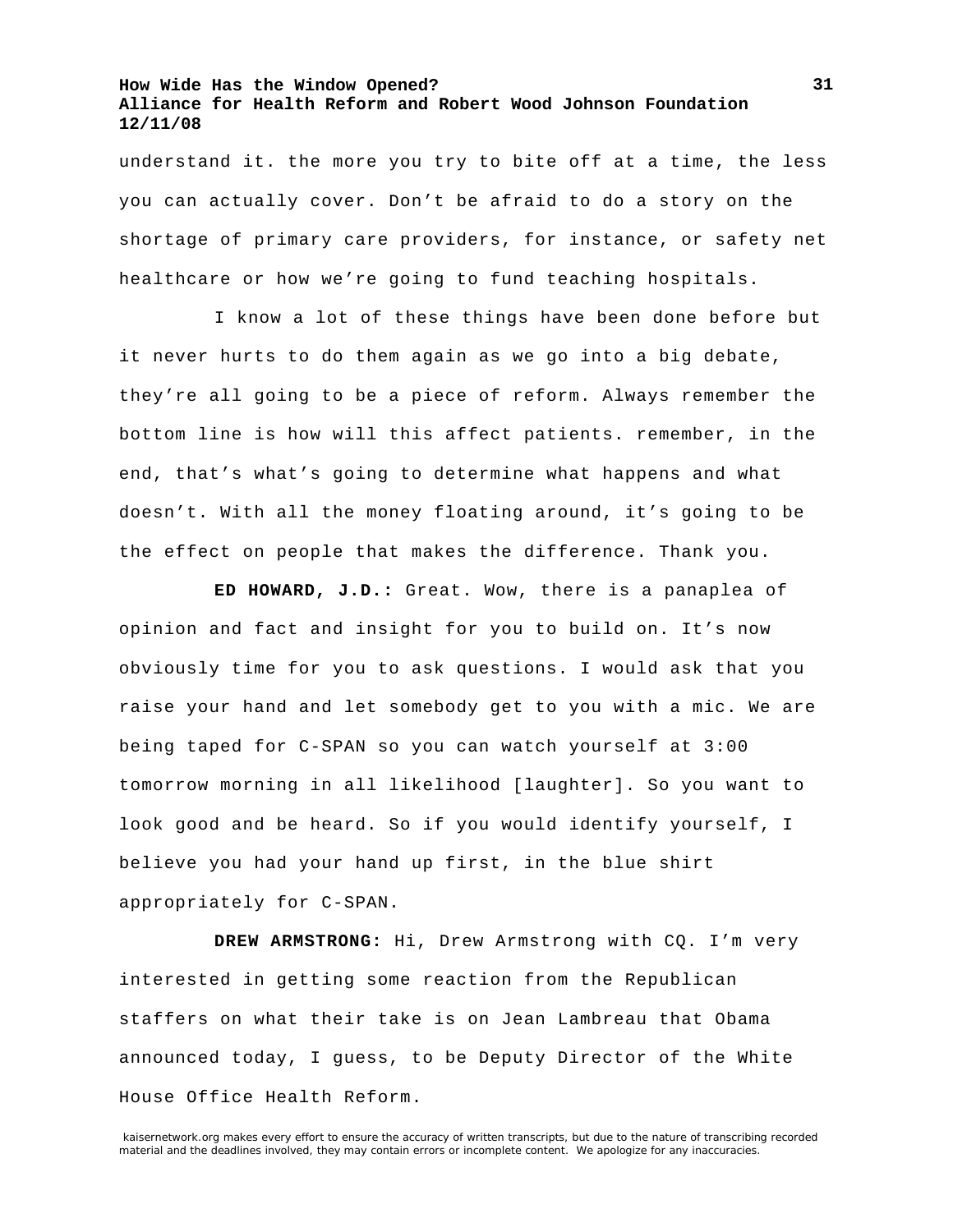**MARK HAYES:** A Republican standpoint?

**DREW ARMSTRONG:** Sorry, just that part of it. Would you like to comment first?

**MARK HAYES:** Well Jean brings an incredible depth and wealth of experience to the job. She's worked in healthcare circles. She's familiar to everybody. She knows the people on both sides of the aisle and I think she'll be able to hit the ground running from day one on what the challenges are.

**CHUCK CLAPTON:** I just echo that. I think Jean's very well respected. We've known her. She literally helped Senator Daschle write his book on healthcare reform so while we might not agree with everything in there, it certainly actually helps to have a very clear road map of where she's coming from.

She's a former colleague and I think we all like and respect her and she's certainly a known commodity here. I think that will help her do her job effectively.

**ED HOWARD, J.D.:** Maybe I can just add well one of the things that surprised me was that she collaborated earlier this year on a paper describing alternative financing mechanisms with Joe Antos from American Enterprise Institute. I know it wasn't an easy series of conversations but they did come to an agreement and both of them were talking with a great deal of enthusiasm about the other at the end of the process. Yes?

**STEPHEN LANGEL:** Stephen Langel with Roll Call Group. I was just wondering if you all could address the upcoming budget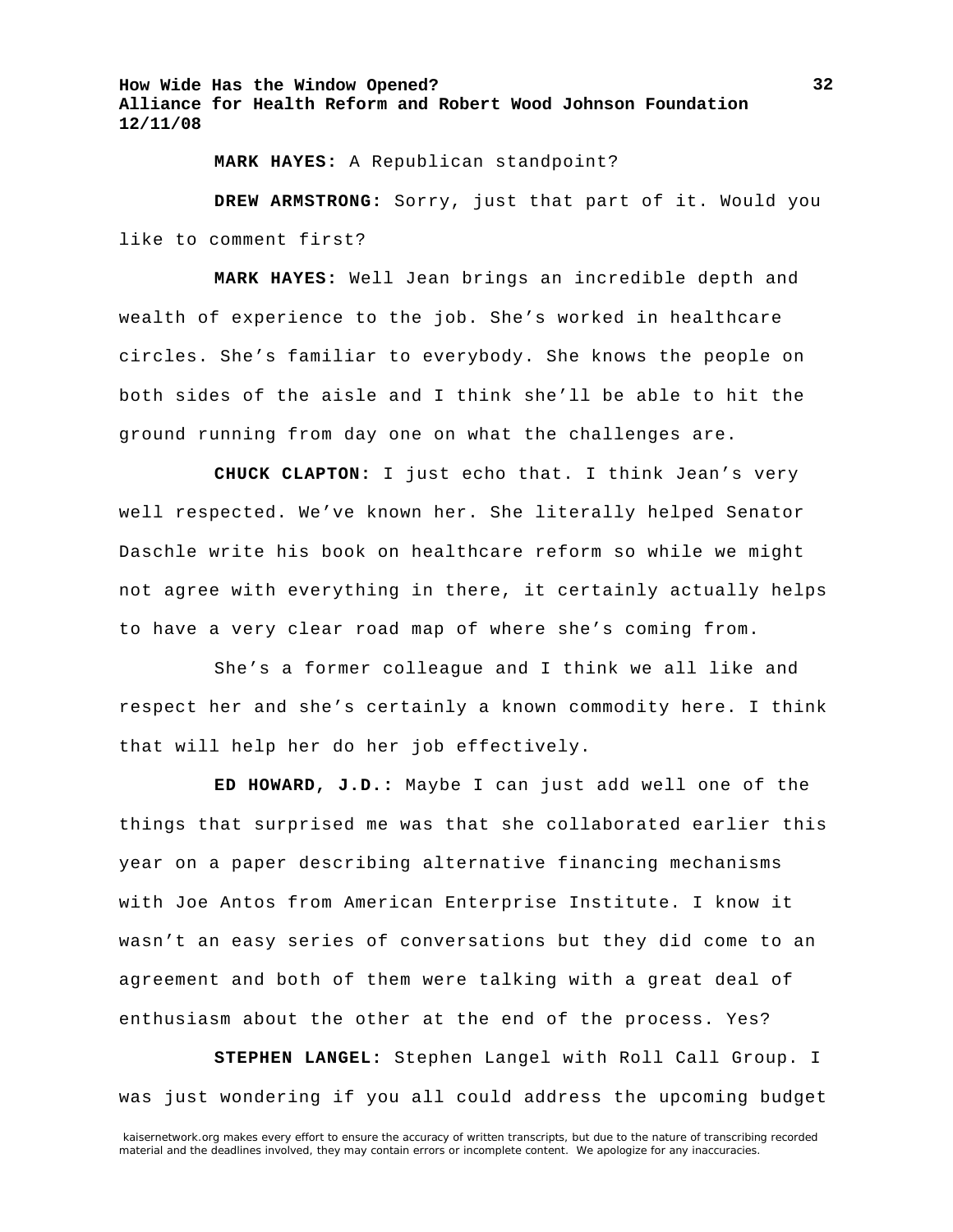resolution and reconciliation, how you need to prep this bill keeping in mind the fees that the limits that are going to be spending and the economic problems right now facing the country.

**JOCELYN MOORE:** Well first I'd caution and say there isn't a bill per say at this point. Secondly that conversation will be a conversation that we have with leadership of both the House and the Senate and we'll talk to President-elect Obama and it's a joint conversation. So I don't think those questions can be answered at this time but obviously we all want to move forward with the comprehensive approach.

We're anxiously looking at various ways that we could pay for it as Mark and Chuck have talked about. So I think that's a to-be-continued answer as opposed to a definitive answer at this point but my short response is we're all going to work together with our leadership and certainly with the President-elect and we'll see.

**CHUCK CLAPTON:** What I would add, at least from a Republican perspective, that if the stated goal is to get a bill that enjoys the support of 70 or 75 or 80 members of the Senate, reconciliation is not a very good way to do that.

In fact, I think if you do reconciliation, it's going to be extremely difficult for most Republicans to support a bill and speaking as, at least one of the staffers who actually worked on reconciliation, I would argue the reconciliation is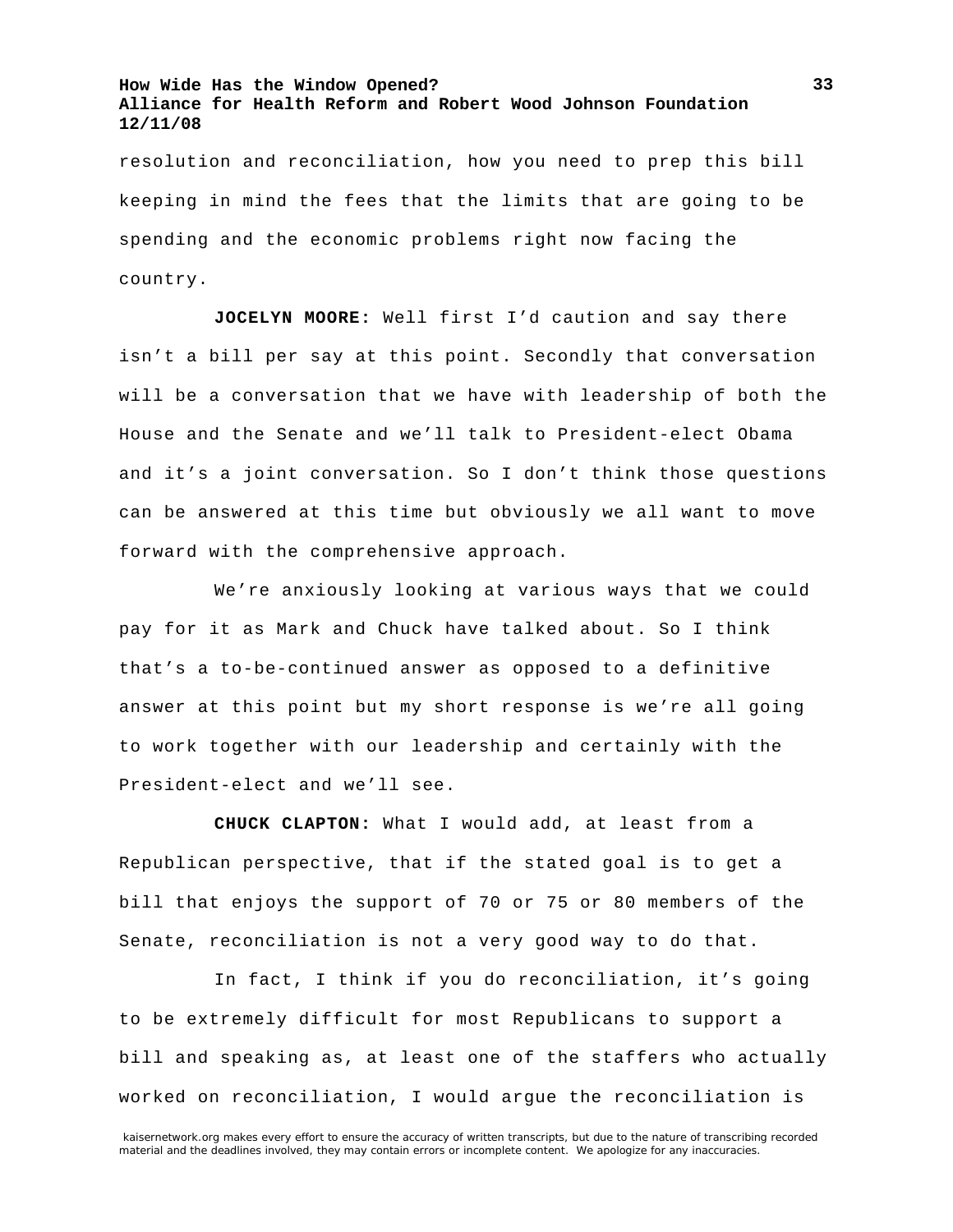not a very good vehicle to do healthcare reform, that it imposes a number of constraints.

All of the provisions in a reconciliation will have to have a budgetary impact by definition. If we're going to do something on coverage, it's going to involve a lot of pieces that, by definition, can be struck from a reconciliation bill under points of order. So I would hope to follow up on Jocelyn's point.

People give some very serious thought to is that an appropriate way because I think, from a process perspective, it probably would work. From a political perspective, I really think it sends the wrong message if the goal is to do a bipartisan reform bill.

**MARK HAYES:** I'd just like to chime in and echo that. I mean I think if you're not familiar with what the reconciliation process is and how it works, there are a number of good reports that have been written about that. I'd be glad to guide you toward those.

Reconciliation is a process that's designed to truncate debate, limit debate, limit the kinds of amendments that are in order, limit the kinds of things that can be in the bill, and ultimately limit the number of hours that are even allowed for debate for an issue that is as important as healthcare that affects everyone in the country, affects something that's so important to everyone in the country in our healthcare,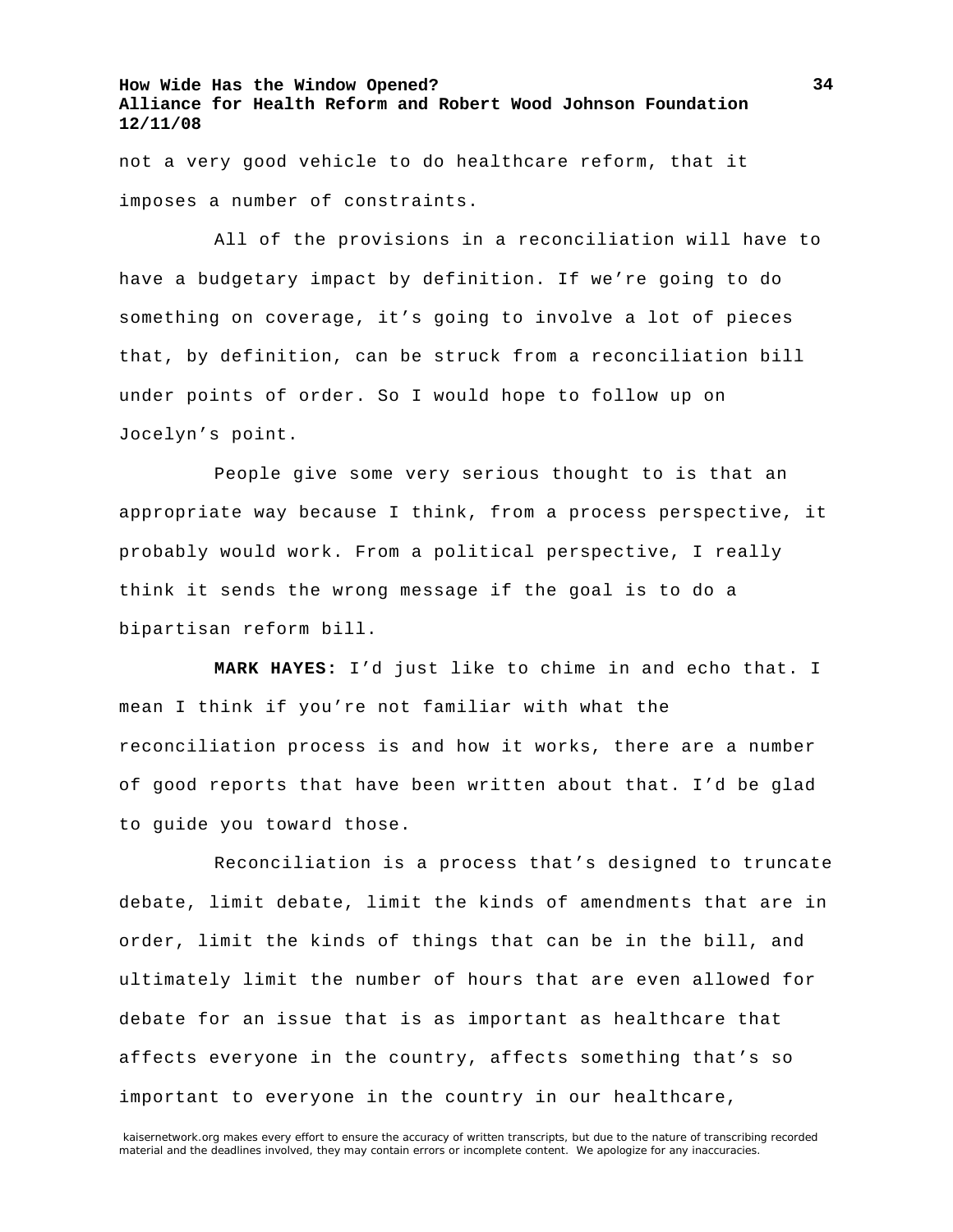limiting the debate and trying to mesh it into a vehicle that wasn't designed for this.

It was designed to reduce federal government spending and not really to be as a vehicle for something as big as healthcare reform. Plus, as Chuck said, if there's broad support for it, there's really no rationale for using reconciliation and its constraints as the vehicle anyway. It's really hopefully, if this all goes about the right way, there'll be broad support for the final product and reconciliation really is not even like discussion.

**JOHN MCDONOUGH:** My understanding, at this point, there's no decision to use it and no decision not to use it. It is something to stay tuned for.

**STEVE LANGELL:** A real quick follow-up on that, because of the timing issues involved, in terms of the budget resolution itself, I'm just wondering what steps are being taken to look at reserves set aside in terms of the funding levels for this bill so that once you get to the resolution, you at least have a certain amount of money set aside that's going to be used for healthcare even if the language is ready at that point is where that stands.

**JOHN MCDONOUGH:** Again, I think it's premature. I think that right now, many, many different options are on the table and there's no indication, at this point, about which way folks will go on that.

kaisernetwork.org makes every effort to ensure the accuracy of written transcripts, but due to the nature of transcribing recorded material and the deadlines involved, they may contain errors or incomplete content. We apologize for any inaccuracies.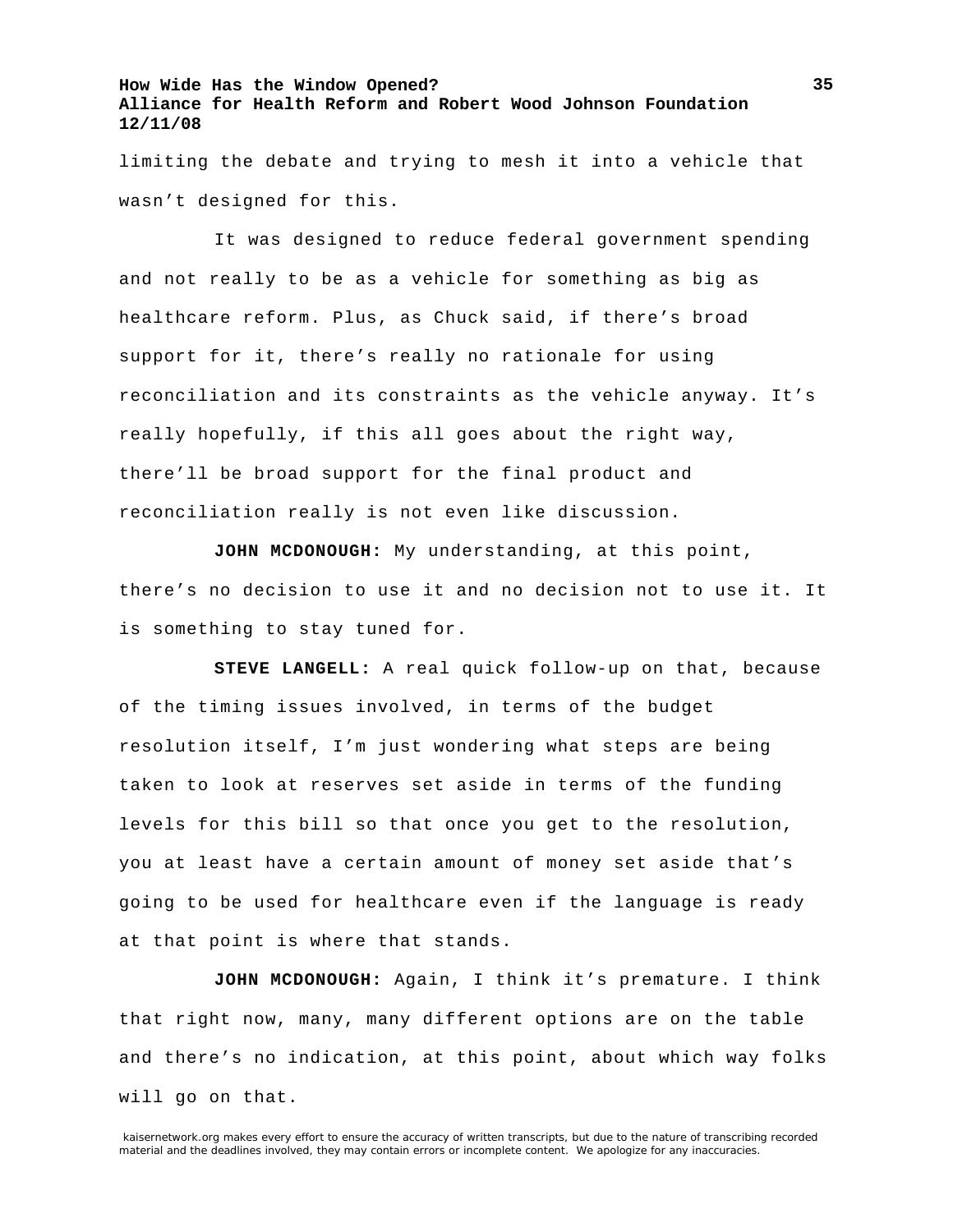**ED HOWARD, J.D.:** We could go over in the corner and then we'll come back to Jill.

**JEFF YOUNG:** I'll get where you can actually see me. I'm Jeff Young with the Hill. My question is, I guess for Mark and Chuck. I think for understandable reasons, since Election Day, the focus on this issue has been on what the President-elect's been saying, what Daschle's been saying and of course, the key Democrats on the Hill.

What do you think Republicans can do to kind of see some of the initiative on this rather than be in a position given that you're now the loyal opposition where you're reacting to the things that are coming from senior Democrats?

**MARK HAYES:** Well I think you're going to see in the coming months, you're going to see a group of very active Republicans on the issue. There will be a task force in the Senate of Republicans that are all going to be working very hard to work together on the issues, work to form consensus on the Republican side. They'll be talking about healthcare reform.

We already have members who are very engaged on the topic who have worked on this in the past, who have been leaders in this area. They'll be putting forward their ideas about how to tackle these problems. They have good ideas that will be put forth. I think that's where we will have a very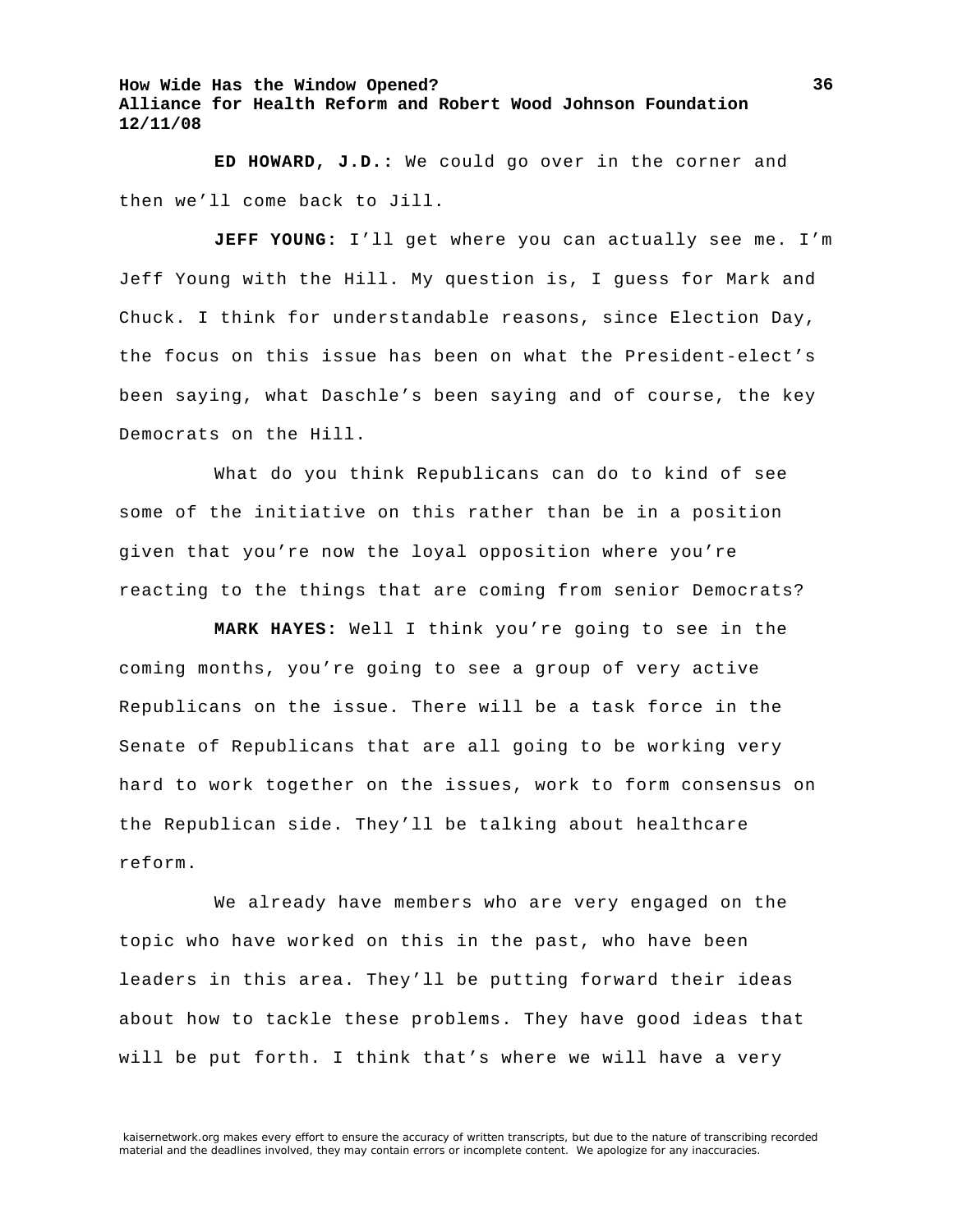genuine and healthy debate about how best to solve these problems.

**CHUCK CLAPTON:** I guess I would only add that looking at both the affirmative things, the positive messages that we would like to see, private market delivery system but I would also expect that hopefully Republicans will define the things that are of great concern to them as well, some of the things I talked about whether it's process or substance, reconciliation versus public plans and things like that.

**ED HOWARD, J.D.:** Okay, yes Jill?

**JILL WEBSTER:** Jill Webster with Managed Healthcare Executive Magazine. Following up on the issues of financing healthcare reform, I've heard a lot of people say that the time is right for healthcare reform because money is on the table with the economic crisis and financial bailouts.

Moving through Congress, there is money around. There may not be a need to meet pay-go requirements or other financing issues that have blocked healthcare reform in the past, I'm wondering what the panel thinks about that.

**JOHN MCDONOUGH:** I would echo what the President-elect said today that we need to look at this over a longer time horizon than simply a year or two and look at it over a tenyear period and that it may indeed require some upfront investments and that those investments must be selected in a careful way so that those are investments that can give us some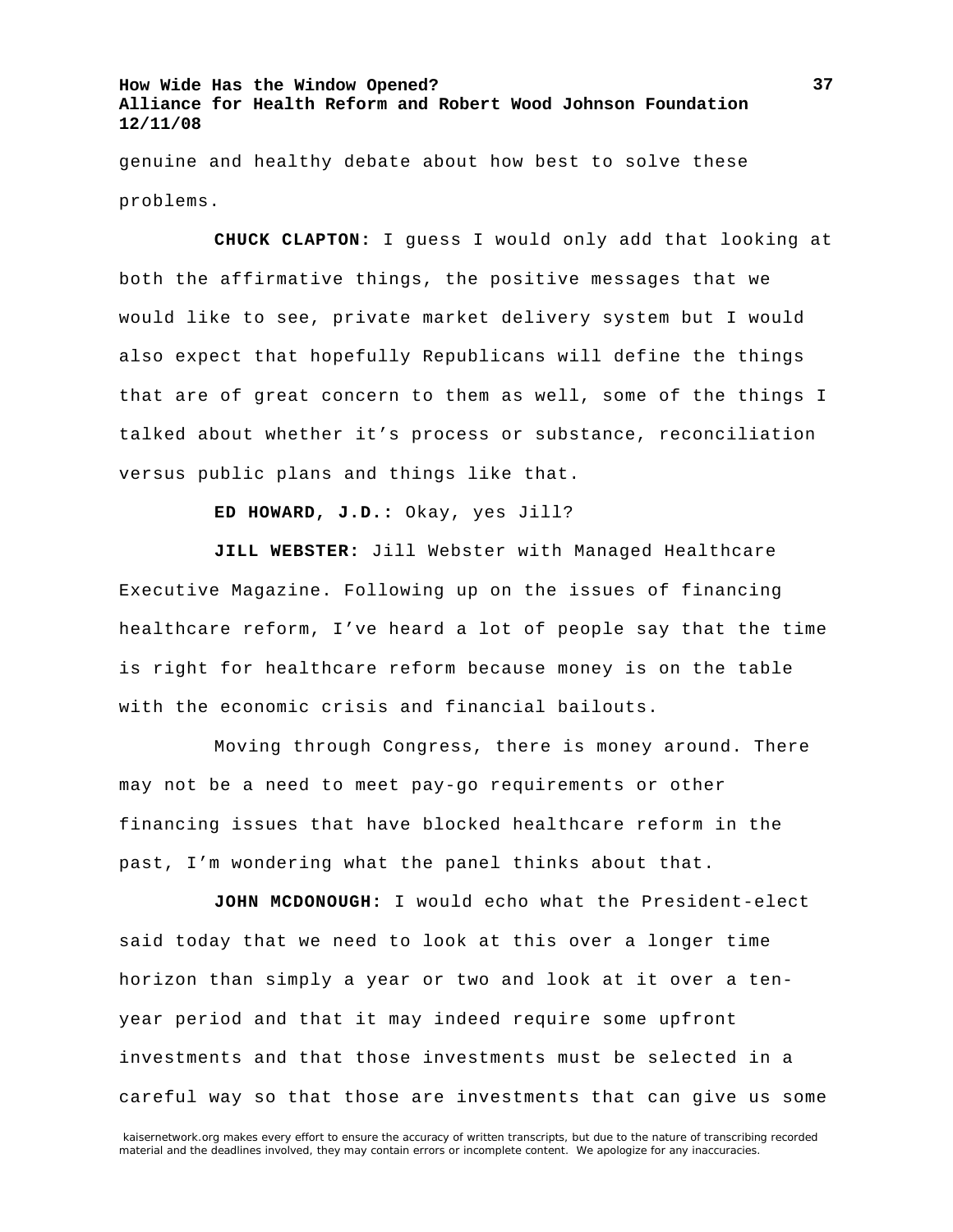clear return and value moving forward and that the challenges facing the system are not problems of one or two or three years. They are challenges where we need to have a time horizon looking forward in terms of decades.

So I think there's a different way that needs to be done. I don't think that it's fair to say there's money around. Arguably, there's a lot less money around right now than there has been in a very long time but that the necessity to understand the healthcare system problems as being an essential part of our economic crisis require us then to act and to act in ways that are smart over a longer time horizon.

**JOCELYN MOORE:** I would say ditto. I do want to comment though on the reconciliation point and just say that while reconciliation is certainly an important process question, I don't think that it indicates whether or not healthcare is important. Clearly, all of our bosses have indicated that it is important.

So the decision about whether or not to do it, again, is one we'll make in consultation with the leadership but we think healthcare is important, period. We'll cross that bridge about the process questions when we get to it.

**CHUCK CLAPTON:** Yes, the only thing, if I could in terms of the cross pressure has taught people to talk about spending \$700 billion in the like and what we can just do more. There is a practical consequence as I mentioned earlier.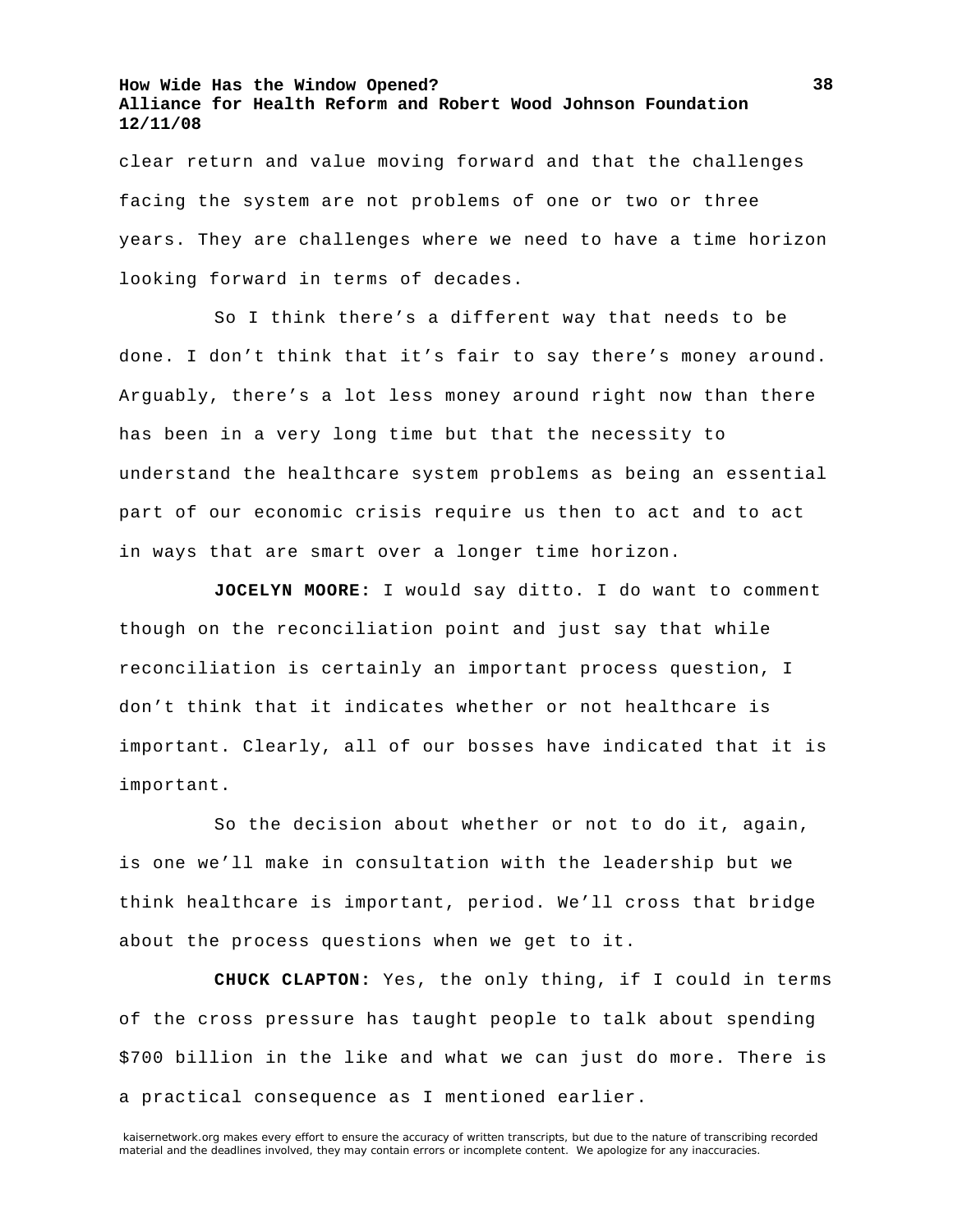The deficit next year is going to be close to a trillion dollars. This isn't like stimulus where it's a onetime expense. We're talking about creating a new permanent program, whether it's an entitlement or not. This is permanent spending and to not pay for that will have serious and potentially very adverse consequences on the economy.

**DOUG TRAPP:** Hi, Doug Trapp, American Medical News. To take Julie's suggestion and focus on one thing, yesterday Senator Baucus suggested using health IT or using the infrastructure spending to basically advance health IT, wondering particularly with Republicans how that strikes you as something as feasible or bearable.

**CHUCK CLAPTON:** At least at this point, we haven't seen the details of what folks are talking about. So I have to, if I could get back to you once we've seen more of the specifics about what's being contemplated, my boss had a bipartisan health IT bill last year that we did with Senator Kennedy's staff but there are bigger issues that play too and if this is going to go into a stimulus, where folks are going to be in the stimulus, those are decisions above my pay grade.

**MARK HAYES:** Yes. I think that's right and I mean there's a lot of bipartisan support for getting more health information technology out there and everybody, I think, has a good understanding of how much the system could benefit from having a better sharing of medical information in different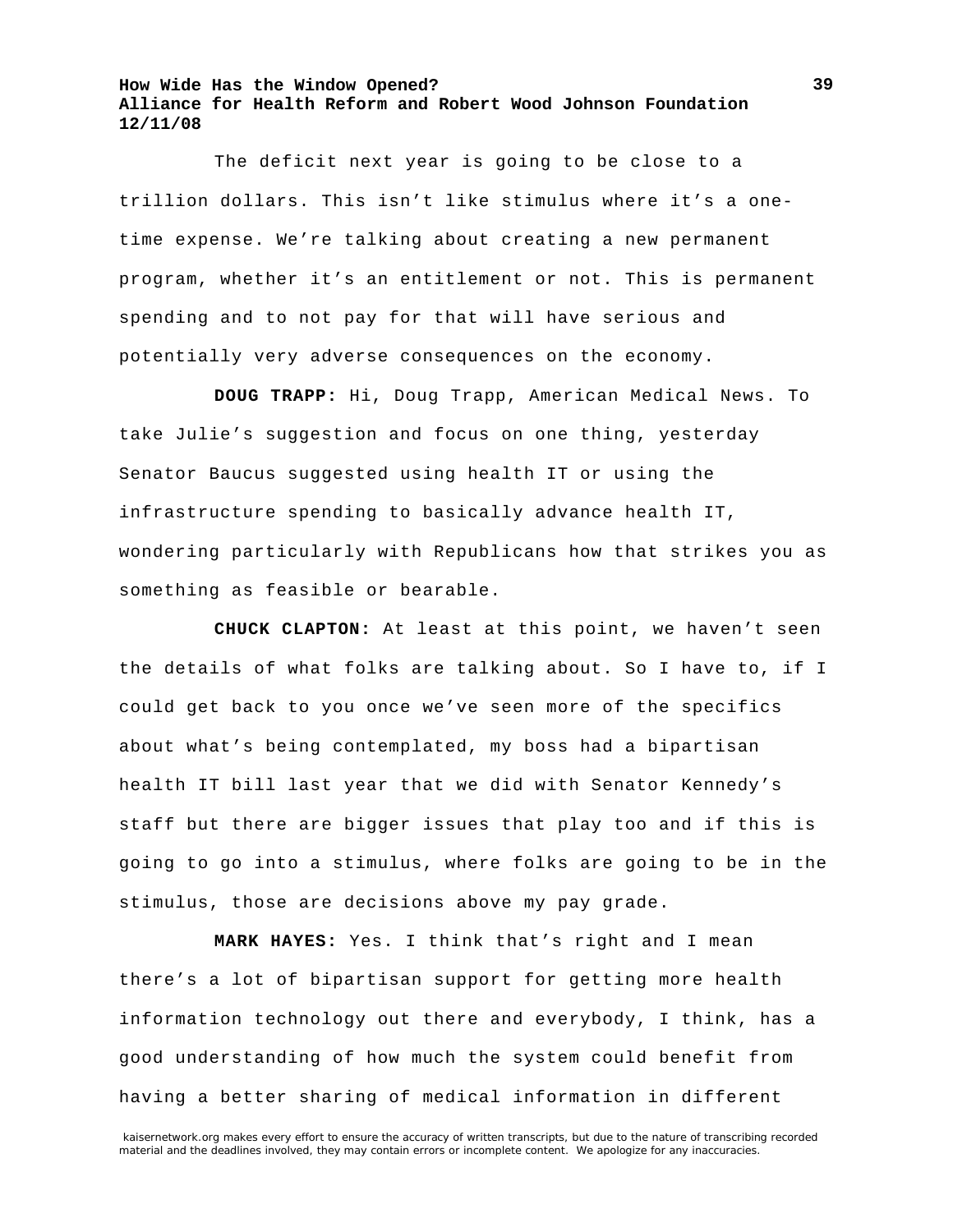sides of care and for patients to be able to see their own medical records and things like that, that technology promises.

The details here really are really important. Where would their investments be made or would they be well targeted? How would it be tied to other things? I think one of the questions that has to be asked is whether health IT by itself is an answer, whether it's a tool that can work in combination with some other things.

Right now our system does not pay more to providers when they deliver higher quality care. Our payment systems tend to punish providers if they deliver higher quality care. That is just backwards on some many fronts. The incentives are not aligned well in our system because we have silos in our payment system as well.

It's sort of a you get what you pay for kind of thing. Someone put it to me this way and it stuck in my head that if we're not careful in how we think about the incentives and the overall system and how they drive all the crazy things that are happening in our system today, if we add health IT on top of that without addressing these other problems, health IT could just help everyone do the wrong thing faster [laughter].

**JOHN MCDONOUGH:** At the same time I would say I think it is indisputable with the United States lags most of the developed world in the use of health information technology. So many of the reforms that we think are critical to improve the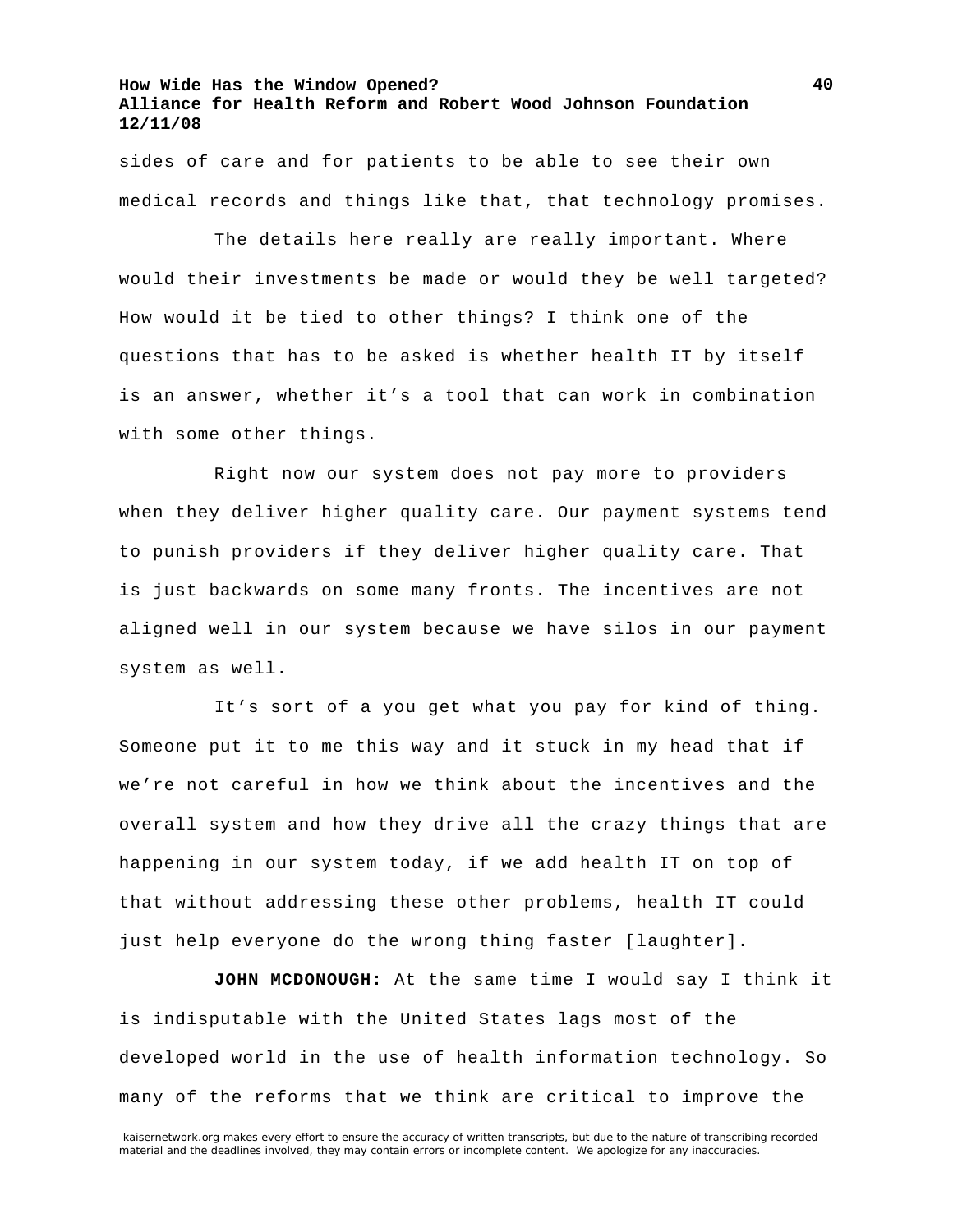value of healthcare for Americans including creating medical homes to revive our primary care system, engaging in robust chronic disease management, really robustly implementing payfor-performance models, all fundamentally are based upon having a health information technology infrastructure.

Senator Kennedy, Senator Enzi, the HELP Committee, many, many other folks in Congress in a very, very bipartisan basis totally get that this is an essential infrastructure need for the healthcare system.

So we believe there is an appropriate role for HIT in a stimulus package. We hope that we're going to be ale to work that out obviously doing it in a smart way as opposed to a stupid way.

**DOUG TRAPP:** Do the Republicans agree on that point, the infrastructure issue point [inaudible] Is that still way up in the air?

**CHUCK CLAPTON:** The question was do we agree with that. I guess my question back is what are we talking about? Is it a five billion dollar bill? Is it a \$50 billion bill? It's tough to say. At some level, should there be an investment in health IT? Absolutely. I think everyone agrees in that but as Mark much more articulately described it, there are a number of other issues that people are going to have to deal with.

Another one I would just put out there is privacy and how do we manage the issues around privacy? That frankly has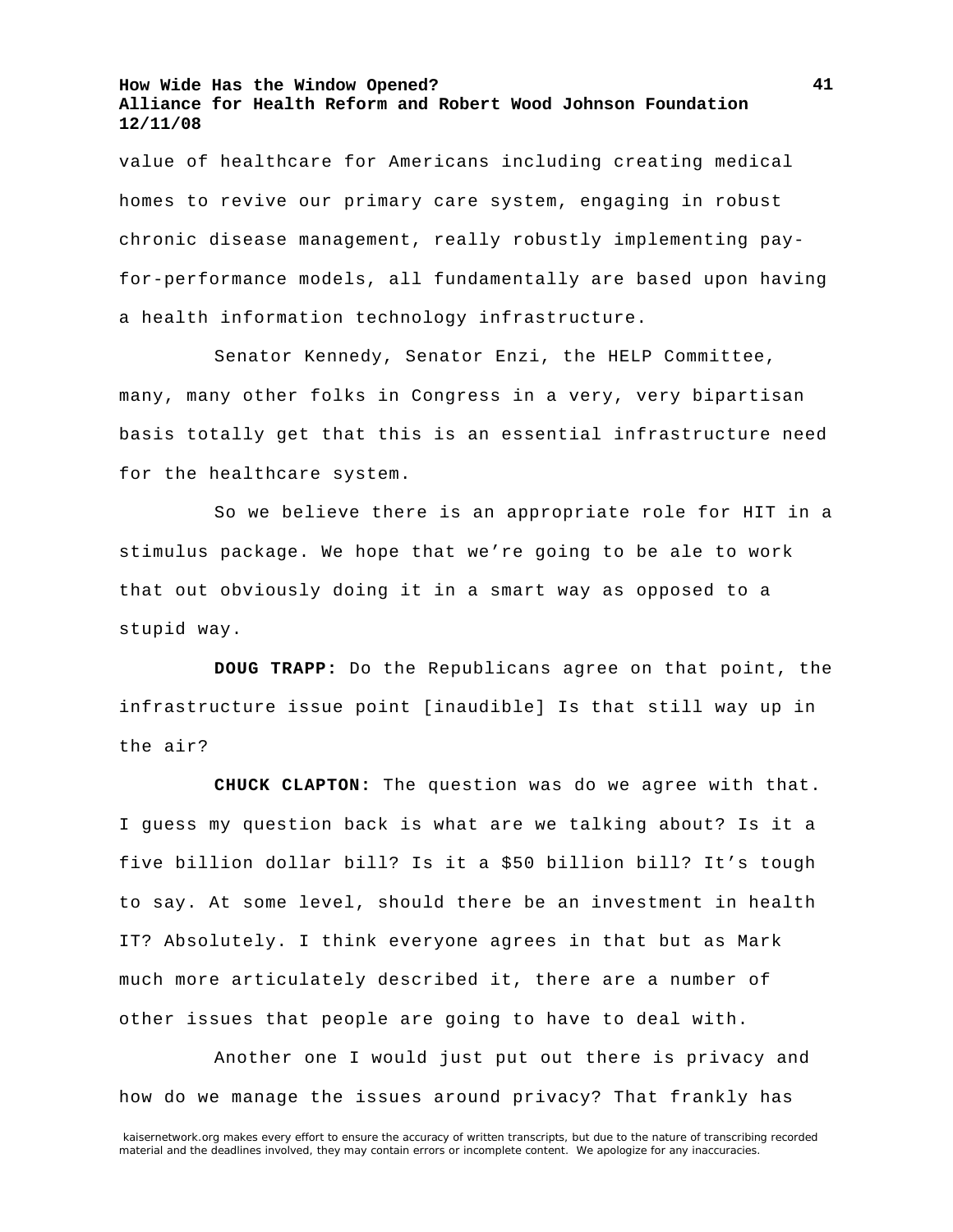been one of the biggest hang-ups and one of the biggest reasons we haven't gotten an IT bill done to-date.

**SABRINA EATON:** Hi. I'm Sabrina Eaton from the Cleveland Plain Dealer. One of the things that Julie mentioned was that there's a lot of stakeholders here, a lot of money at stake with whatever you guys do. What are you hearing from the hospitals, the pharmaceutical companies, the doctors, the individual stakeholders? Are they up for reform of some kind or where do you see the pitfalls in all of this because there just seems like there's a lot of places where things could kind of get off track. Thank you.

**JOHN MCDONOUGH:** The HELP Committee in particular has been making a special effort again learning from the mistakes of '93-94 to do robust organized outreach to stakeholders and hear from them. So we did about 15 round tables with sets of stakeholders over the summer and into the fall.

We're now hosting a cross-sectoral stakeholder round table where we listen to them go at each other on various hot button issues in the health reform process.

We think it's indisputable that the stakeholder community, from many groups, from the business community, the labor community, the insurer community, the provider community, consumers and patient groups, are deeply interested and deeply supportive of fundamental reform and recognized better than anyone just how badly messed up the system is and the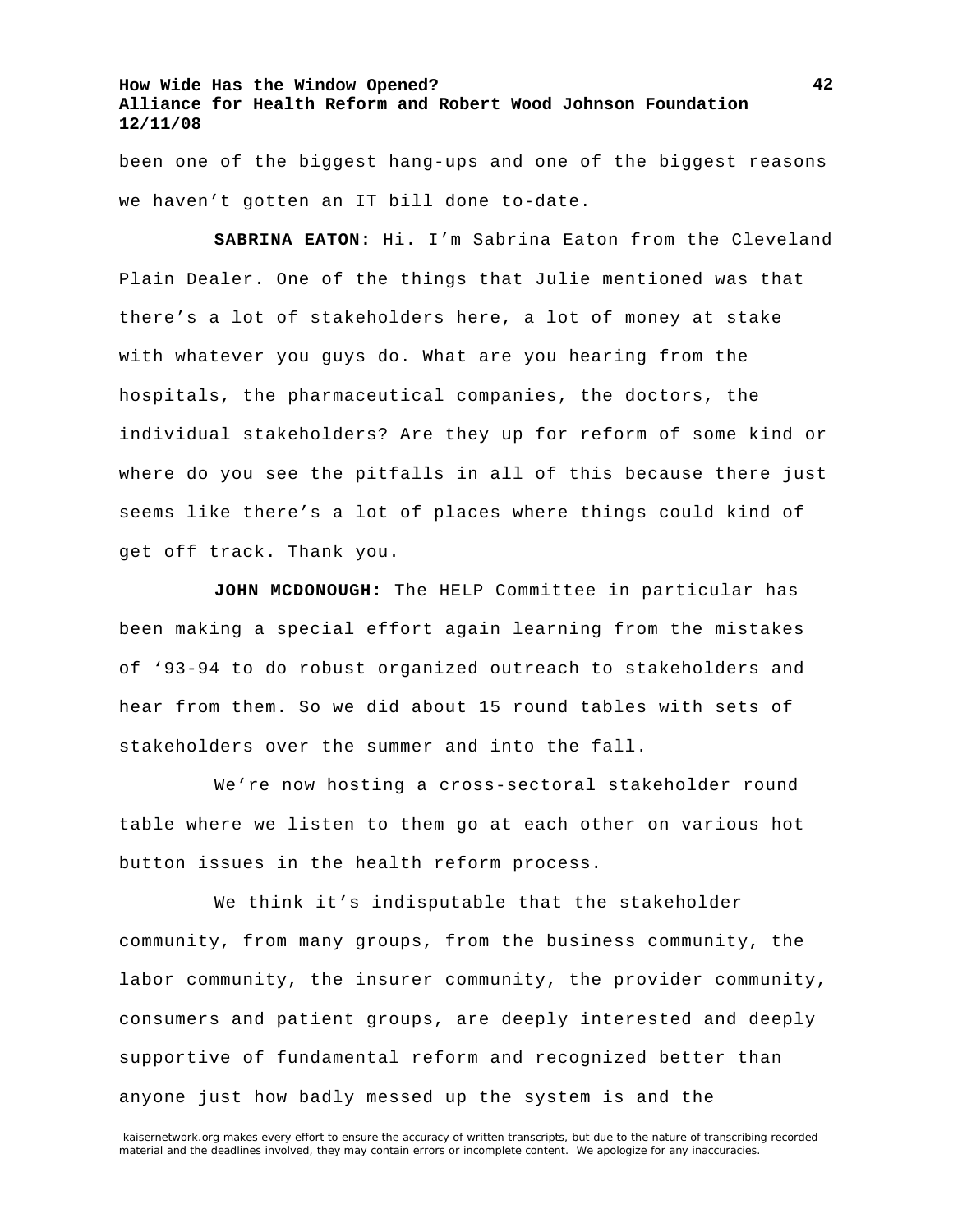imperative of correcting the ridiculous incentives in the system and the poor structures.

Now they obviously have many, many different disagreements and that's part of the process of trying to reconcile and bridge those differences but we see a proliferation of unlikely coalitions including the, for example, the Divided We Fail Coalition, bringing together AARP, SCIU, the business round table, and the National Federation of Independent Businesses because they understand that the system is just not working for them.

We had a meeting in the HELP Committee just last Friday with folks from the National Association of Realtors. Realtors, I don't know people know, basically your friendly neighborhood realtors and independent contractor in a firm on his or her own and their survey data shows 28-percent of realtors across the United States right now don't have health insurance. Most of them can't get it.

So this system is just increasingly not working for so many people. So we are seeing so many unusual stakeholders come forward and say we've got to have a fix here. We understand it's not going to be everything we might want if we did it ourselves but the important imperative is moving forward on a reform basis in the system.

**JOCELYN MOORE:** And I would just add I encourage all of you to look at the type of proposals that the various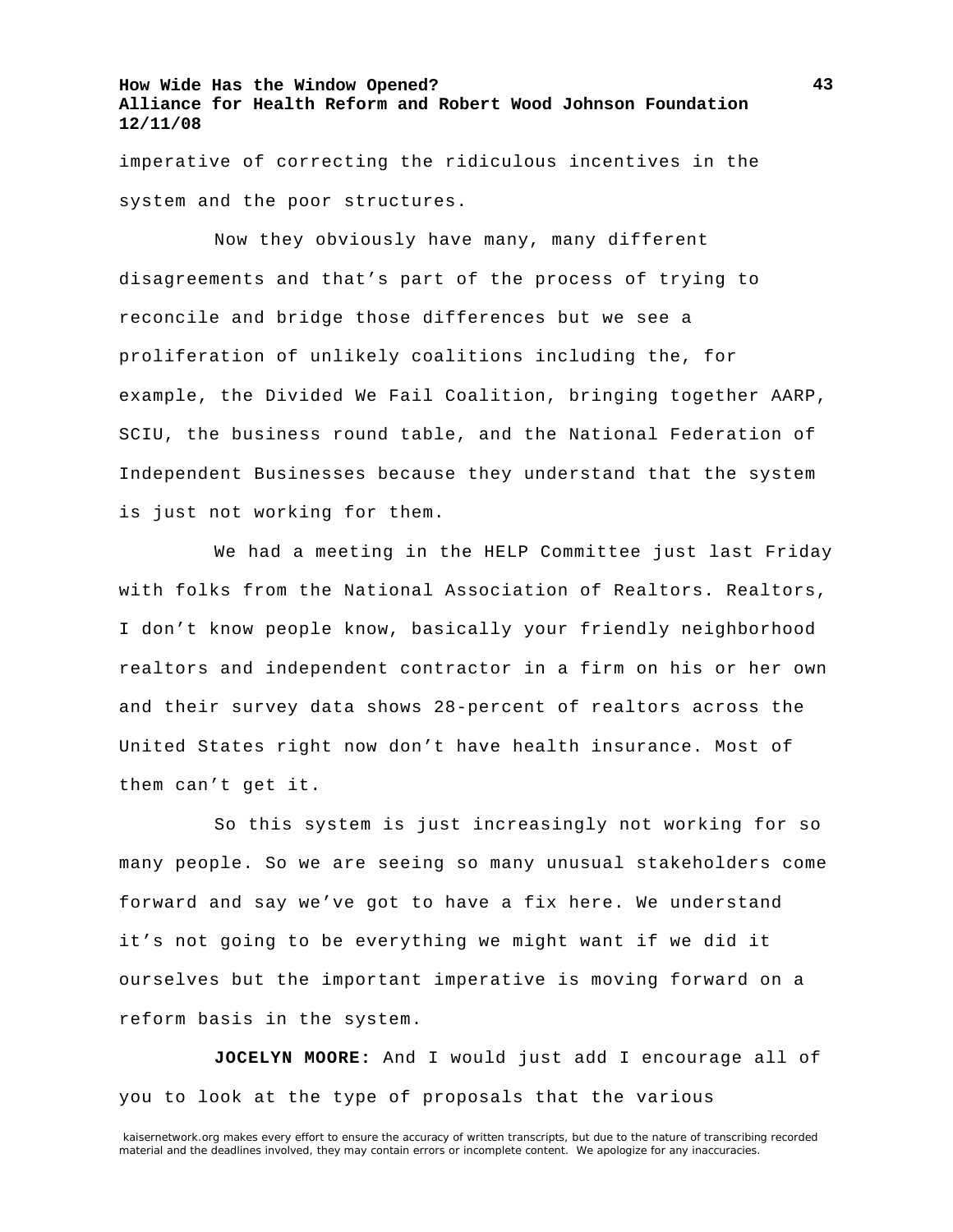stakeholders put out during the '93 -94 debate versus the proposals they have now. It's not just we believe health reform should happen or we support health reform. They're pretty detailed proposals about how health reform should go forward and the various interest groups are not just working in their own silos. They're reaching across with strange bedfellows to really build coalitions to get health reform done.

So of course, there's a lot of money tied up in it and as we go forward and different proposals become clear, as Julie said, there are always winners and losers, the potential there for people to get fractures is always a potential but I think the cost of doing nothing for every single stakeholder group is just too high. We can't go another 15 years without reform happening.

**MARK HAYES:** if I could just add really quickly, I think all is accurate [misspelled?], do you know there's certainly a very engaged group of stakeholders who are both seeing a real need in many of the areas like the realtors as this fall business, as you see how much the system needs to be fixed but I've also noticed something else about a lot of the folks who come in with proposals.

While they are very detailed proposals and they are very engaged and they lay out the proposal, which in almost every case can be summarized this way. We're very for reform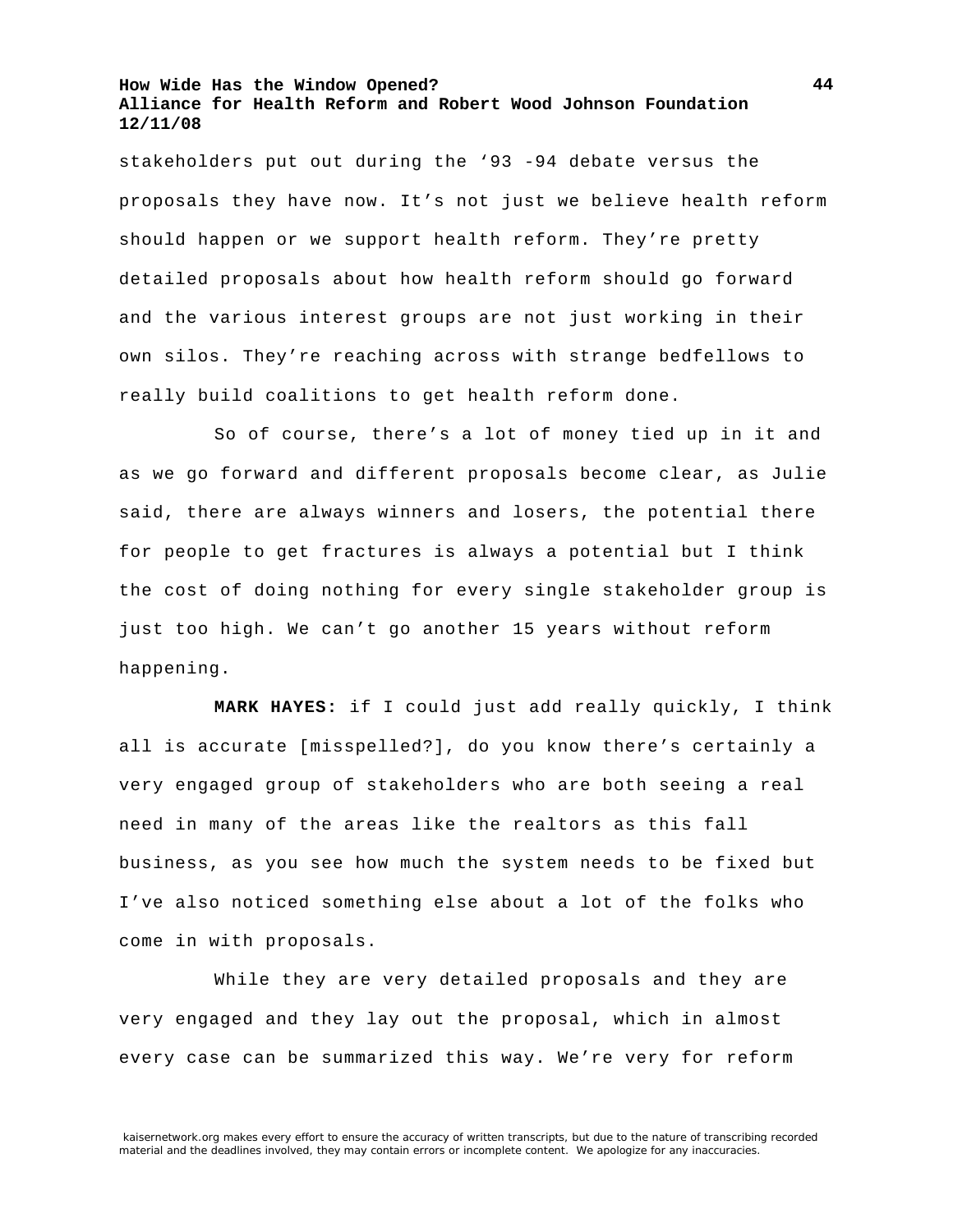and we want you to reform everything else except our portion of it.

**ED HOWARD, J.D.:** Yes John?

**JOHN FAIRHALL:** John Fairhall, Kaiser Health News. Chuck brought up the question early on of public versus private reconciling the notion of market place competition with public plans and then I guess the possible expansion of those. Can you elaborate on that? it would be good to hear from some of the Democratic staffers on that too, whether it's as much of a roadblock or a potential problem as you indicated.

**CHUCK CLAPTON:** Sure I guess just to give a brief overview. Some have suggested in the rubric of having a marketbased delivery system that one of the plans that would be available would be a public plan, whether it's a Medicare or a Medicaid-like plan.

There haven't been a whole lot details but I think that raises concerns in a lot of circles about would this plan have access to government price controls like Medicare or Medicaid? Would it have access to the ability to shift costs on to private health insurance like Medicare and Medicaid? Would it be able to mask some of its true administrative costs through other functions of government like Medicare and Medicaid.

If you do all of those things, I would argue it's very difficult to have a true and fair competition because by definition, private plans can't do all of those things and have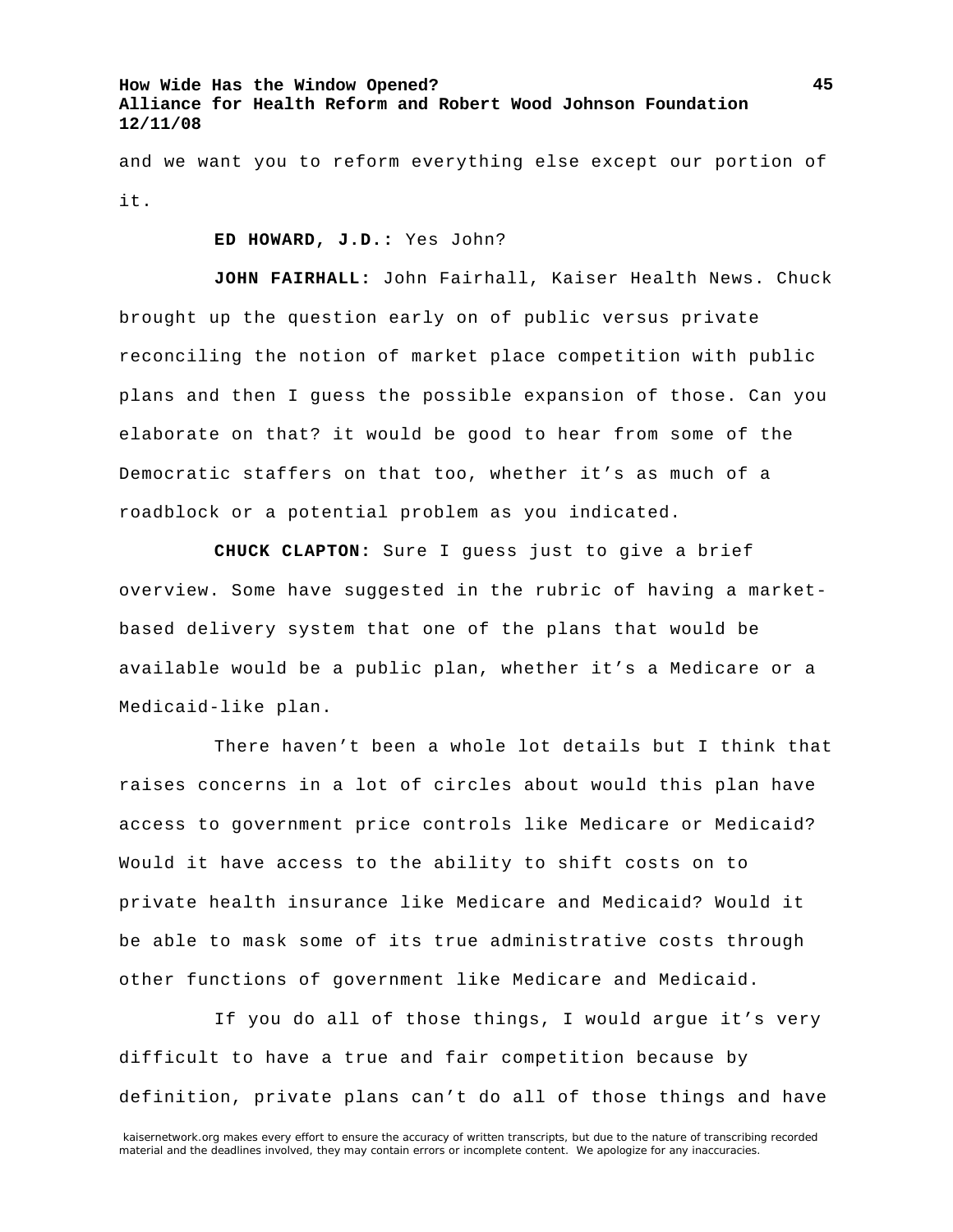you then set up a system that is going to create very strong incentives to drive the majority of individuals into the public plan potentially all the way to getting to a single payer system.

I'm not saying that's the intent but that certainly is the concern a lot of folks have when they look at this public plan competition.

**MARK HAYES:** And I just add to that, if you are looking for a source for a very thorough and nonpartisan analysis of this question, John Shields at the Lewin Group ahs looked at this not only as part of the Obama proposal but also just in general as a component of a private market delivery system how, over time, the effect of a government option could have if it is paying providers' rates that are Medicare rates that are less than what the private market can negotiate with those providers that, over time, is just as Chuck said, the government plan then can have lower premiums because they have the advantage of the government setting the prices behind them.

As migration more and more moves into that public program over time, the erosion in the private market means that the rest of the choices aren't available so that people will not be able to keep the options they have today.

**ED HOWARD, J.D.:** John?

**JOHN MCDONOUGH:** So this has already emerged early on sort of before the starting pistol is shot off as one of the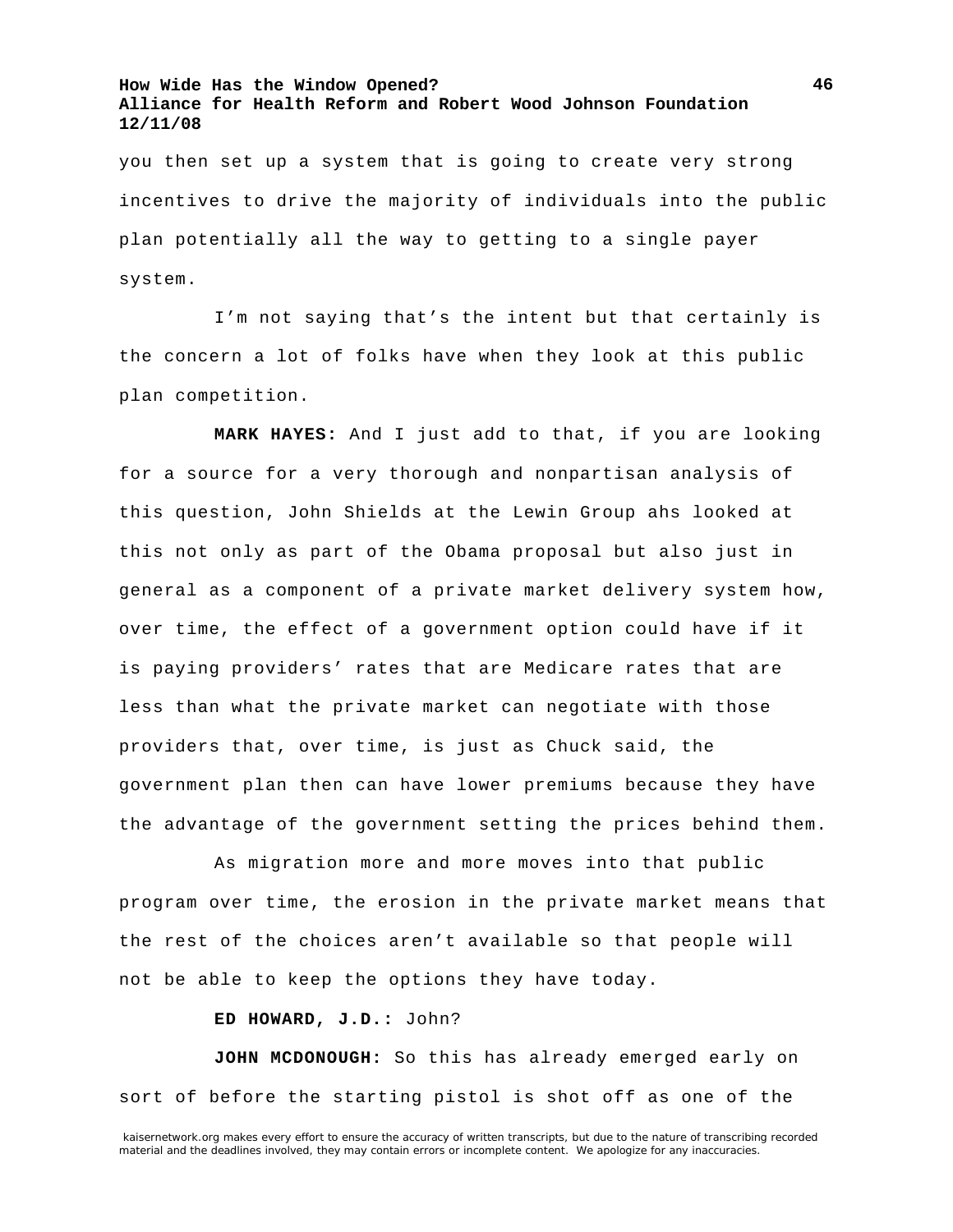radioactive fault lines in the debate. Groups are lining up on one side for it. Groups are lining up against it. I think it's important and helpful to kind of step back and ask the question what is the purpose behind this proposal that's out there to have a public plan option.

The purpose and this is also, I thin, evidence very much in the Lewin analysis of the Obama health plan during the campaign, is that this is one of the most important devices out there potentially that provides some cost accountability and holds down the cost of doing this to the American public.

There may be other ways to try to achieve effectively those ends but it is important that, as we have this conversation, that the accountability in terms of costs, is very much a part of it. That is why I don't think the issue is going to go away.

I think it would be helpful if we can avoid creating this Grand Canyon crevice with folks lobbying bombs at each other across the Grand Canyon on this issue because I think the underlying public issue behind it is very important and needs to be addressed. It may be this way. It may be another way.

**JOCELYN MOORE:** I think, in terms of the debate as we go forward, we will certainly examine the Massachusetts model, which certainly has a public plan that has been pretty successful, at least from my boss' standpoint. I think the other side of the debate is examining the model that Chuck laid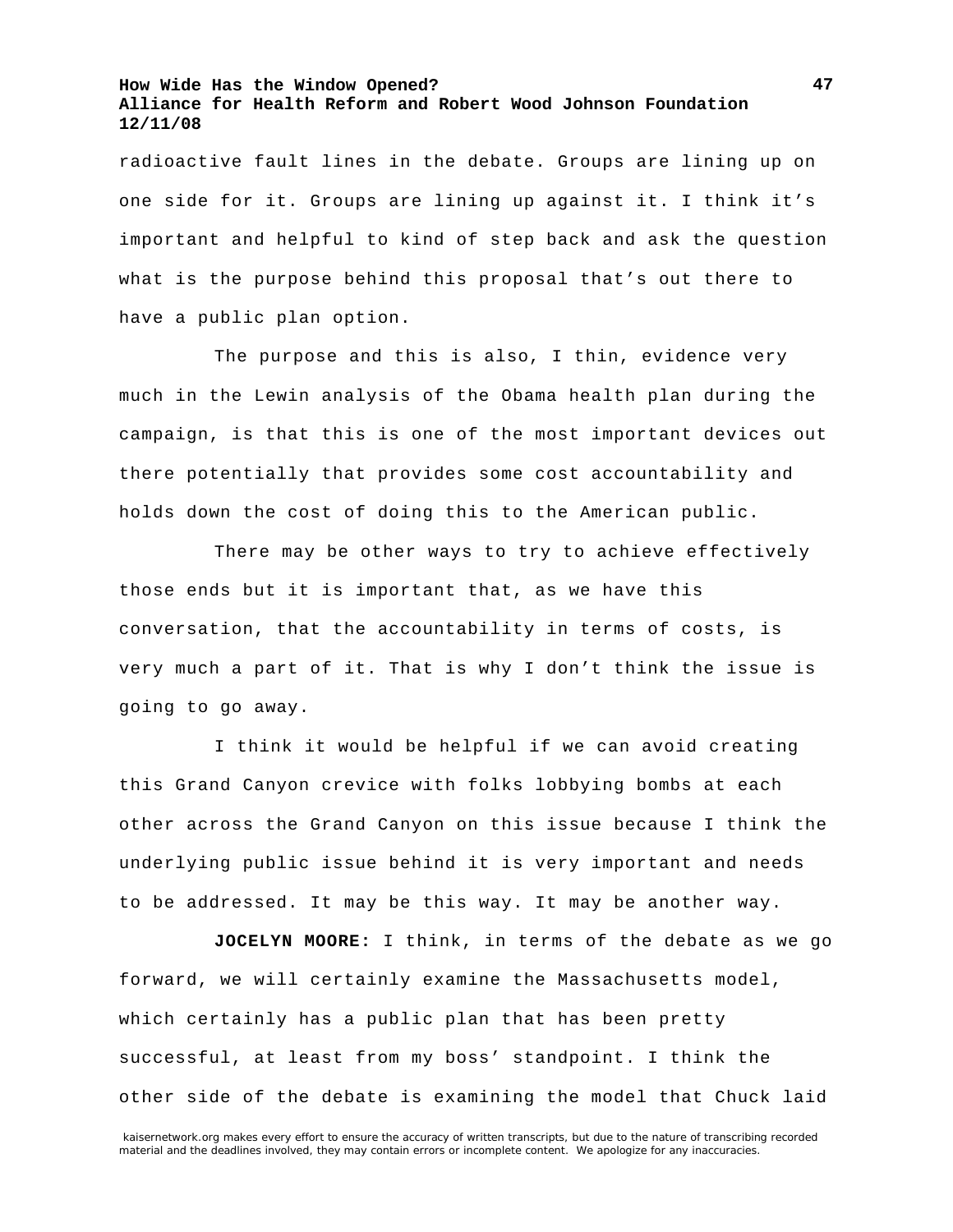out, which is very much like the Medicare Advantage model and looking at the pitfalls of that.

So I think we'll have a pretty robust conversation about this very issue and there are pluses and minuses both ways.

**ED HOWARD, J.D.:** Yes? The gentleman in the back corner had a question.

**NOAM LEVEY:** Hi, Noam Levey from the L.A. Times. Tom Daschle and Jean Lambreau obviously have a fairly specific prescription that they offer in their book not just form the perspective of the Federal Health Board, which has gotten a lot of attention but also about a public plan, about an individual mandate. To what extent do you think we can expect that the prescription that they have offered will be the administration plan?

**JOCELYN MOORE:** Well I think President-elect Obama has already laid out his plan for health reform. Certainly going forward, he's going to want to fill in the details but the parameters that he has set up in terms of health reform are they do include a public option. They include universal coverage. They include lots of the things that you talked about.

So again the details may change but that's probably a question better suited for President-elect Obama and Senator Daschle.

kaisernetwork.org makes every effort to ensure the accuracy of written transcripts, but due to the nature of transcribing recorded material and the deadlines involved, they may contain errors or incomplete content. We apologize for any inaccuracies.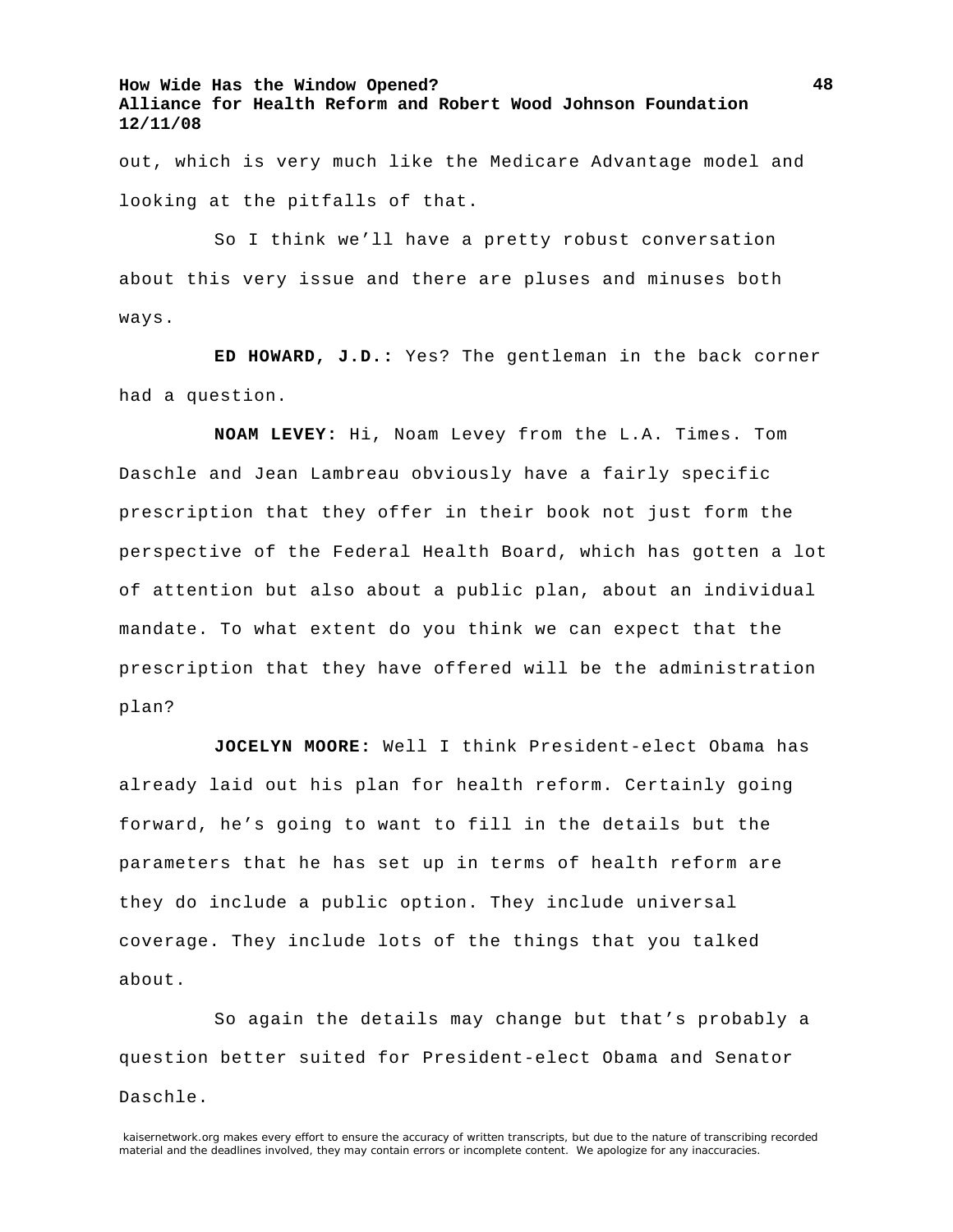**ED HOWARD, J.D.:** Do you want to speak to him John? **JOHN MCDONOUGH:** No. Actually the only thing I would just say is again reflecting on '93-94, we are not anticipating a 500-person White House task force coming together to come up with a plan and folks in Congress sit on our hands waiting for it.

We're already working at this and we're already collaborating with folks from the Obama transition team. We expect the product that emerges to be a collaborative effort reflecting the concerns and issues members of Congress have and also reflecting very much the desires and aspirations of the President-elect and his new administration.

**ED HOWARD, J.D.:** Oh, go ahead Julie.

**JULIE ROVNER:** I also don't think that David Cutler's out of the picture even though he wasn't up on the stage today.

**ED HOWARD, J.D.:** Let me just ask as a follow-up whether in the sense of the timing you don't anticipate a 500-person task force. You probably don't anticipate a 1,300-page bill. Do you anticipate-

**CHUCK CLAPTON:** No commitments on [inaudible] [laughter].

**ED HOWARD, J.D.:** At least from the White House, maybe from the HELP Committee, how about the timing? Is there any notion of when you might get something formal from the Obama folks or are you waiting for something formal from the Obama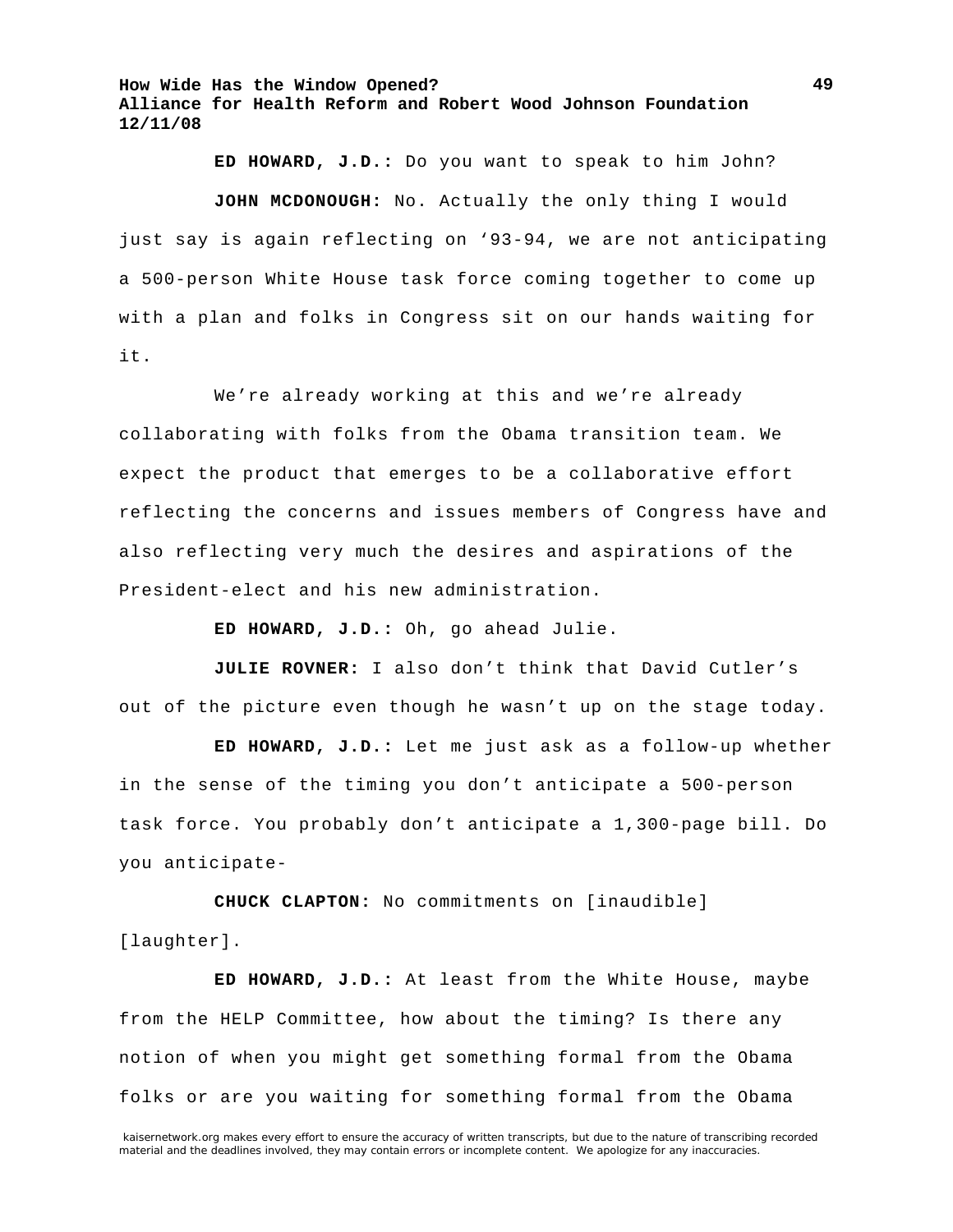folks or are you going to start negotiating with each other and with your colleagues across the aisle?

**JOCELYN MOORE:** I'd just say that we're waiting for President-elect to be President Obama and I think once that has taken place then a lot more formal discussions can happen but certainly all of our bosses are talking about options and those discussions are ongoing but we definitely want to consult with the administration. We have been consulting with the administration and I think that will continue in earnest.

**CHUCK CLAPTON:** And we are not waiting. The Senate Finance and the HELP Committee started vigorous, active agenda of activities going back to the spring. Senator Baucus hosted a health reform summit way back, I think it was on June  $23^{rd}$ . We are having robust bipartisan meetings.

We had one just a couple of weeks ago. It was reported somewhere. I forget where it was reported but so it's not a secret but 36 people, 36 staffers from the Senate, bipartisan, sitting down together and talking about these issues. there's a lot of activity going on. This is a high priority. This is the right priority for the right folks.

We eagerly anticipate the active deep involvement of the Obama administration but Congress is not going to sit and wait.

**ED HOWARD, J.D.:** Okay. We've just about come to the end of our allotted time. I know a lot of you had questions you